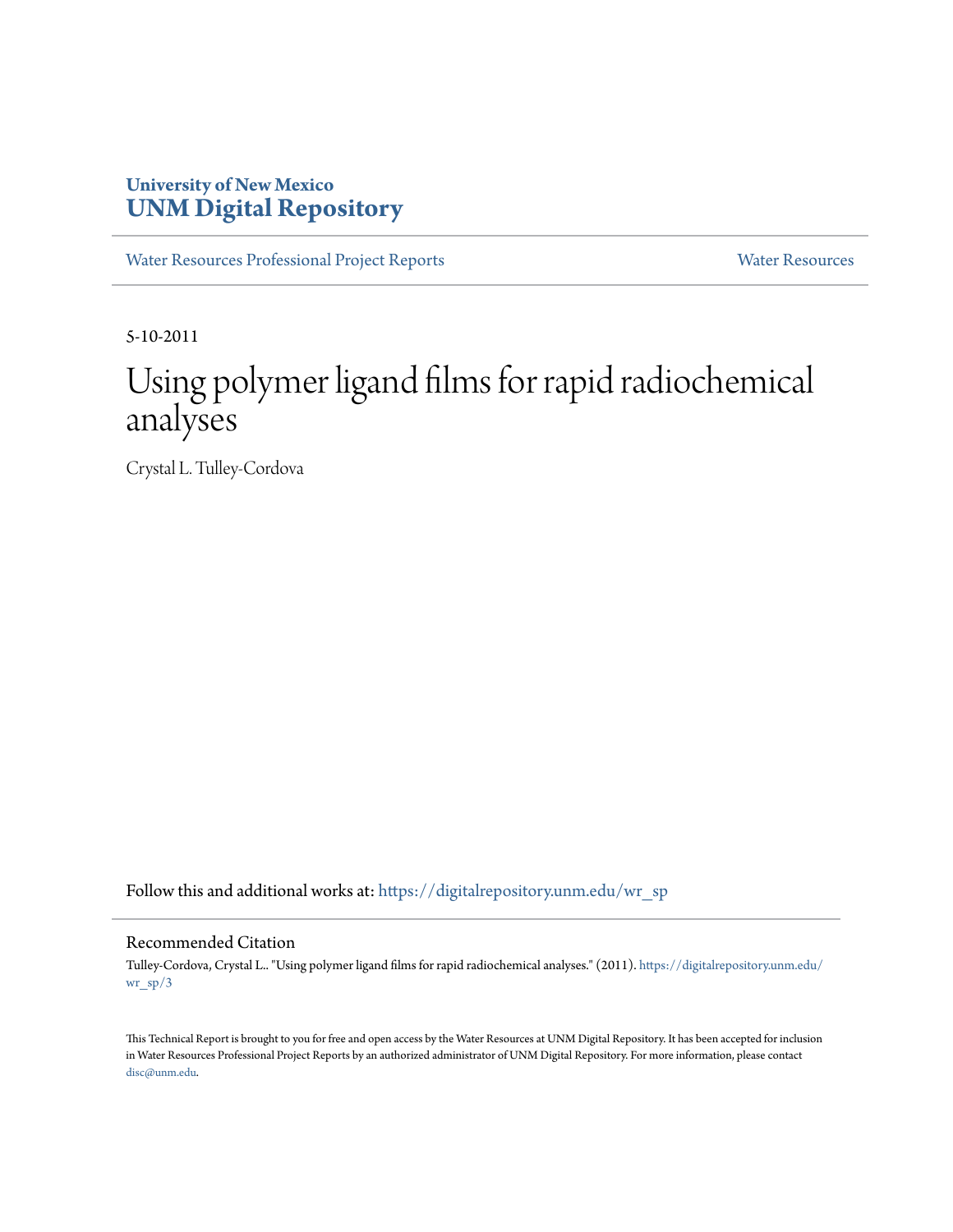**Water Resources Program Professional Project**

# **Using polymer ligand films for rapid radiochemical analyses**

**by**

# **Crystal L. Tulley-Cordova** LA-UR 11-01496

Committee Dr. Bruce M. Thomson, Ph.D., Chair Dr. Steve Cabaniss, Ph.D. Dr. Dominic S. Peterson, Ph.D.

A Professional Project Submitted in Partial Fulfillment of the Requirements for the Degree of **Master of Water Resources with Hydroscience concentration** Water Resources Program The University of New Mexico Albuquerque, New Mexico May, 2011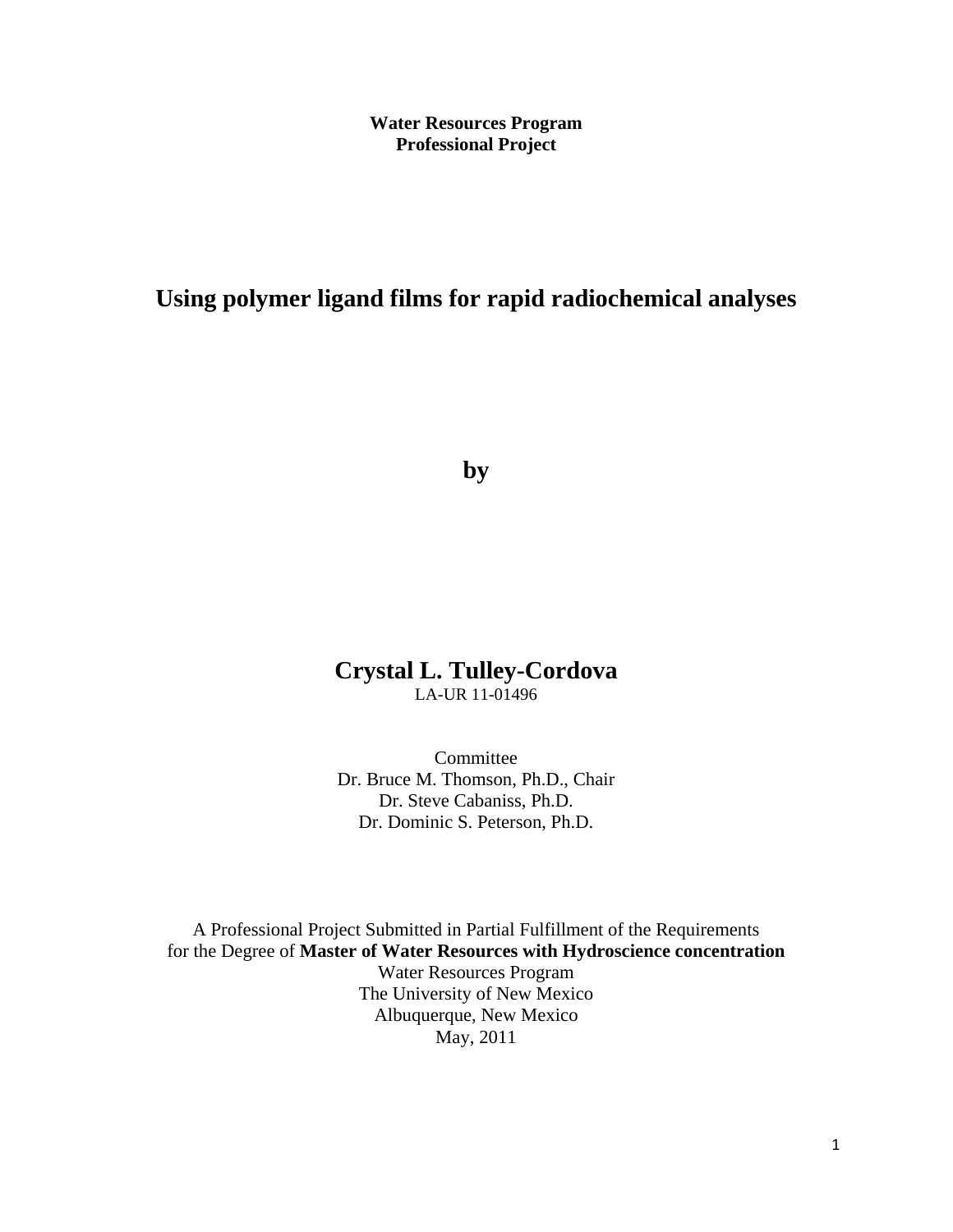# **Committee Approval**

The Master of Water Resources Professional Project Proposal of **Crystal L. Tulley-Cordova** is approved by the committee:

\_\_\_\_\_\_\_\_\_\_\_\_\_\_\_\_\_\_\_\_\_\_\_\_\_\_\_\_\_\_\_\_\_\_ \_\_\_\_\_\_\_\_\_\_\_\_\_\_\_\_\_\_\_\_\_\_\_\_\_

\_\_\_\_\_\_\_\_\_\_\_\_\_\_\_\_\_\_\_\_\_\_\_\_\_\_\_\_\_\_\_\_\_\_ \_\_\_\_\_\_\_\_\_\_\_\_\_\_\_\_\_\_\_\_\_\_\_\_\_

Dr. Bruce M. Thomson Ph.D., Chair Date

Dr. Steve Cabaniss, Ph.D. Date

Dr. Dominic S. Peterson, Ph.D. Date

\_\_\_\_\_\_\_\_\_\_\_\_\_\_\_\_\_\_\_\_\_\_\_\_\_\_\_\_\_\_\_\_\_\_ \_\_\_\_\_\_\_\_\_\_\_\_\_\_\_\_\_\_\_\_\_\_\_\_\_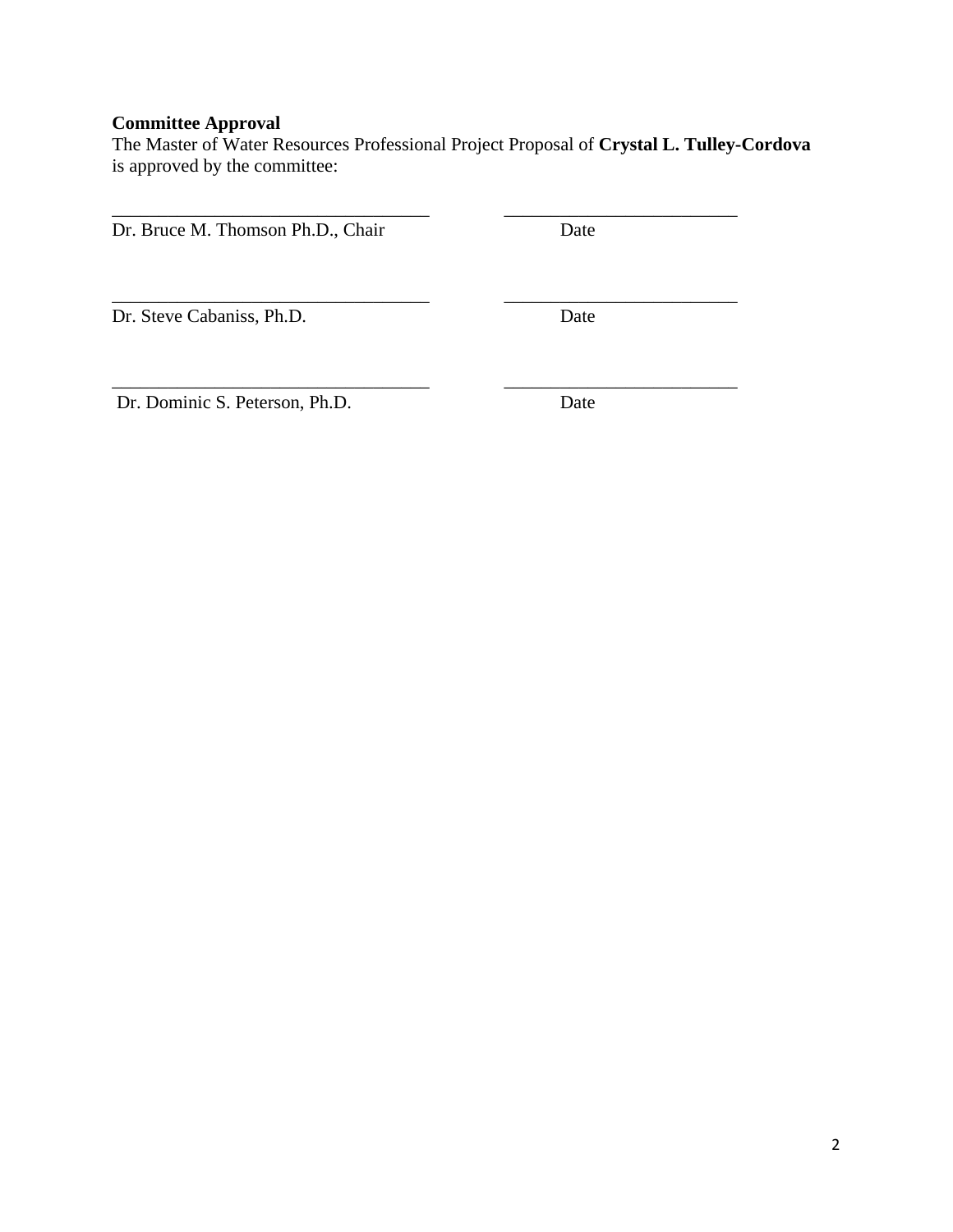# **Table of contents**

| Effect of Mixing. | 35 |
|-------------------|----|
|                   |    |
|                   |    |
|                   |    |
|                   |    |
|                   |    |
|                   |    |
|                   |    |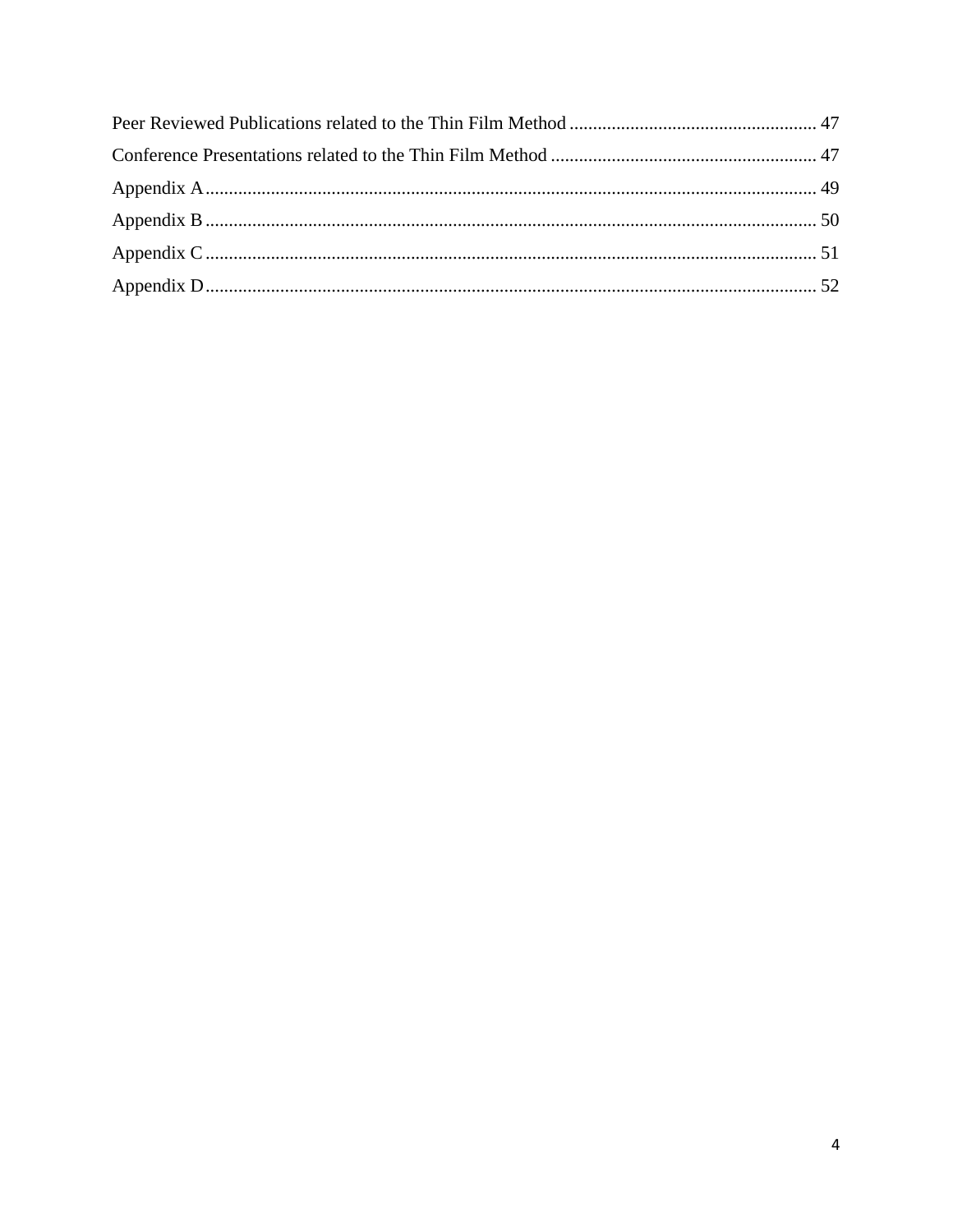# <span id="page-5-0"></span>**Table of figures**

| Figure 3 Ion exchange process, extraction chromatography, electrodeposition, and              |  |
|-----------------------------------------------------------------------------------------------|--|
|                                                                                               |  |
| Figure 4 Uptake of actinide elements by actinide resin for ion exchange [5]  14               |  |
|                                                                                               |  |
| Figure 6 Comparison of a) plain stainless steel, b) polystyrene only, c) polystyrene & Dipex® |  |
|                                                                                               |  |
| Figure 7 Comparison of stainless steel, polystyrene, Dipex® and polystyrene planchets  33     |  |
|                                                                                               |  |
|                                                                                               |  |
|                                                                                               |  |
|                                                                                               |  |
|                                                                                               |  |
|                                                                                               |  |
|                                                                                               |  |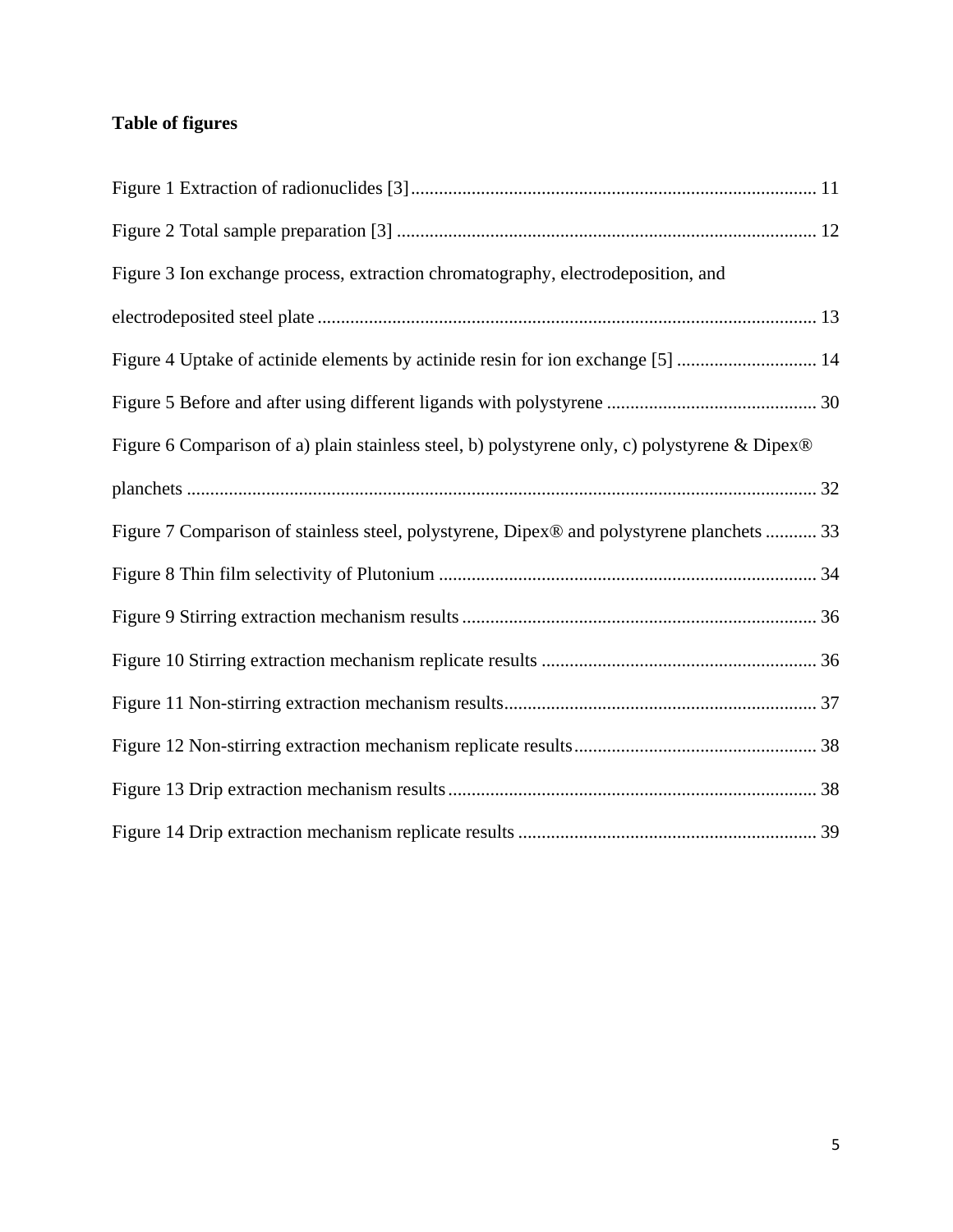# **Table of tables**

|--|--|--|--|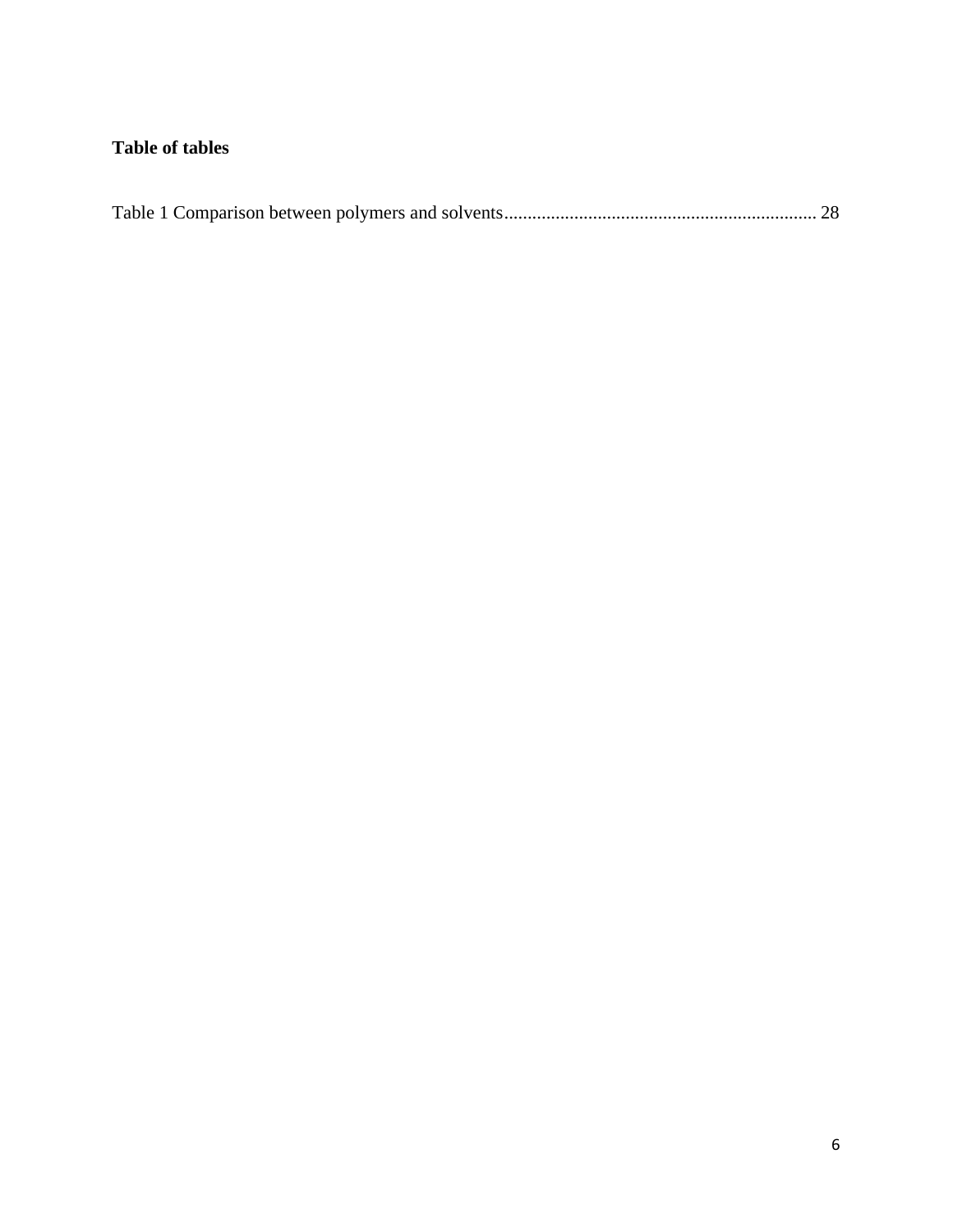## <span id="page-7-0"></span>**Acknowledgements**

I want to thank Dr. Bruce Thomson, Dr. Steve Cabaniss, and Dr. Dominic Peterson for their time and efforts to help me succeed. I especially want to thank the people at Los Alamos National Laboratory for their endless support in helping me complete my academic goals. Special thanks to Dominic Peterson, Edward Gonzales, Claudine Armenta, Hakim Boukhalfa and Jaclyn Herrera. I attribute my success to the support given to me by family and friends. With heartfelt gratitude, I thank Mom, Dad, Nikki, and Monique for being my biggest support. I want to thank my husband, Victor, for his caring, kind and loving attributes.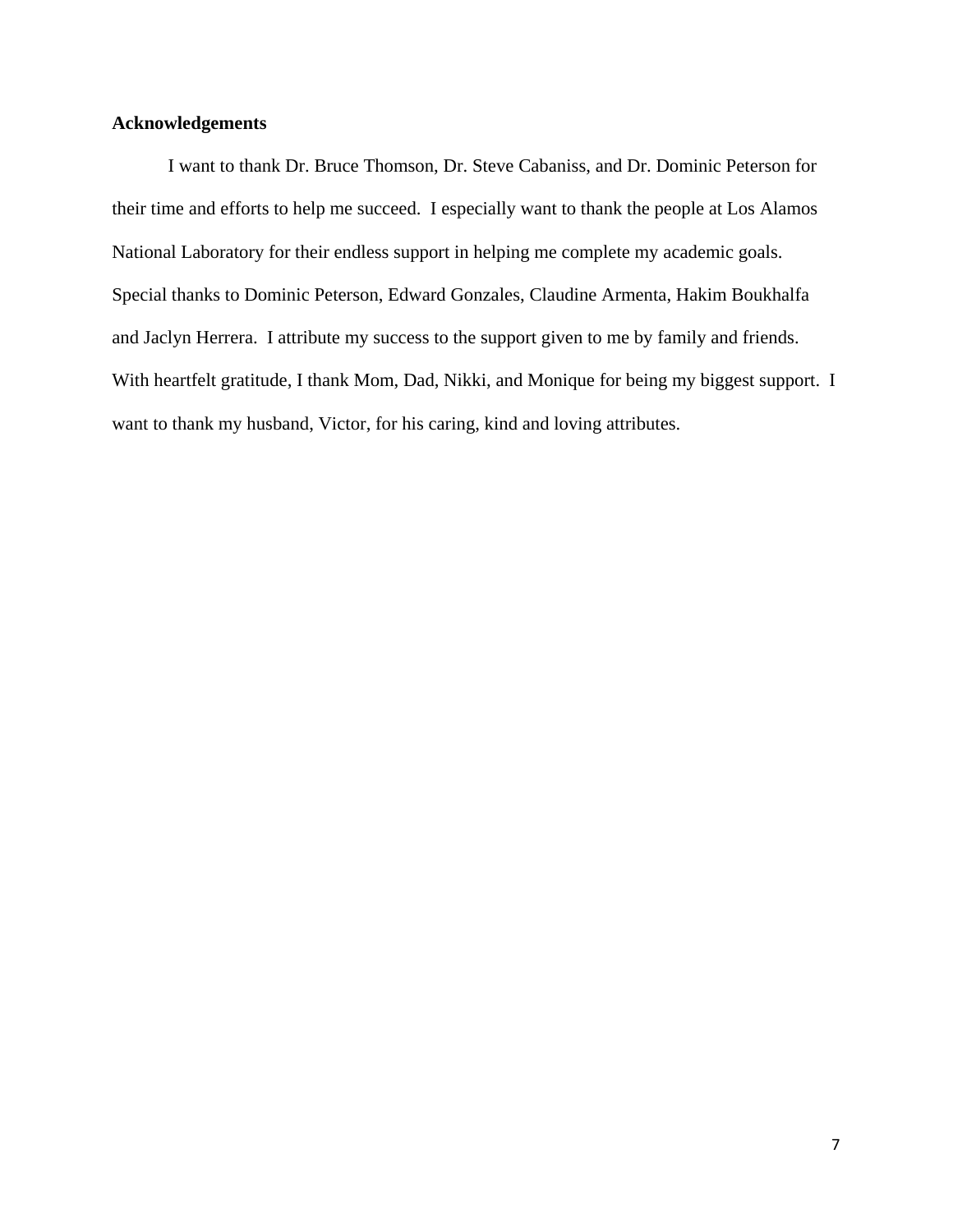#### <span id="page-8-0"></span>**Abstract**

Existing procedures for radiochemical analysis of environmental samples involves extensive laboratory preparation requires chemical separations that are time consuming, labor intensive to remove interferences and impurities associated with the sample matrix. Technology developed in this project reduces turnaround time, labor and supplies needed to examine radionuclides in water samples. The thin film technique can be used as a screening method. A solution including an extractive ligand and polymer are used to create a thin film to concentrate radionuclides from solution. In this project, several ligands, polymers, solvents, thin film types, and extraction procedures were examined. The polymer ligand thin films were analyzed using alpha spectrometry. Using the polymer ligand thin film method decreased sample preparation time. The thin film extraction and analysis procedure allows rapid and sensitive monitoring of select actinides in tap water with the potential for use with surface and groundwater systems in the field. The thin film method is a proof of concept of polymer ligand film extracting radionuclides; we have demonstrated our capability for detection of Plutonium in laboratory samples at concentrations of 2.5 x  $10^{-1}$  Becquerels/Liter (Bq/L).

The thin film used for extraction and collection was made using a polymer and ligand solution which was deposited and dried on a stainless planchet. The suitable combination of polymer, ligand and solvent solution included polystyrene, Dipex®, and tetrahydrofuran. After evaporation, polystyrene and Dipex® remain on the stainless steel planchet.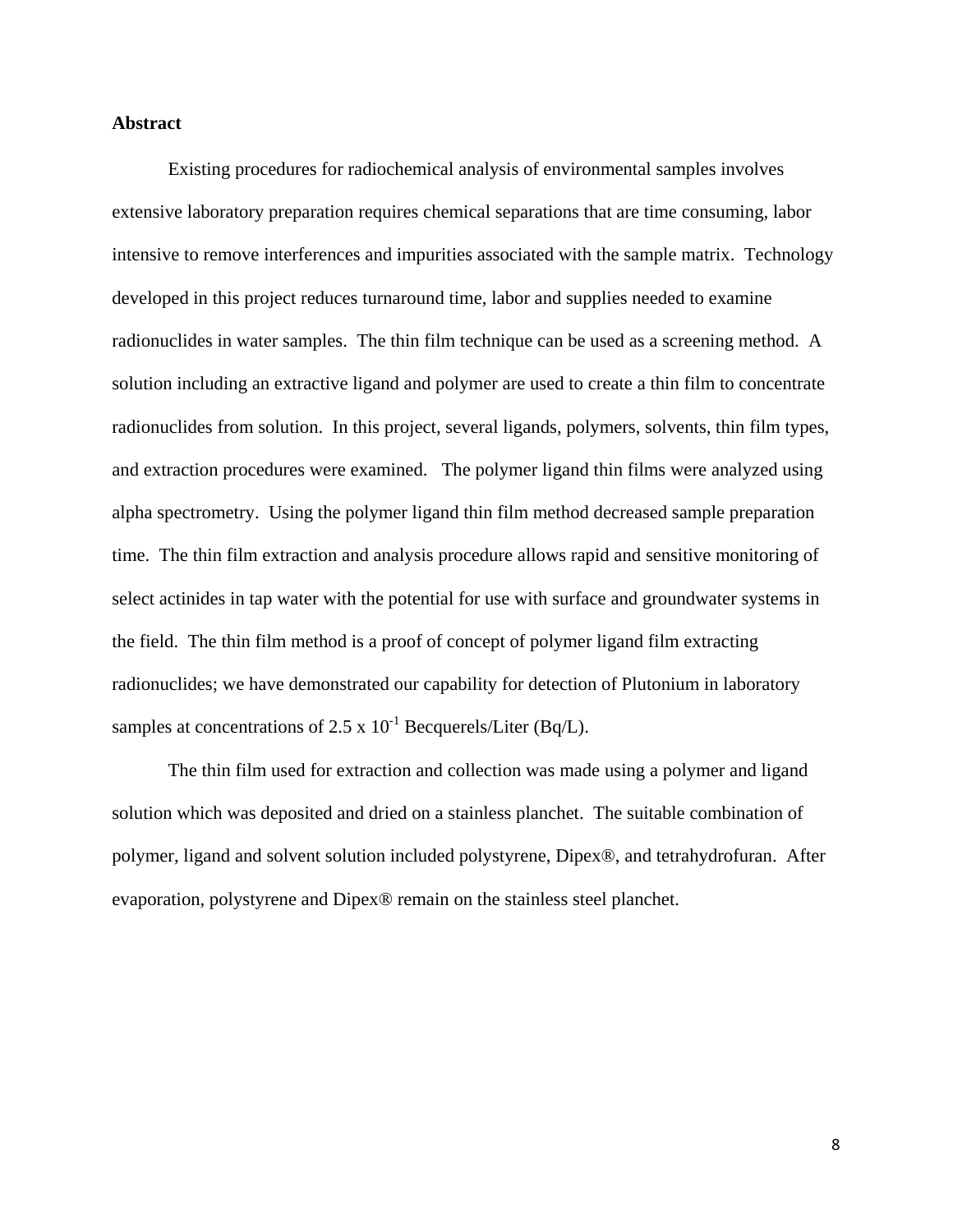#### <span id="page-9-0"></span>**Introduction**

There are presently several ways to determine radiological constituents in different environmental media, (water, soil, air). Different agencies suggest different methods for radiological environmental samples. The United States Environmental Protection Agency has methods used for measuring radionuclides in water, EPA 402-R-07-007 (15). ASTM International, also known as the American Society for Testing and Materials, has two methods related to the standard test method related to alpha and beta particles in water; ASTM D1943, and D1890 (16). The Standard Methods for the Examination of Water and Wastewater has a 7000 series that includes multiple methods to examine radioactivity (17).

There are multiple processes to examine and detect radioactivity in environmental samples. The EPA-402-R-07-007 method is extensive, time consuming and requires multiple supplies, reagents, and standards. EPA-402-R-07-007 can examine alpha, beta, and gamma unknown and known samples. The method process requires a sample amount of 20 mL. The disadvantage to this process is it is not ideal for low concentrations of radioactivity. The ASTM processes includes ion exchange and electrodeposition processes. The drawback is the processes are time extensive. Standard Methods examines for Radium, Radon, Strontium, Tritium, radioactive Iodine and Cesium; a disadvantage is it does not include a procedure for Plutonium examination. The mentioned methods conduct sample preparation in a laboratory, and analysis of radionuclides follows the sample preparation process.

Radioactive elements emit radiation, which makes them easy to detect. The detection method depends on the radiation emitted, but is generally either alpha or gamma. Gamma is penetrating, while alpha requires sample preparation to properly present the analyte to the detector and obtain sufficient detection efficiency. Conventional analyses of radionuclides

9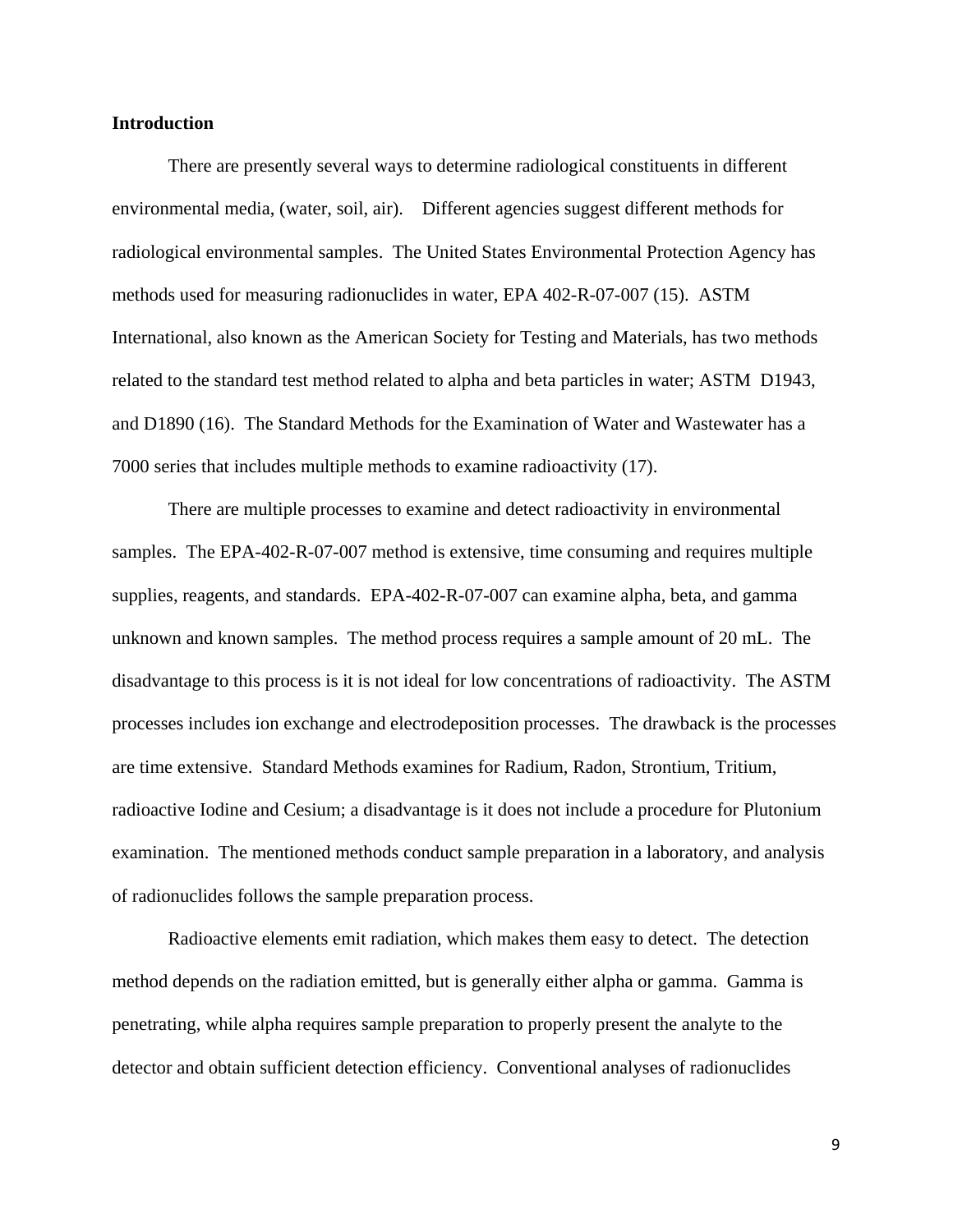involve extensive chemical sample preparation prior to analysis by alpha and gamma spectrometry [1]. Sample preparation frequently involves chemical precipitation, chemical extraction, or ion exchange separation. Ion exchange is a process of purifying, separating, and decontaminating an ion containing aqueous solution using polymeric ion exchange (IX) resins. Liquid-liquid extraction is another type separation; it separates, concentrates and purifies radionuclides from aqueous samples.

Standard radioanalytical procedure for alpha spectroscopy (12, 13) for radionuclide extraction from environmental samples includes ion exchange (Figure 2) and liquid-liquid extraction. The ion exchange methods use column formats (Figure 3). Liquid-liquid extraction uses two liquids, usually water and a solution of interest from which the analytes of interest are sought. The organic liquid extractant is stationary in the pores of a polymer material. The success of liquid-liquid extraction is when the analyte of interest is selectively recovered on the resin while other matrix species and interferences are washed away in the mobile aqueous phase. The analyte of interest selectively adheres to the surface of the resin due to Coulombic forces. The resin surface has a negative charge and the analyte has a positive charge (7). After the wash step, the analytes are eluted by an acid or by changing the molarity of the solution (18).

The classical separation methods of ion exchange and liquid-liquid extraction are effective [2], but they are time consuming and labor intensive [18]. For example, a standard analytical method would require sample preparation in a liquid, usually a high concentration of nitric acid [13]. Each analyte would then need to be separated from the solution (in an ion exchange column) and collected [2]. The collected radioactive analyte would then need to be electrodeposited on a stainless steel planchet and counted. A method with a reduced turnaround time, less labor intensive and cost efficient to examine radionuclides in environmental samples is

10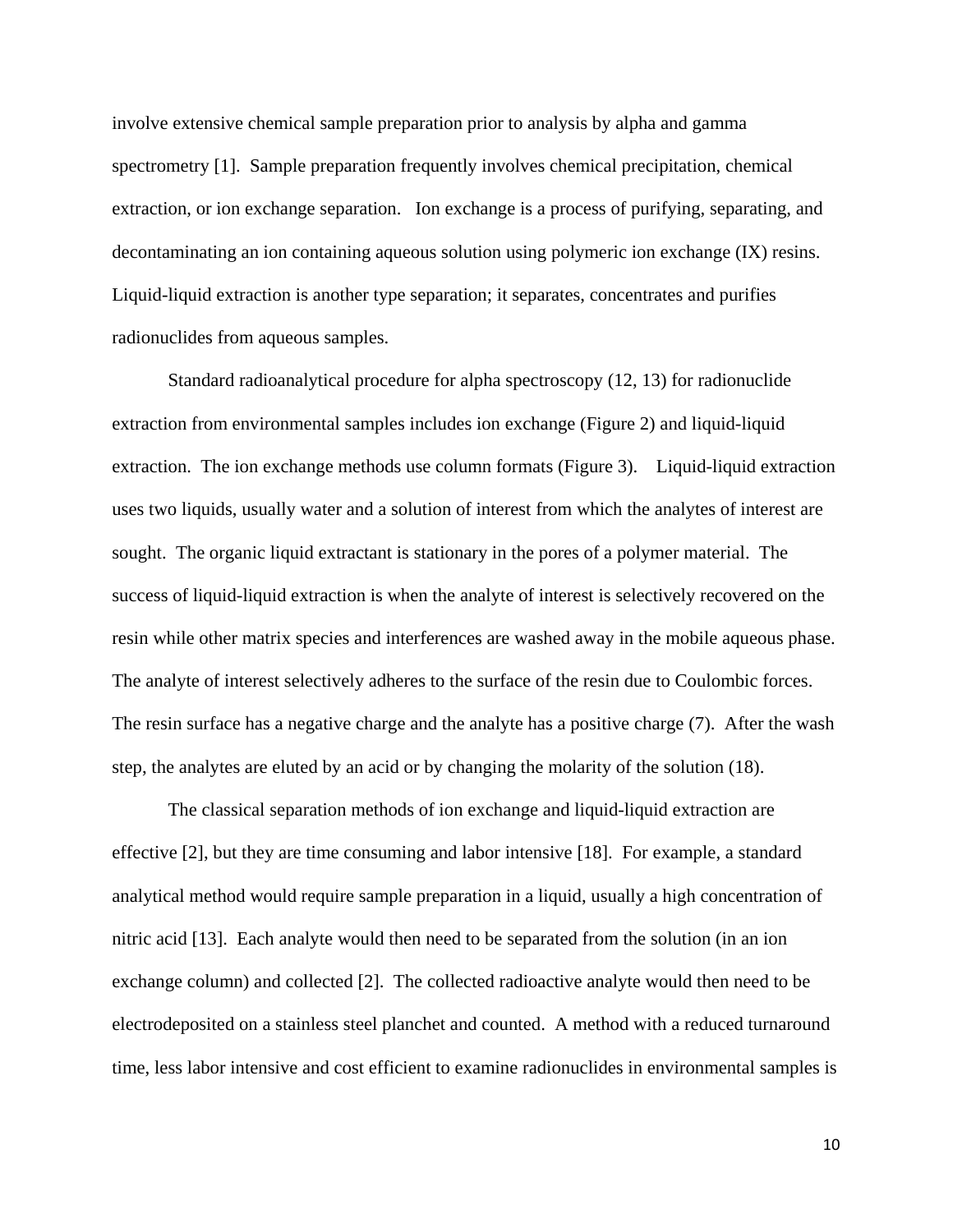needed. The need is for a screening method for radioactive isotopes. Ideally this method would be field deployable, so that extraction separation and concentration can occur in the field. Once the analytes are extracted and collected, they can be concentrated in a thin film that can be counted directly without any further sample processing. The thin film is directly counted using an alpha spectrometer. Using a thin film extraction process decreases the labor and time needed for sample preparation.

A method was developed in this project that incorporates a polymeric ligand into a thin film structure. The polymer ligand thin film selectively extracts specific radionuclides from an environmental sample which reduces interferences and concentrates analytes for improved counting. Figure 1 is a diagram of radionuclide extraction from solution to thin film. It shows radionuclides in solution and target radionuclides captured by the ligand onto the active sites of the polymer ligand thin film surface.



<span id="page-11-0"></span>**Figure 1 Extraction of radionuclides [3]**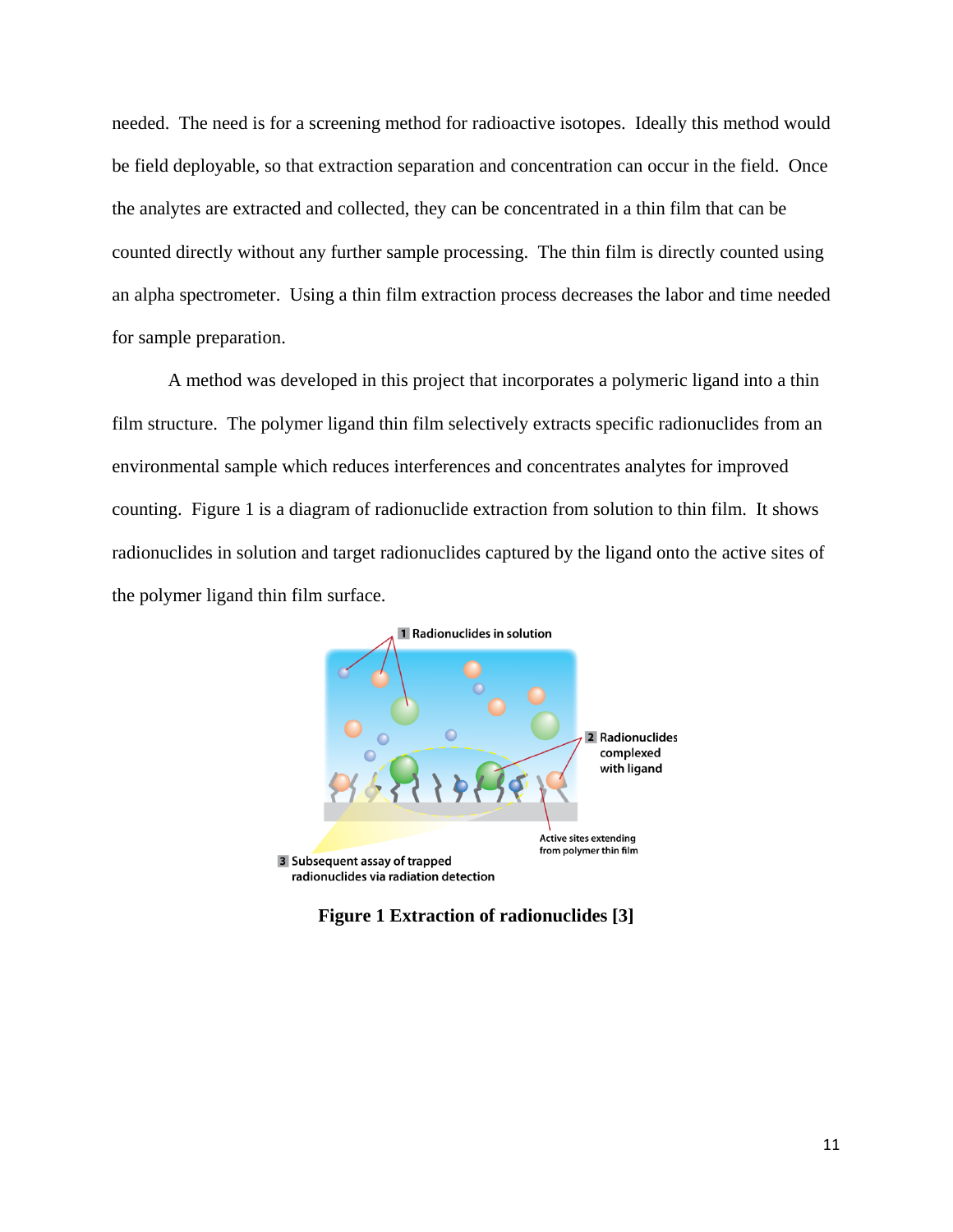

**Figure 2 Total sample preparation [3]**

<span id="page-12-0"></span>After ion exchange or liquid-liquid extraction the recovered radionuclides are transferred onto a surface plate using an electrodeposition method (Figure 3). In Figure 3, the first picture on the left has one resin column and the picture immediately to the right has three resin columns stacked in tandem. The difference is the resin type. Some resins are selective for different radionuclides and others are inclusive of all radionuclides. Resins for concentrating multiple radionuclides are regenerated by changing the molarity concentration using hydrochloric or nitric acids. The resin choice is dependent on the radionuclide(s) of interest. The plated sample of a specific radionuclide is then counted using alpha spectrometry. The total time to process a sample and measure its alpha spectra is approximately one to two days (12). For monitoring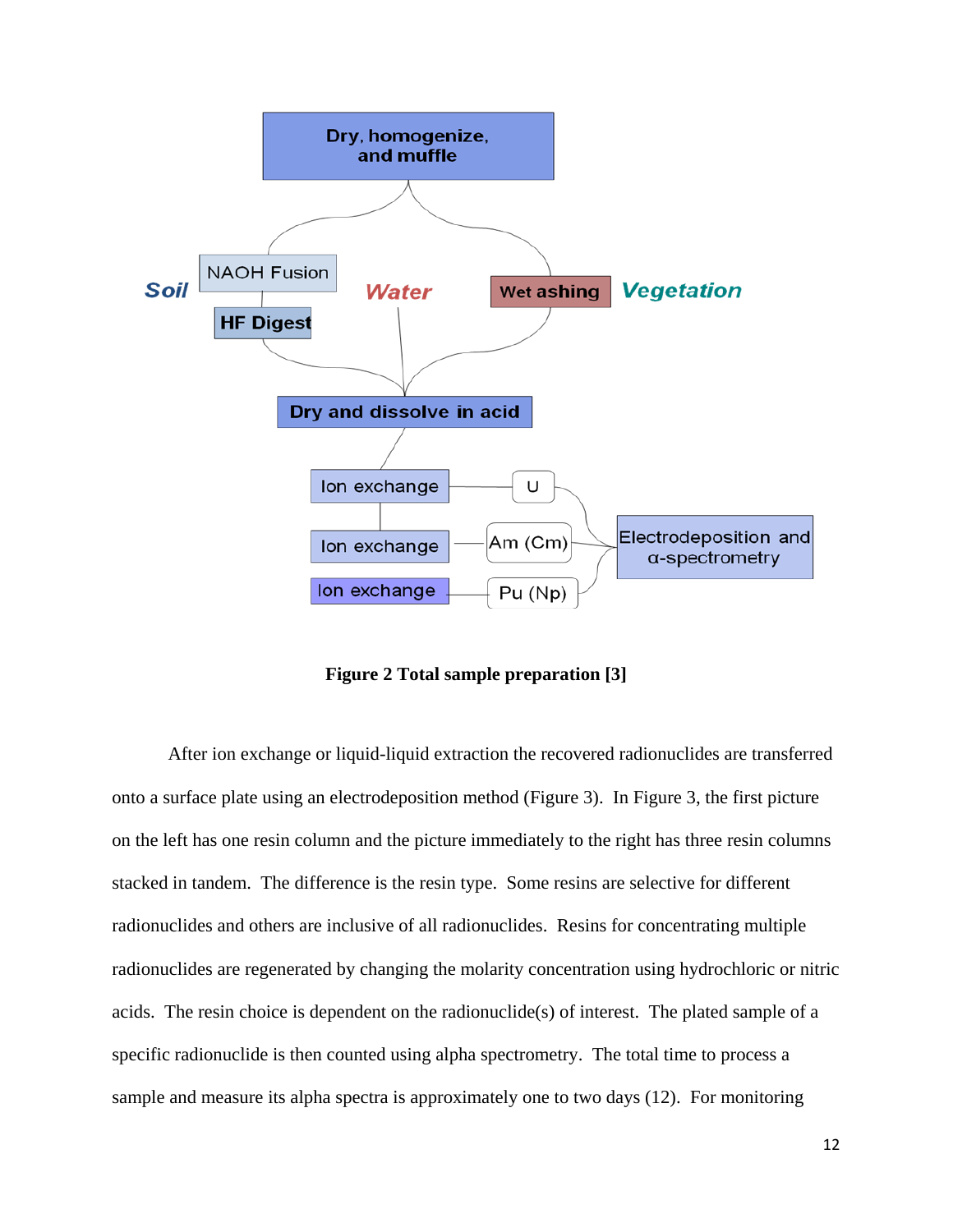purposes, the radiochemical separation and detection methods must be rapid so that the results will be timely  $(18)$ .



**Figure 3 Ion exchange process, extraction chromatography, electrodeposition, and electrodeposited steel plate**

<span id="page-13-0"></span>The thin film method is rapid, cheaper, and less labor intensive (13). Direct collection of radionuclides on the surface of a thin film allows the film to be directly analyzed by alpha spectrometry without a prior separation process. This allows rapid sample analysis and isotopic determination. The thin film is decreases the labor and supplies cost associated the separation process. Thin film extraction would facilitate radionuclide sampling and analyzes of environmental samples.

The concentration of acid affects the uptake of the radionuclide. At differing molarities different radionuclides are absorbed. For example with Dipex®, a 0.1 M solution retains more Plutonium (IV) than a 10 M solution (see Figure 4). Figure 4 represents data developed by Horowitz using hydrochloric acid (5). The x-axis of Figure 4 is the molarity and the y-axis is representative of amount of actinide able to be absorbed by the Dipex®. The thin film method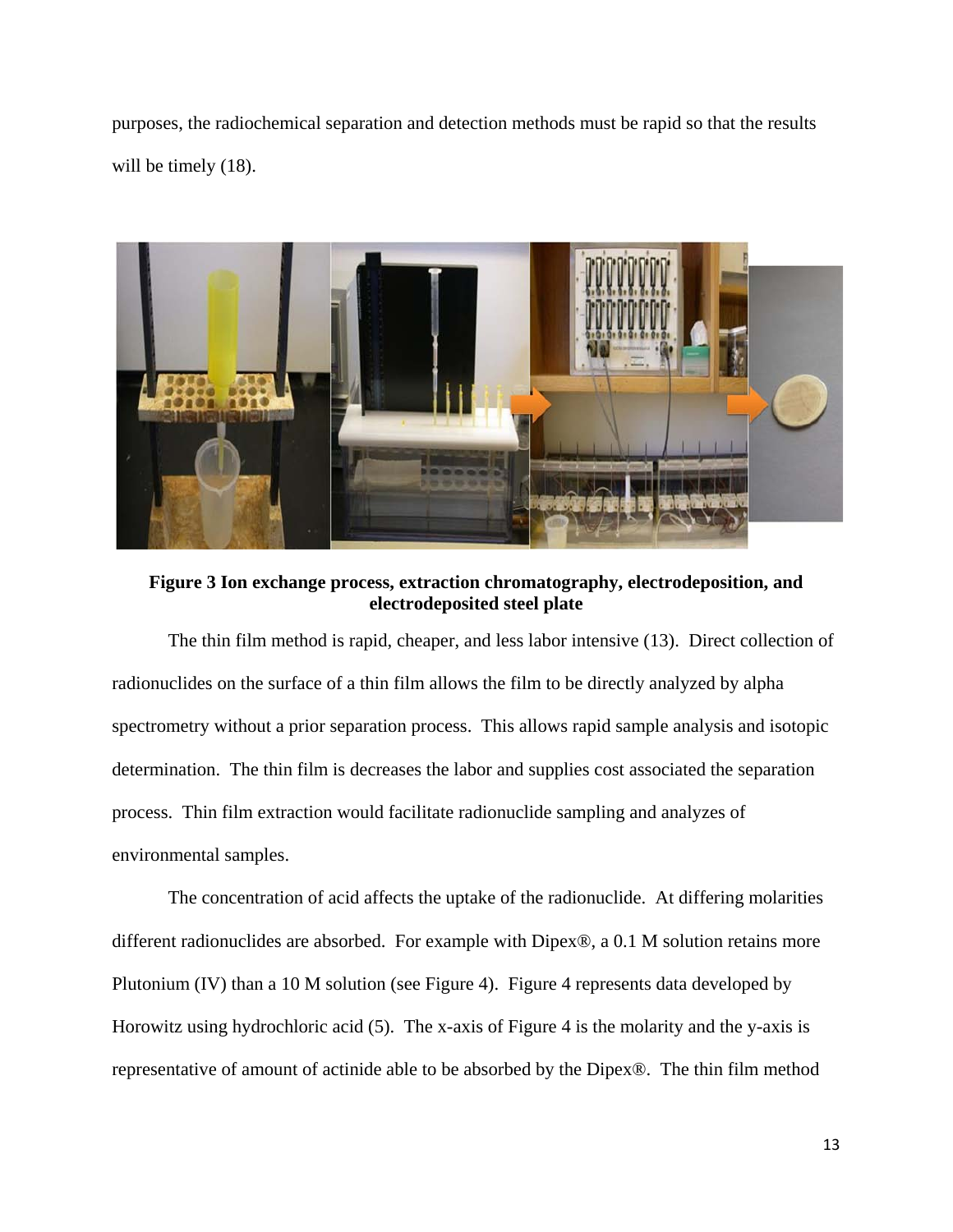uses nitric acid because it is less corrosive for stainless steel, the support used for the thin film. The thin film study uses 0.1 M nitric acid solution to provide an optimal environment for Plutonium extraction.



**Figure 4 Uptake of actinide elements by actinide resin for ion exchange [5]**

<span id="page-14-0"></span>In this study, combinations of different types of thin films were evaluated using several different ligands, polymers, and solvents. The polymer ligand solutions were used to create a thin film on the surface of stainless planchets. The polymer ligand thin film solution was deposited, using a pipette, directly onto the planchet. Once the radionuclides were extracted and collected, the polymer ligand thin film was counted directly with no further sample processing.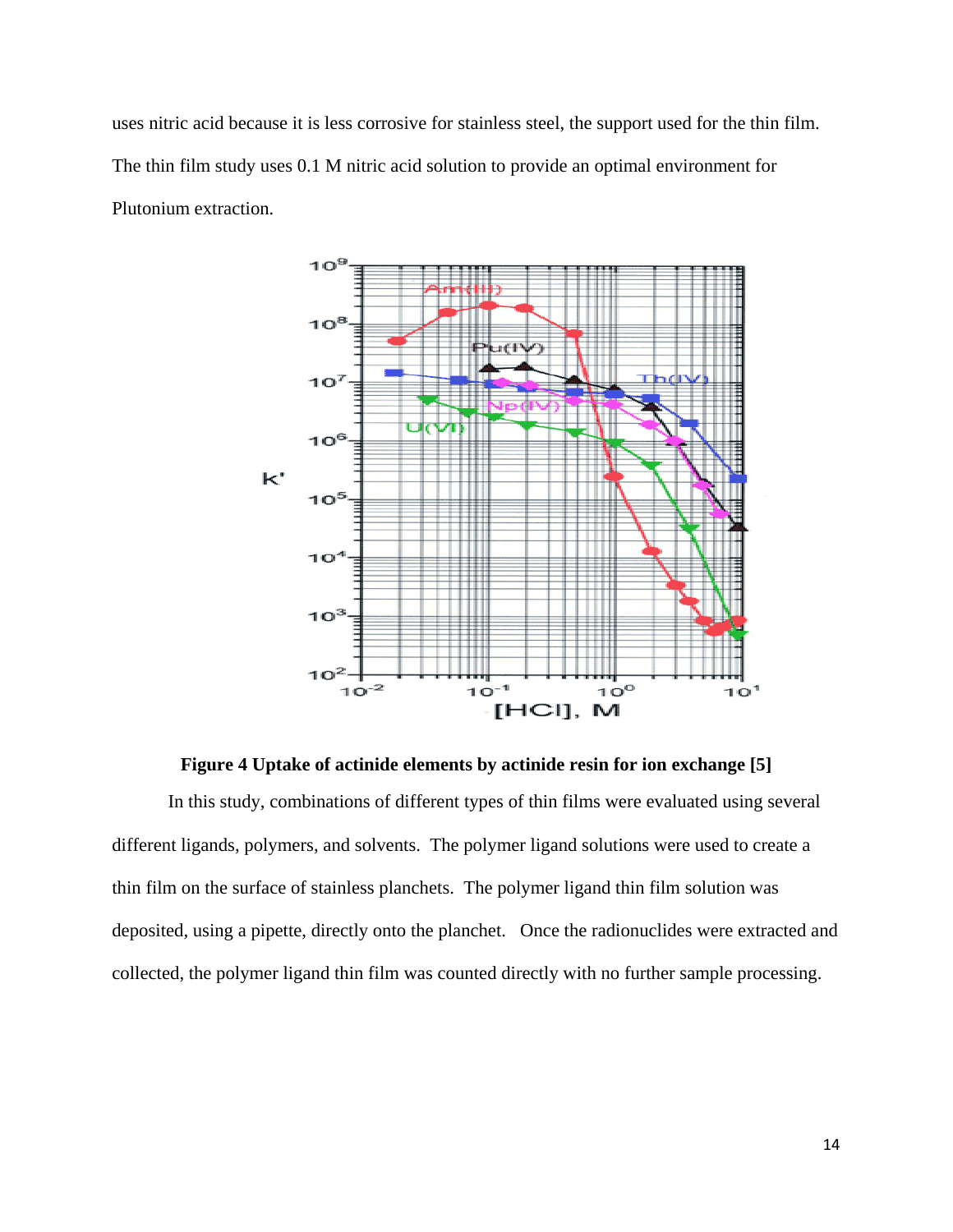#### <span id="page-15-0"></span>**Literature Review**

#### <span id="page-15-1"></span>**Polymer Ligand Film Method**

Existing radioanalytical methods for determination of alpha emitting radionuclides are based on the separation and pre-concentration of selected elements prior to radiation detection [7, 8]. The current process is labor and time intensive. Each analyte of interest must be individually separated from solution with use of an ion column and collected. The collected analyte would then go through a process known as electrodeposition in which the radioactive analyte is mounted onto a stainless steel plate. Electrodeposition occurs after sample preparation, such as ion exchange. Ion exchange purifies a sample for an analyte of interest. Electrodeposition is also called electroplating, and the two terms are used interchangeably. Electrodeposition is the process of producing a coating, usually metallic, on a surface by the action of [electric current.](http://electrochem.cwru.edu/ed/dict.htm#c14) The deposition of a metallic coating onto an object, such as a stainless steel planchet, is achieved by putting a negative [charge](http://electrochem.cwru.edu/ed/dict.htm#e135) on the object to be coated and immersing it into a solution which contains the metal to be deposited. The metallic [ions](http://electrochem.cwru.edu/ed/dict.htm#i01) carry a positive charge and are thus attracted to the planchet. When they reach the negatively charged planchet, it provides [electrons](http://electrochem.cwru.edu/ed/dict.htm#a33) to [reduce](http://electrochem.cwru.edu/ed/dict.htm#o01) the positively charged ions to a metallic form. After completion of the process, the metal, radioactive analyte, is deposited on the planchet, and it can then be counted [10, 11].

Rapid sample preparation is possible by direct sample preparation, and counting the polymer ligand thin film directly after radionuclide extraction helps with rapid sample analysis. Some studies have shown selective extraction in polymer ligand thin films for non-radioactive analytes [6]. More recent studies have shown potential for thin films to be used for radioactive analyte extraction. One study used a finely ground IX resin and fixing it with a binder to a flat surface [12]. The binder is the physical structure to which the extractive ligand adheres to a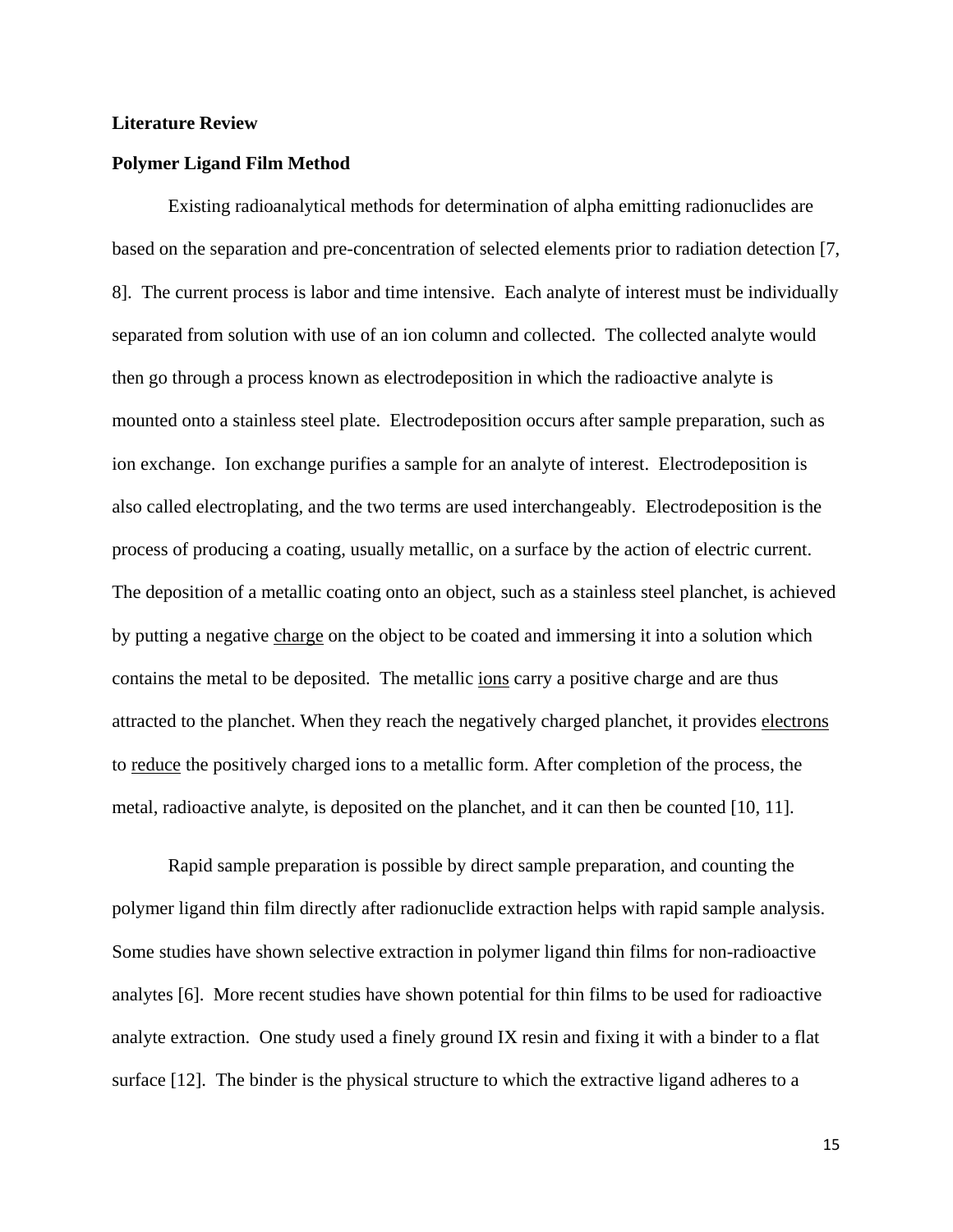surface. Another method used a thin film made of magnesium oxide to extract radium from solution and analyzed by alpha spectrometry [13]. Previous methods provide minimal opportunities for improvements in thin film preparation and limited the range of radionuclides extracted for analysis. Constraints in the physical characteristics minimize possible adjustments for performance improvements. A method was introduced to use inorganic ligands to create a thin film structure to extract radioactive analytes [7]. Use of a thin film surface allows for reduction and minimization of interferences. Collection of radioactive analytes on the surface allows the ligand surface to be directly analyzed by alpha spectrometry.

Use of an extractive ligand thin film for extraction of radioactive analytes has advantages. There is a wide variety of possible extractive ligands for uptake of single or multiple radioactive analyte(s). An ideal extractive ligand would be one that has ability to extract multiple radioactive nuclides from solution; however, extraction of radionuclides is also dependent on many other conditions such as the pH of a solution and ionic strength. For our process, an extractive ligand that has rapid kinetics, high exchange capacity, and the potential for surface chemistry manipulations is a good match. Many extractive ligands have been developed and are available commercially. We use Dipex® because of its versatility to be used for different analytes, and its ability to work in different oxidation states. Dipex® is an extractive ligand for extraction of actinides from an aqueous solution (Figure 5) [5]. Dipex<sup>®</sup> is an actinide resin used for monitoring actinides in aqueous discharges. Dipex® works best with oxidation states in the tri-, tetra-, and hexa-valent states. Dipex® has rapid uptake kinetics for actinides at moderate nitric acid concentrations.

16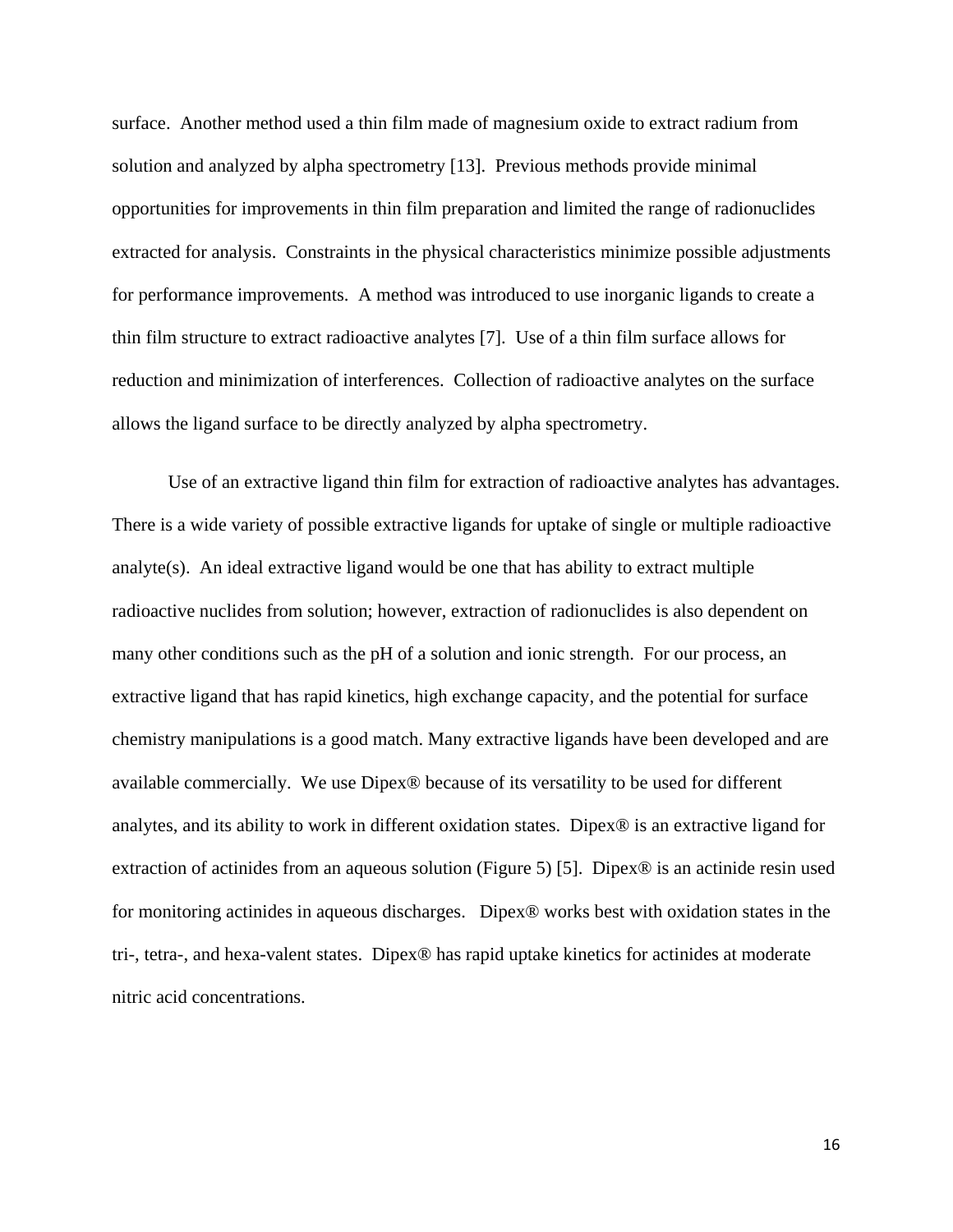

**Figure 5 Chemical structure of Dipex®**

In this study, five different polymer ligand substrates have been evaluated. All evaluate the extractive ligands Dipex® and B-DGA (Figure 6), an alternative extractive ligand. B-DGA is another actinide resin; it shows high affinity for plutonium and americium. The polymer ligand solutions are created using poly (methyl methacrylate) (PMMA), polyvinyl butyral (PVB), polyvinyl acetate (PVA), polystyrene (PS), and polyvinyl pyrrolidone (PVP), in addition with Dipex® or B-DGA using tetrahydrofuran as a solvent for the polymer and ligand. The prepared polymer ligand solution was then deposited onto a stainless steel planchet to create the thin film. The polymer ligand thin films were then used to extract Plutonium from aqueous solution. After radioactive analytes were collected onto the polymer ligand thin film, the polymer ligand thin film was counted directly using alpha spectroscopy.



<span id="page-17-0"></span>**Figure 6 Chemical structure of Branched DGA Analysis of polymer ligand films**

Environmental analysis of actinides using polymer ligand films with counting by alpha spectrometry can require counting times of 24 to 96 hours. The longer count time is required to achieve lower detection limits and better counting statistics. It mainly allows for confidence that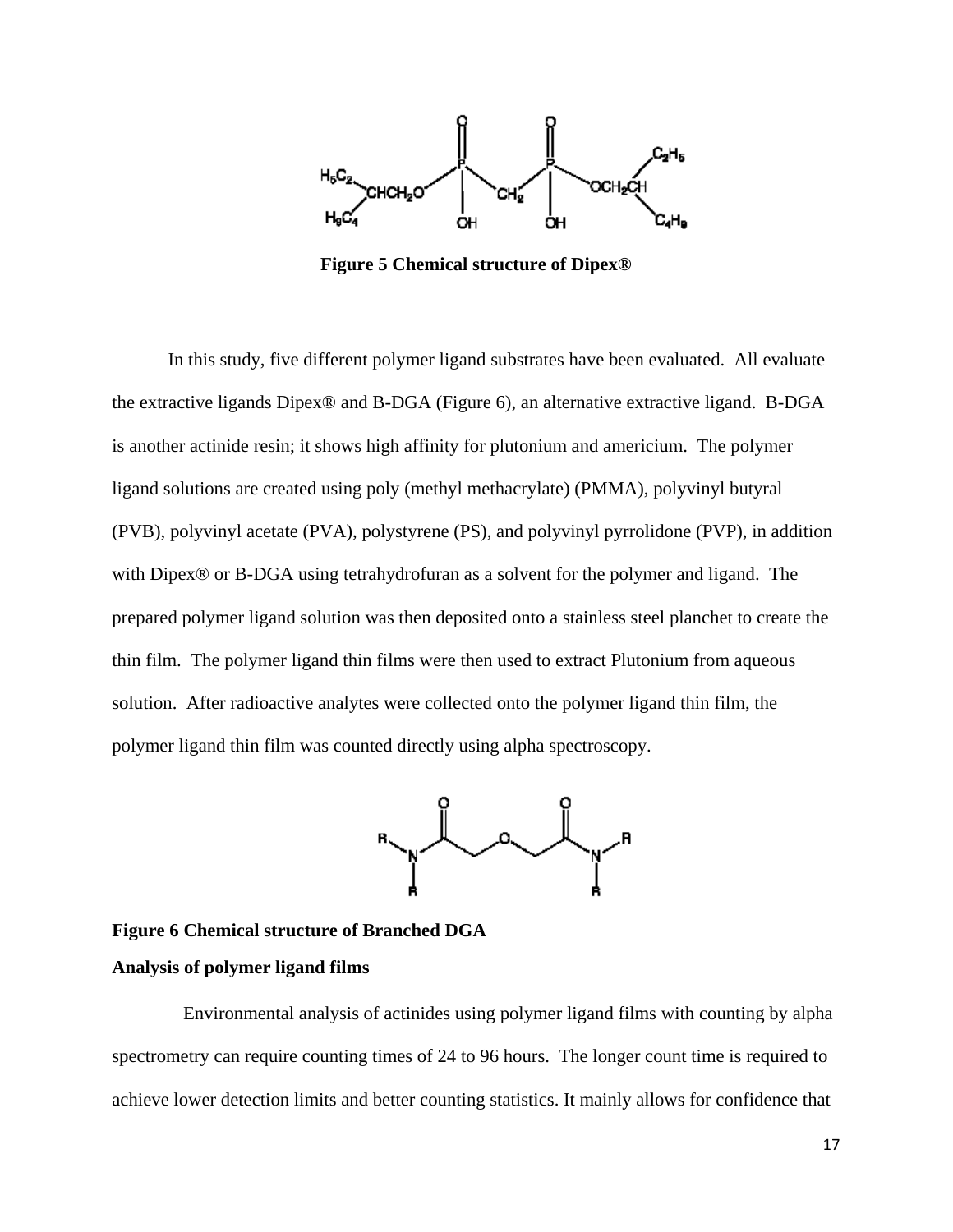the measured counts are real and above background. For higher concentrations, shorter count times can be used. For example, a sample with  $1.67 \times 10^5$  Bq would need a few seconds to count.

An alpha spectrometer measures the number of alpha disintegrations per time and the energy associated with these decay events. In most cases counts per minute (CPM) is the measurement unit most used. The CPM is not corrected for detector efficiency or the amount of the actinide recovered from the sample or geometry effects.

The alpha decay rate measured in disintegrations per minute (DPM) is a measure of radioactivity that is corrected for efficiency but not necessarily yield. It is an indicator of the number of radioactive decay events on a counting surface that decay in one minute. The count is directly related to the efficiency of the detector. The decay rate is then referenced back to the radioactive sample and corrected for yield through the sample preparation. Chemical recovery or yield is a measure of the fraction of radioactive material removed from the sample during sample preparation. It is determined by the amount removed from the sample and counted by the alpha spectrometer divided by the true amount in the sample. This is loosely referred to as recovery or yield and expressed as per cent recovery. Fettweis et al. (2003) present a discussion of the theoretical and practical aspects of alpha counting and spectrometry (14).

When talking about detector sensitivity the term used is called the detection limit (DL) and is related to the background counts for the detector. The detection limit of a detector can be calculated many ways and is usually associated with the confidence required for a measured response when measurement is near the background of the detector.

Background radiation is the natural or artificial radiation that will contribute to a false response. This can be controlled to some extent during sample preparation by sample preparation processes that selectively concentrate analytes of interest while preventing

18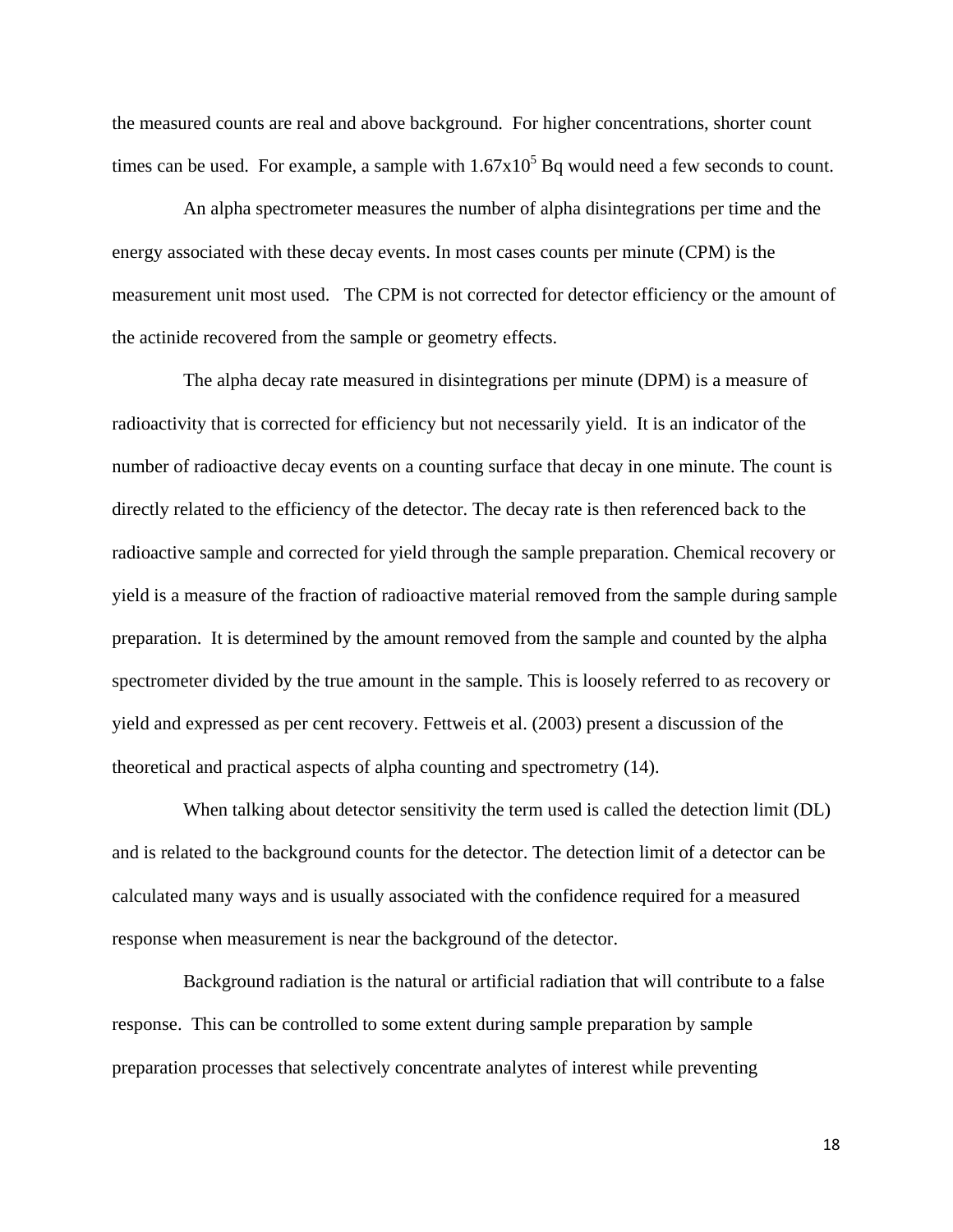accumulation of interfering constituents. The background measurement in itself does not preclude a good measurement it just limits the sensitivity of the detector. High backgrounds limit the sensitivity of the measurement. Limiting the presence of interfering constituents and reducing background interference is important to achieve low method detection levels.

The DL for the entire sample process is called the Method Detection Level (MDL). The MDL for a sample is based not only on the DL for the counters but also on the yield for the sample preparation process. MDL is different for each analyte and each method because in most cases DL for different detectors is not the same and the yield for each sample process is not identical. MDL is unique to each analytical procedure sample counted because each sample is different. When an MDL is provided for an analytical procedure it is usually the average MDL for the sample process or the MDL for the theoretical best sample process i.e. the best detector, lowest background, highest detector efficiency, and assuming 100% sample processing yield  $(14)$ .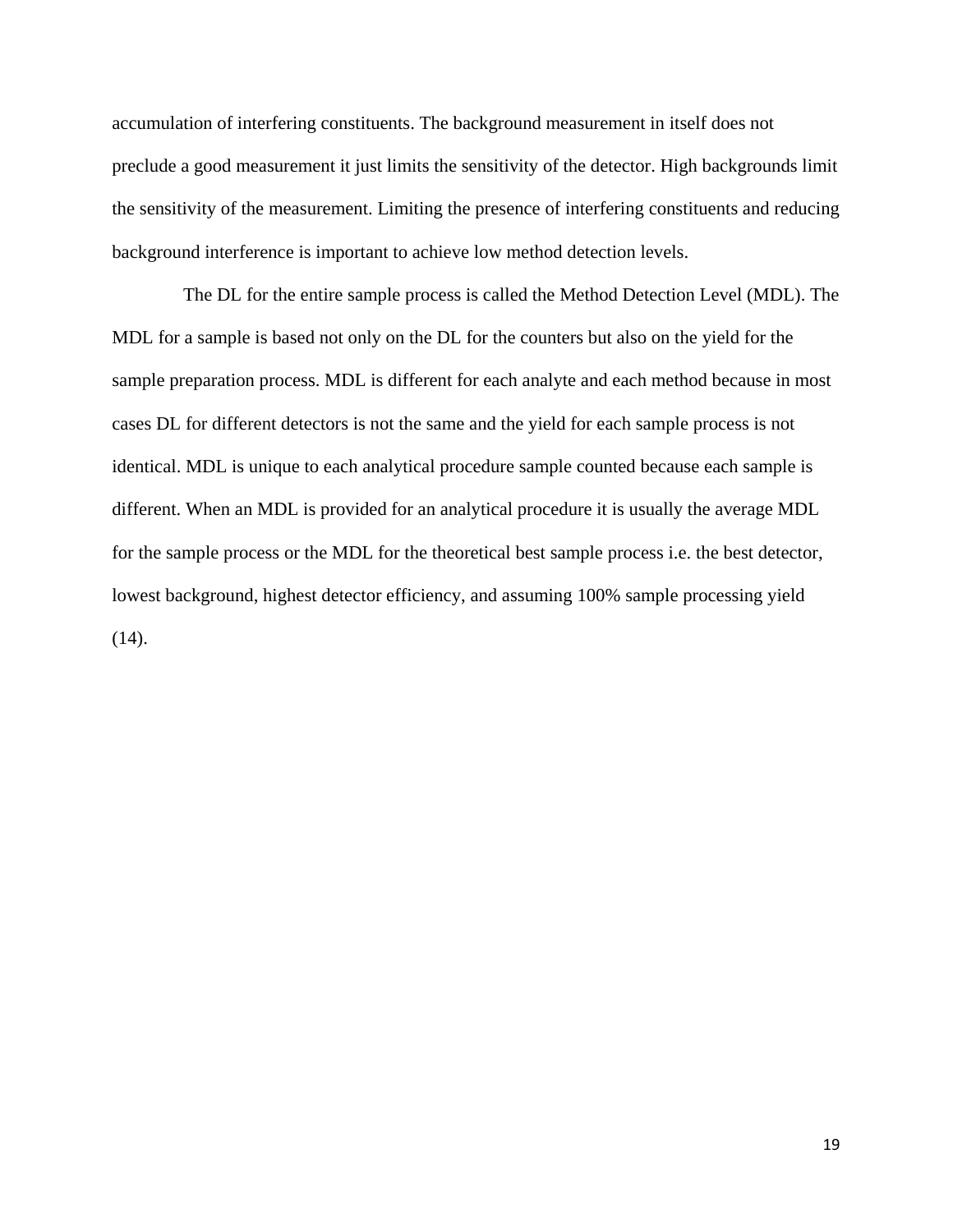#### <span id="page-20-0"></span>**Experimental**

#### <span id="page-20-1"></span>**Materials and instrumentation**

The polymers, ligands and solvents used were analytical grade. Stabilized tetrahydrofuran (THF), poly (methyl methacrylate) (PMMA), polyvinyl butyral (PVB), and polyvinyl acetate (PVA) were obtained from Acros Organics (Fair Lawn, New Jersey), polystyrene (PS) was obtained from Sigma-Aldrich (Milwaukee, WI), polyvinyl pyrrolidone (PVP), hydrochloric acid, and nitric acid, methanol, ethanol, and isopropanol were all obtained from Fisher Scientific (Fair Lawn, WI and Pittsburgh, PA), Dipex®, CMPO, Aliquat 336, and Branched DGA extractant were obtained from Eichrom Technologies Inc. (Darien, IL). National Institute of Standards and Technology traceable Plutonium-239 was obtained from Isotope Products Laboratories (Valencia, CA). Deionized water was used for solution preparation and rinsing. Stainless steel planchets used were machined on-site at Los Alamos National Laboratory. Analyses were counted on an Ortec (Oak Ridge, TN) Octet Plus Alpha Spectrometer.

#### <span id="page-20-2"></span>**Preparation of polymer ligand films**

In order to find successful polymer ligand solution different combinations of polymer, ligand, and solvent were tested. The first attempt was to find a suitable solvent. The proposed solvents included methanol, ethanol, isopropanol, and THF. The solvent had to be in a liquid form and be able to dissolve a solid, the polymer and ligand. The method tested two forms of polymers; powder and beads. The ligand was obtained as a viscous liquid or in powder form. Solubility experiments were done using polymers in different solvents. The polymers used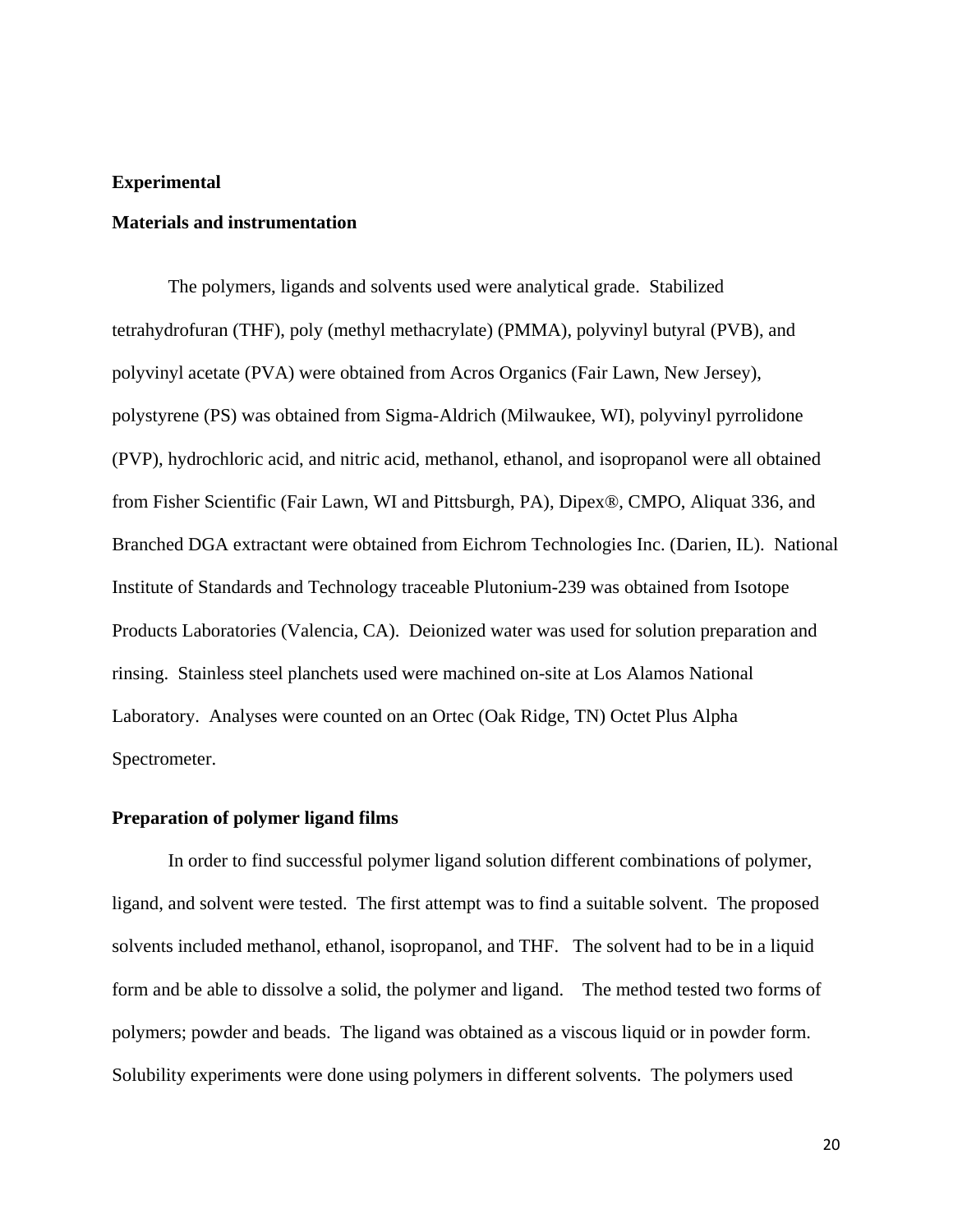included polyvinyl pyrrolidone (PVP), poly(methyl methacrylate) (PMMA), polyvinyl butyral (PVB), polyvinyl acetate (PVA), and polystyrene. The synthetic polymers selected were used because they are macromolecules composed of repeating chemical structures. They are easy to use, process, and dissolve. The solutions were made using 1g of the polymer and 15g of the solvent. The solutions sat over night, to allow the polymer to dissolve into solution. The polymers that dissolved into THF were PMMA and polystyrene. Isopropanol, methanol, and ethanol did not dissolve the polymers.

The next step after the solvent was found was to create and mix combinations of polymers and ligands in a solvent solution. N-Methyl-N,N-dioctyloctan-1-ammonium chloride (Aliquat®336), N,N,N',N'-tetrakis-2-éthylhexyldiglycolamide (DGA Branched), P,P' di(2 ethylhexyl)methanediphosphonic acid (Dipex®), and Octyl(Phenyl)-N,N-Diisobutylcarbonoylmethyl-Phosphine Oxide (CMPO) were used as ligands in combination with PMMA or polystyrene in THF solvent solution. The ligands were chosen for their high absorption and extraction affinity for radionuclides.

Aliquat®336 has a molecular weight of 404.16; its chemical formula is  $C_{25}H_{54}NCl$ (Figure 7). Aliquat®336 can be used for solvent extraction, waste treatment, adhesion promoter and surface curing aid, anti-static agent, discoloration, and deodorization (11).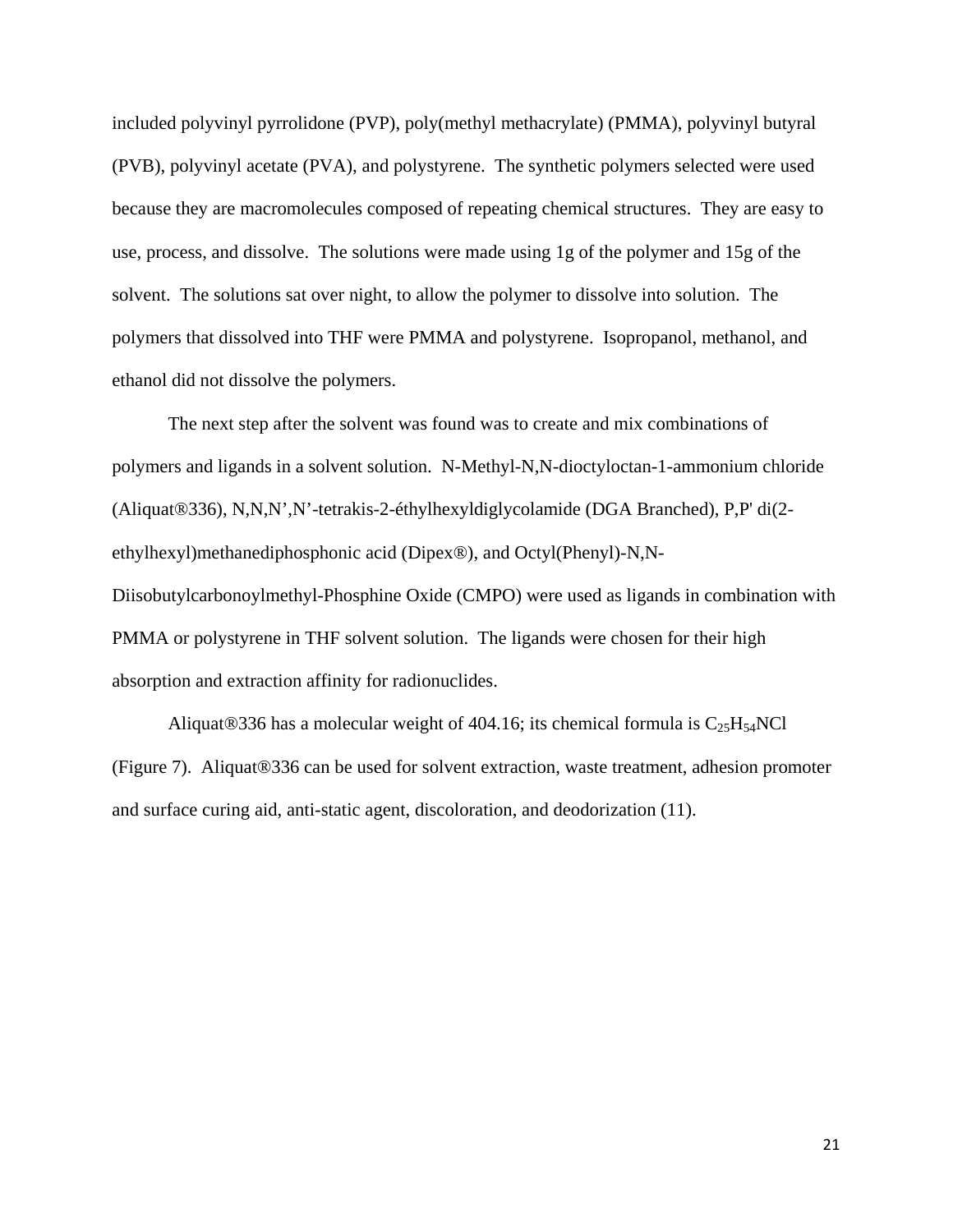

**Figure 7 Chemical structure of Aliquat 336**

Branched DGA's chemical formula is  $C_{36}H_{70}O_3N_2$  (Figure 6); its molecular weight is 578.96. Branched DGA's applications include actinide separation (5). The chemical formula for Dipex® is  $C_{17}H_{38}P_2O_6$  (Figure 5); its molecular weight is 400.43 (5). Dipex® is used for analyte extraction in biological and environmental samples (5). The molecular weight of CMPO is 407.57, and its chemical formula is  $C_{24}H_{42}NO_2P$ . CMPO is used an extractant ligand (11).



**Figure 8 Chemical structure of CMPO**

The chosen type of polymer ligand thin film mixture was decided based upon physical appearance of the thin film. The thin film was made of a polymer and a ligand; and plated onto the planchet surface as the solvent evaporated. The success of the thin film was determined by the physical appearance of homogeneity and uniformity of the thin film and the bonding, stability, and strength of the polymer and ligand.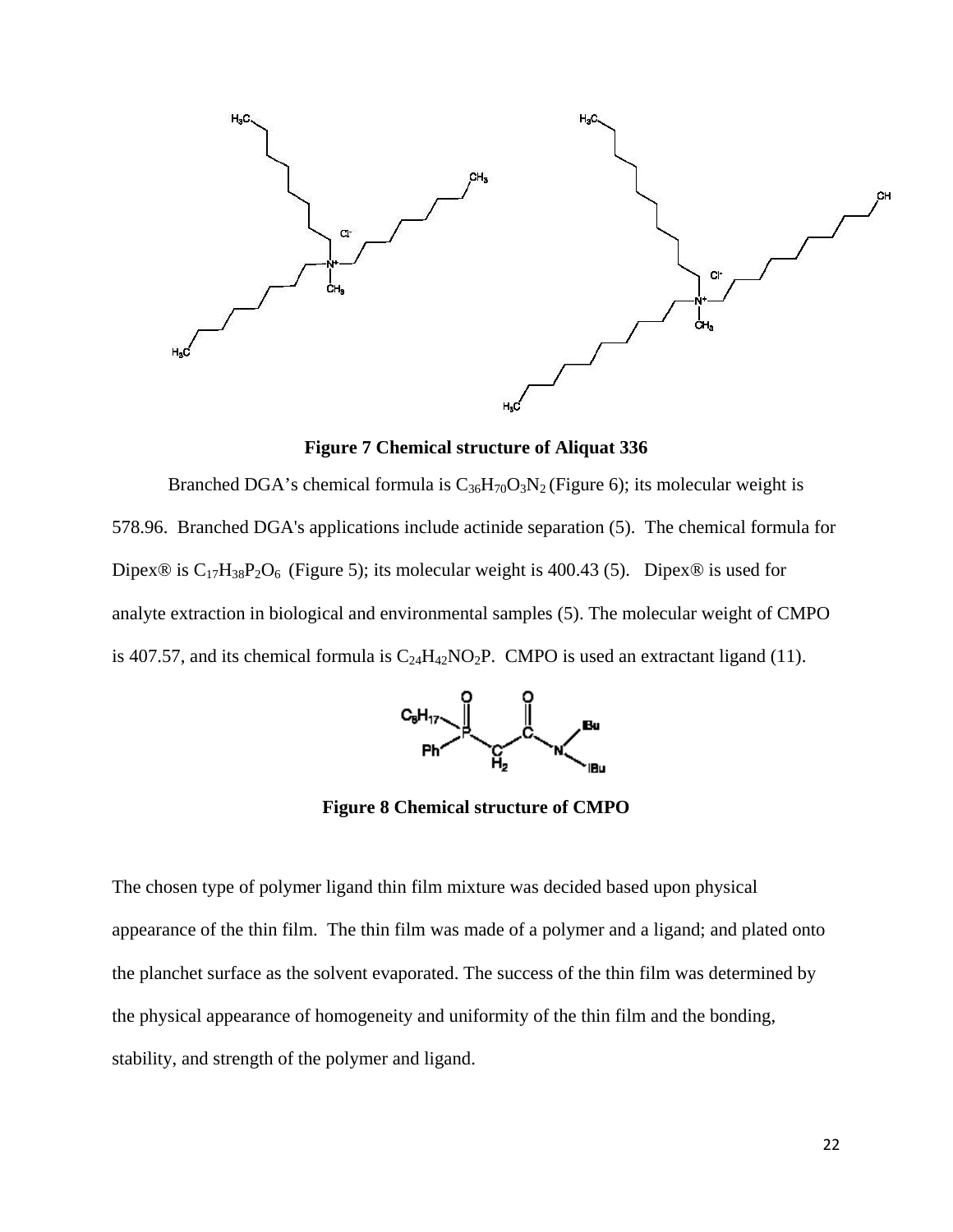The ideal polymer ligand thin film combination was homogeneous, smooth, and consistent across the surface of the planchet. The results of the different thin film formulations varied. The physical appearance did not determine the reaction when put into solution. For example, Aliquat 336 dissolved when an acidic solution was put onto the thin film. CMPO with two different polymer combinations did not make it to the next step after the thin film was formed; when dried the thin film flaked and did not adhere to the stainless steel surface. Dipex<sup>®</sup> and DGA Branched ligands worked best to create a thin film with the polymers, PMMA and polystyrene, in THF. It did not flake after trying and it did not dissolve after placement into solution, or when an acidic solution was put on the thin film surface.

There were two polymer ligand thin film possibilities the polystyrene with Dipex® and polystyrene with BDGA; the next step was to determine which worked best to extract radionuclides from environmental samples. Figure 9 depicts the physical appearance of a polystyrene and Dipex® thin film in comparison with an electro-deposited planchet and dime coin.



# **Figure 9 a) thin film planchet, b) electro-deposit planchet, and c) dime**

The ratio of concentration of polymer and ligand to THF were 1:1, 1:5, 1:10 (mass/mass). The concentration of Dipex® to polystyrene was 1:1, 1:5, 1:10 (mass/mass). In order to make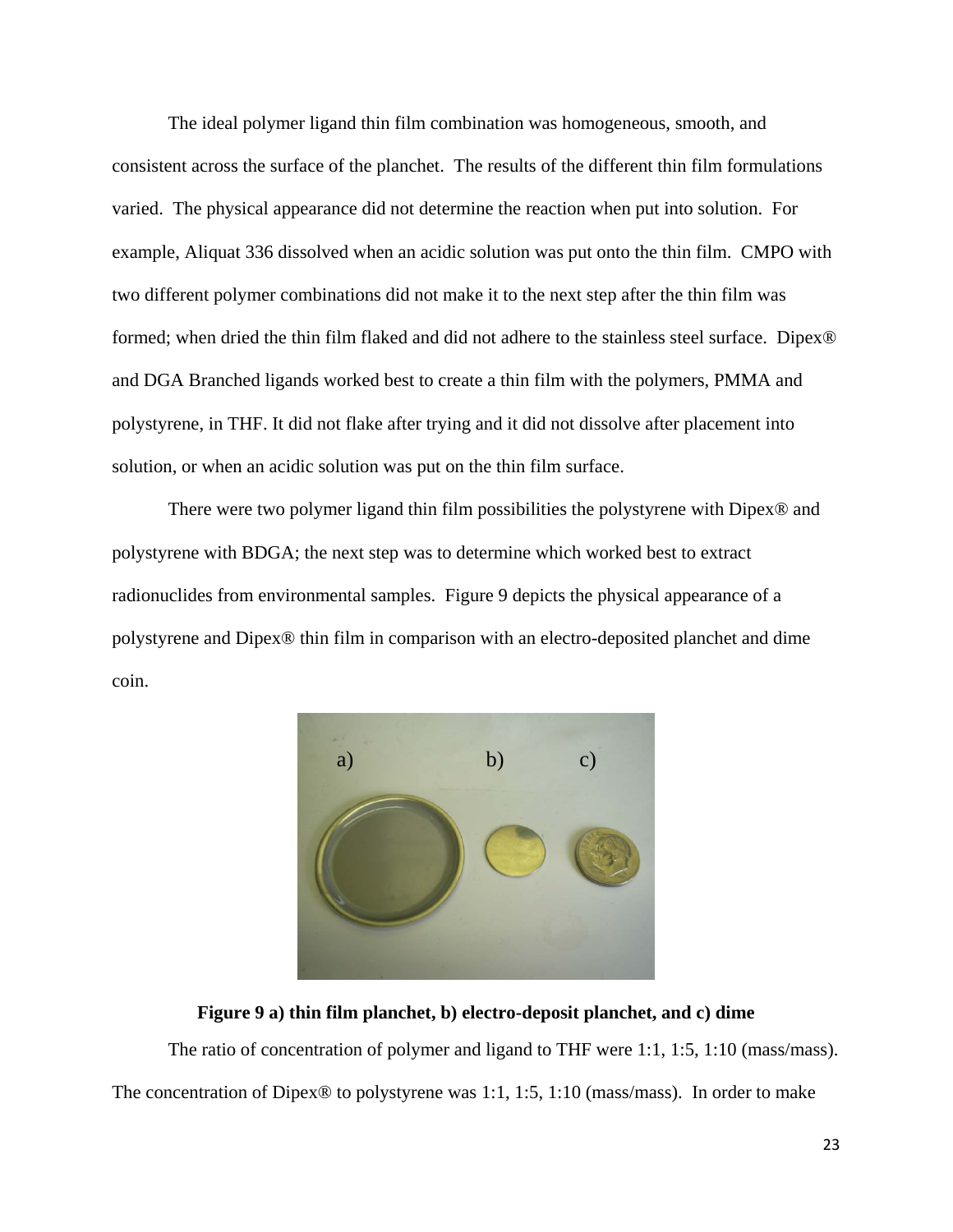the polymer ligand thin film, the solvent solution was deposited onto the 40 millimeter diameter stainless steel planchet surface. The solvent solution was deposited using a 1mL transfer pipette onto the planchet in a chemical hood. The THF evaporated from the polymer ligand thin film at room temperature for 24 hours.

#### <span id="page-24-0"></span>**Thin film types**

The ligands investigated were Dipex®, Branched DGA, and the possible polymers were PMMA, polystyrene, and THF was the best solvent. The next step was to determine the type of thin film that would have the highest recovery. A thin film has to be homogenous, uniform, and smooth to assure that the radionuclides are spread uniformly across the surface. Homogeneity, uniformity, and texture have an impact on the counting. A detector will not count correctly if one part of the thin film is different from the rest of the thin film. The polymer ligand thin films were generated using various combinations of polystyrene, PMMA, Dipex®, Branched DGA and THF. Using these different combinations produced a thin film that was flat, thin, and homogenous. Different combinations of polymers and ligands were used to make thin films by using spin coating and stippling planchets, filters and membranes.

Spin coating was done using a Chemat Technology spin-coater. A 1mL of the polymer ligand solution was deposited on the spin coater at an initial speed of 5,000 rotations per minute (RPM) for 12 seconds, and then continued on a speed of 3,000 RPM for 20 seconds. The reason for a faster initial speed is because of the rapid drying of the polymer ligand thin film. The difficulty with using the spin coating method for creating thin films is the homogeneity and smoothness of the thin film.

Stippling the thin film onto a planchet works the best. 3mLs of the polymer ligand thin film solution is deposited onto the stainless steel planchet and air dried for a day in a hood. The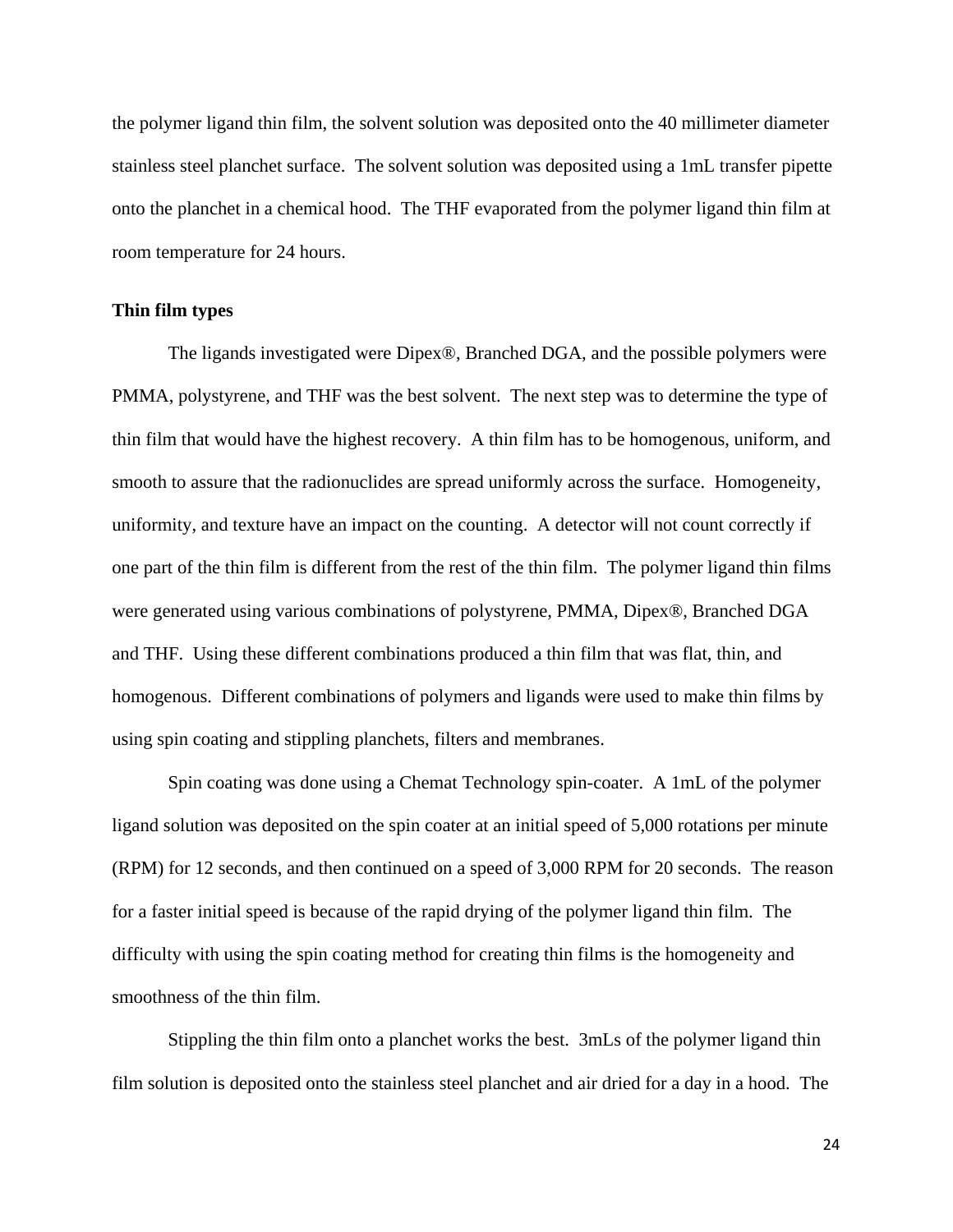stippling method was also use to try and make polymer ligand thin films with filters and creating membranes, but proven to be unsuccessful. A polystyrene filter was dipped into the polymer ligand thin film solution and air dried. The filters curled and made it difficult to count in the alpha counter. The polymer ligand thin film membrane attempts were unsuccessful because a physical structure (a ring) was difficult to adhere to. The bond of the thin film to the ring was weak and would break the polymer ligand thin film apart.

Thin films were made using 2 mL of the polymer ligand solution. The polymer ligand solution was pipetted onto the stainless steel planchet. The polymer ligand thin film solution on the planchet air dried over night. The diameter of the stainless steel planchet used for the size of the thin film was based on the size of the alpha detector.

#### <span id="page-25-0"></span>**Study of extraction mechanisms**

Comparison of extraction mechanisms was conducted to determine if mixing would impact the amount extracted. Three different mixing regimes were provided: stir, non-stir, and drip (Figure 10). This study was conducted at time intervals of 0.5, 1, 2, 4, 8, 16, 24, and 48 hour(s). The non-stir study was conducted for 2, 8, 16, 24, 48, 72, and 96 hours. The drip study was conducted for 2, 4, 6, and 8 hours. Mixing does affect the amount extracted by the thin film.



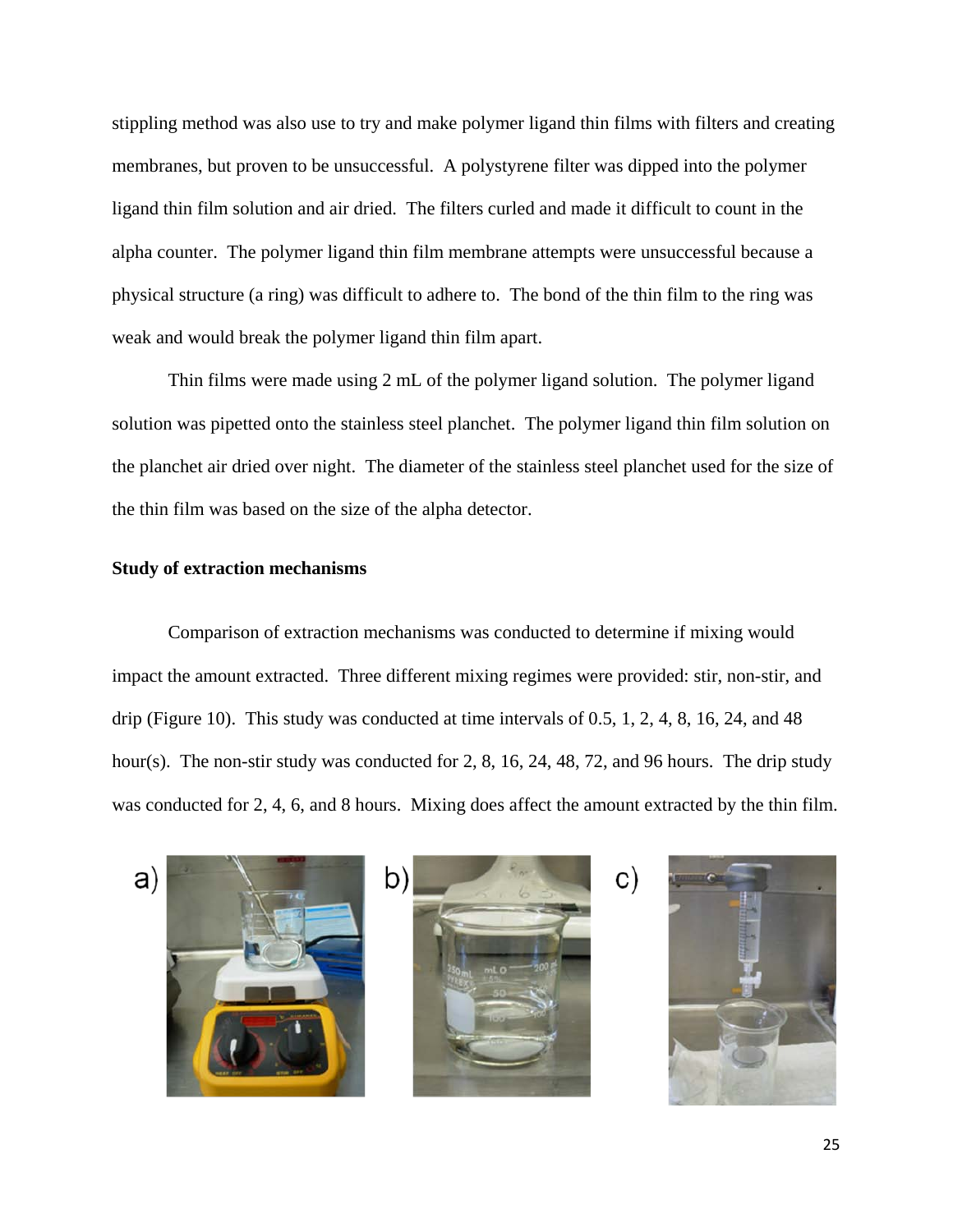#### **Figure 10 Mechanisms a) stir b) non-stir c) drip**

The amount of radionuclide extracted varied with time for the three mixing regimes. The result of mixing regimes is discussed in the results section.

#### <span id="page-26-0"></span>**Stir**

The stirring mechanism was conducted using a magnetic stirring plate and Teflon coated stirring bar. The experiment was conducted for eight different times; 0.5, 1, 2, 4, 8, 16, 24, and 48 hours. The thin film was in a fixed location and tilted at a 45 degree angle with the thin film facing the vortex. The thin films were fully submerged in the solution. The stirring rod created a vortex and the solution would constantly move past the planchet. After taking the thin film from solution; it was triple rinsed with deionized water and placed on lab bench top to air dry.

#### <span id="page-26-1"></span>**Non-stir**

The thin film was placed face up in an unmixed beaker. This position was chosen because there was no bulk fluid movement and therefore the thin film did not need to be placed at a forty five degree angle. Seven different times were evaluated; 2, 8, 16, 24, 48, 72, and 96 hours. After completion of the study, the thin film was triple rinsed with deionized water and placed on lab bench top to air dry.

#### <span id="page-26-2"></span>**Drip**

The drip extraction mechanism can be comparable to a dripping water faucet with a cup catching the dripping water. In this study, a syringe with a luer lock tip was used. Under the tip the thin film was placed to catch the sample. The 100 mL volume consistently rotated onto the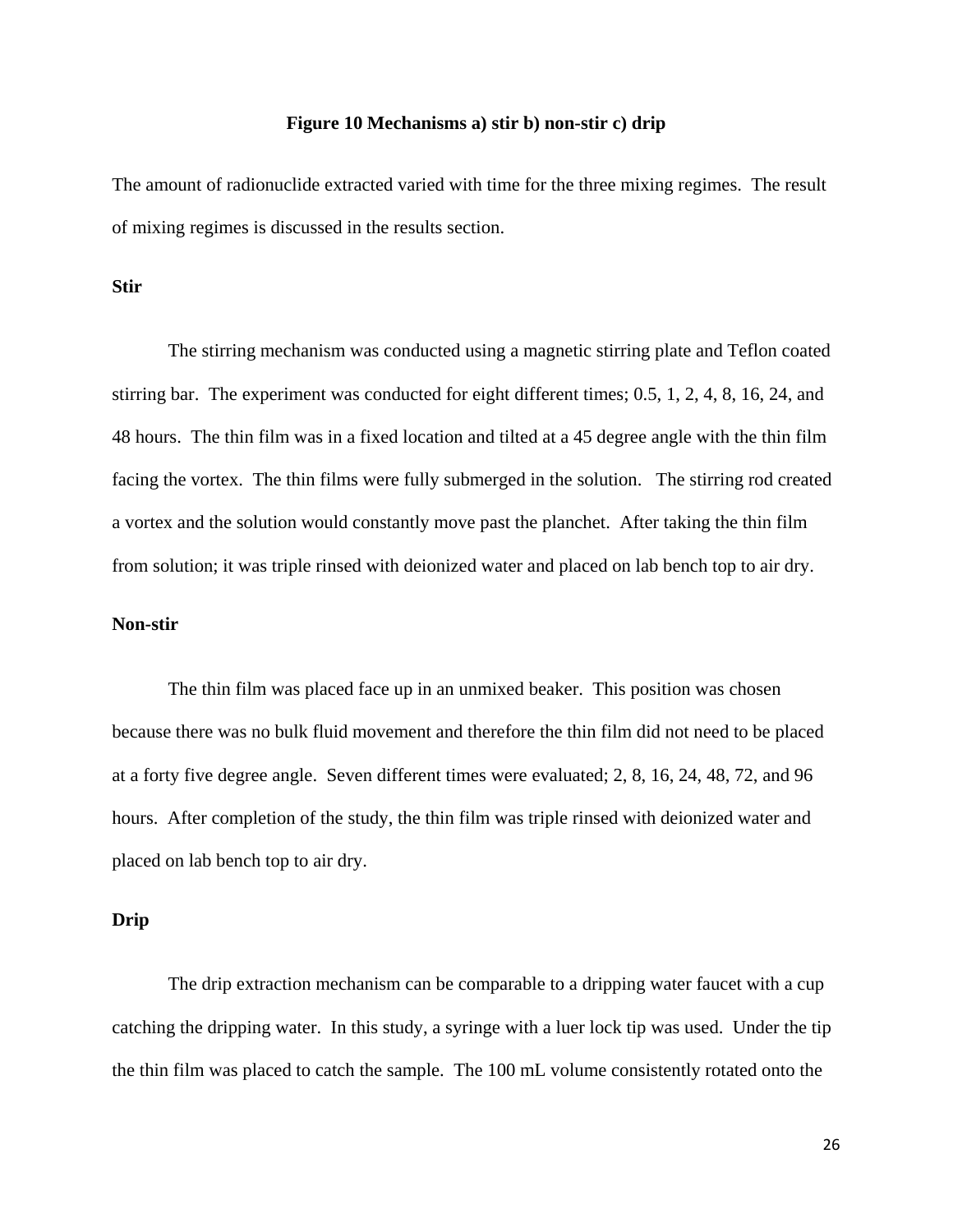thin film. The thin film planchet has a holding volume of 3 mL, and the remaining amount would flow off the side of planchet and re-circulated to the syringe. Planchets were prepared using drip times of 2, 4, 6, and 8 hours. Once the sample was completed with respect to time; it was triple rinsed with deionized water and placed on the lab bench top to air dry.

#### <span id="page-27-0"></span>**Results**

#### <span id="page-27-1"></span>**Solubility Tests**

Several tests were conducted to determine solubility of the ligand supports in the organic solvents. A half gram of polystyrene, PVA, PVP, PVB, PMMA was placed in individual solutions of isopropanol, methanol, and ethanol to determine the best solvent alternative for stabilized THF. Polystyrene, PMMA, PVA, and PVB did not fully dissolve in isopropanol, methanol, and ethanol. PVP dissolved in isopropanol, methanol, and ethanol. See Table 1 for solubility results. PVP solution was stippled onto a planchet to determine dry physical characteristics. The PVP surface was not uniform it had ripples. The second alternative was to test polymer solubility in stabilized THF. See Figure 11 for a comparison of solubility of polystyrene in isopropanol and THF.



**Figure 11 Solubility test of polystyrene (polymer) in isopropanol and THF (solvent)**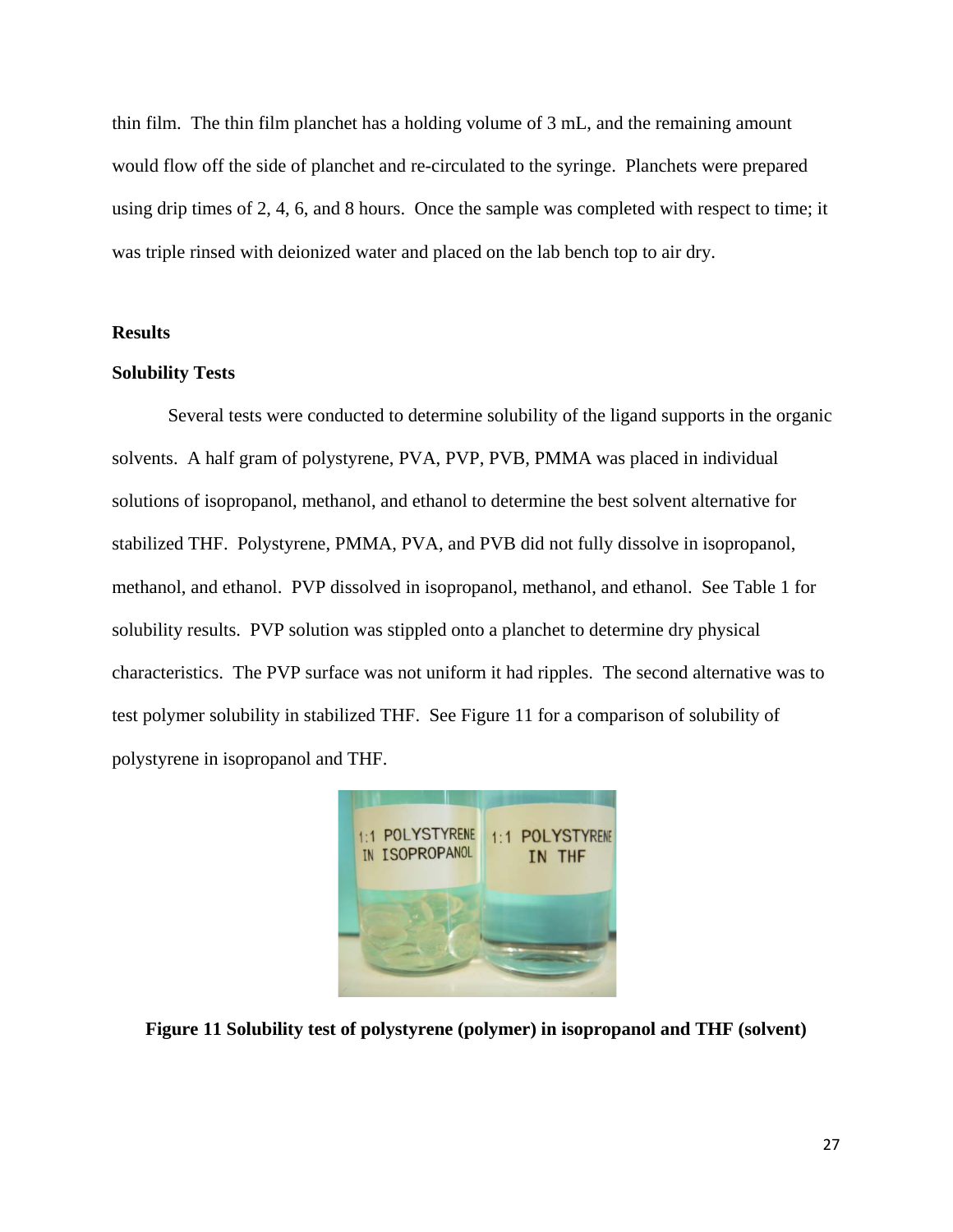|             | <b>Isopropanol</b> | <b>Methanol</b> | <b>Ethanol</b> | THF       |
|-------------|--------------------|-----------------|----------------|-----------|
| <b>PVA</b>  | no reaction        | no reaction     | no reaction    | Dissolved |
| <b>PVP</b>  | <b>Dissolved</b>   | dissolved       | dissolved      | Dissolved |
| <b>PVB</b>  | no reaction        | no reaction     | no reaction    | Dissolved |
| <b>PMMA</b> | no reaction        | no reaction     | no reaction    | Dissolved |
| PS          | no reaction        | no reaction     | no reaction    | Dissolved |

**Table 1 Comparison between polymers and solvents**

## <span id="page-28-1"></span><span id="page-28-0"></span>**Preparation of Planchets**

Polystyrene and poly (methyl methacrylate) (PMMA) completely dissolved in stabilized THF. The polystyrene and PMMA polymer solvent solutions were deposited onto planchets to determine dry physical characteristics. Polystyrene and PMMA showed similar characteristics. The synthetic polymers are macromolecules composed of repeating chemical structures. Polystyrene is a chain of hydrocarbon with alternating carbons connected to a phenyl group, benzene (13). The chemical formula for polystyrene is  $(C_8H_8)_n$ . PMMA is an alternating chain of methyl methacrylate. The chemical formula for PMMA is  $(C_5O_2H_8)_n$ . The polymers selected are easy to use, process, dissolve, and mold. The chemical structures for polystyrene and PMMA are shown in Figures 12 and 13.



**Figure 12 Chemical structure of polystyrene**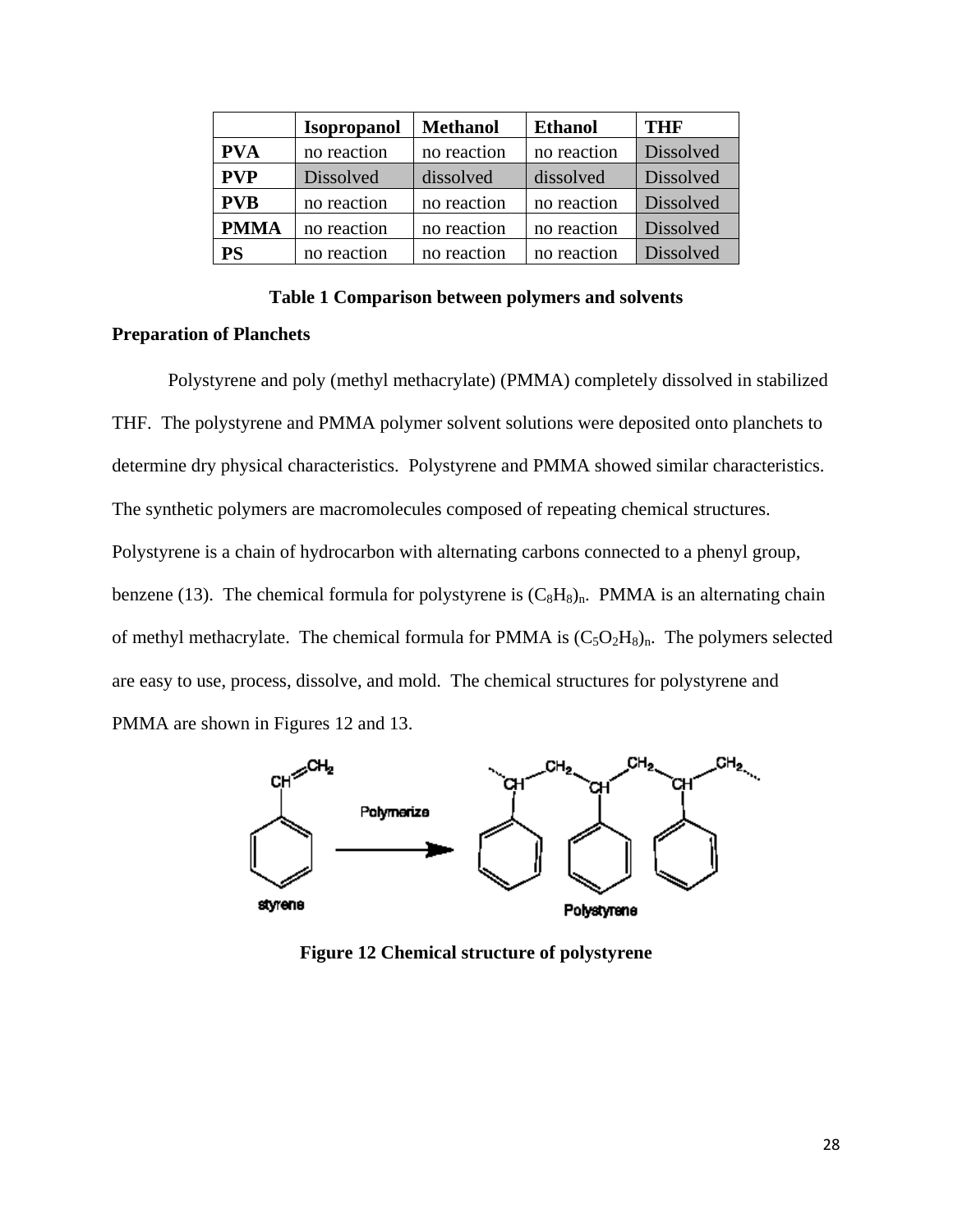

#### **Figure 13 Chemical structure of PMMA**

Different ligands were added to the PMMA and polystyrene polymer solvent solutions. The ligands used were Dipex®, Branched DGA, CMPO, and Aliquat 336. The chemical structures of these ligands are shown in Figures 5, 6, 7, and 8..

The THF evaporates which leaves a thin film consisting of the polystyrene and DIPEX on the stainless steel surface. The physical properties changed once immersed in water and taken out to dry. All ligand polymer thin films made with PMMA fell apart after being removed from water.

Planchets prepared with polystyrene as the polymer base with different ligands were more successful. The dry physical characteristics of polystyrene with different ligands were homogeneous and uniform across the surface of the planchets. After immersed in water and dried the Branched DGA and Dipex® was attached to the planchet (see Figure 14).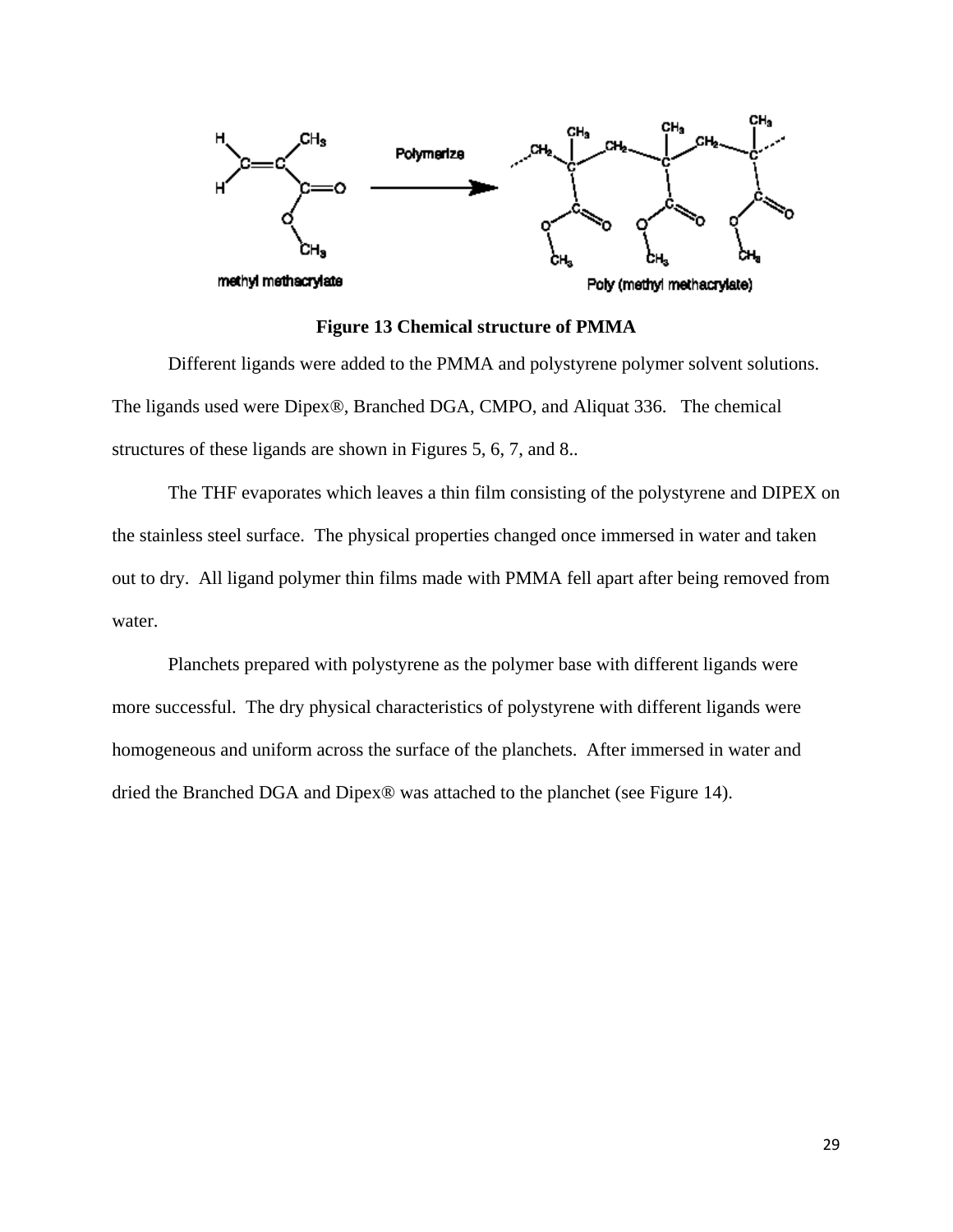

**Figure 5 Before and after using different ligands with polystyrene**

<span id="page-30-1"></span>The use of PMMA with different ligands was unsuccessful because the thin films made with PMMA broke apart; they did not have a homogeneous and uniform surface. If the broken pieces were counted this would damage the alpha spectrometer because the small pieces would be sucked into the system by the instrument's vacuum system. The ligand polymer thin films containing Branched DGA, Dipex®, and polystyrene adhered to the planchet without breaking into pieces and were used for subsequent testing. These Branched DGA and polystyrene and Dipex® and polystyrene coatings had good physical and chemical interactions. When the polymer and ligand were mixed with solvent in solution it did not physically separate; it mixed well meaning if it did not elute off planchet. A solution with fully dissolved polymer and ligand and non-separation of ligand, polymer, and solvent indicates a good chemical mixture and bonding.

#### <span id="page-30-0"></span>**Polymer ligand thin film**

The chemistry of the thin film is critical to the success of a thin film extraction analytical method and depends on the nature of the ligand. The polymer is important to the thin film process because it is the physical substrate that supports the ligand.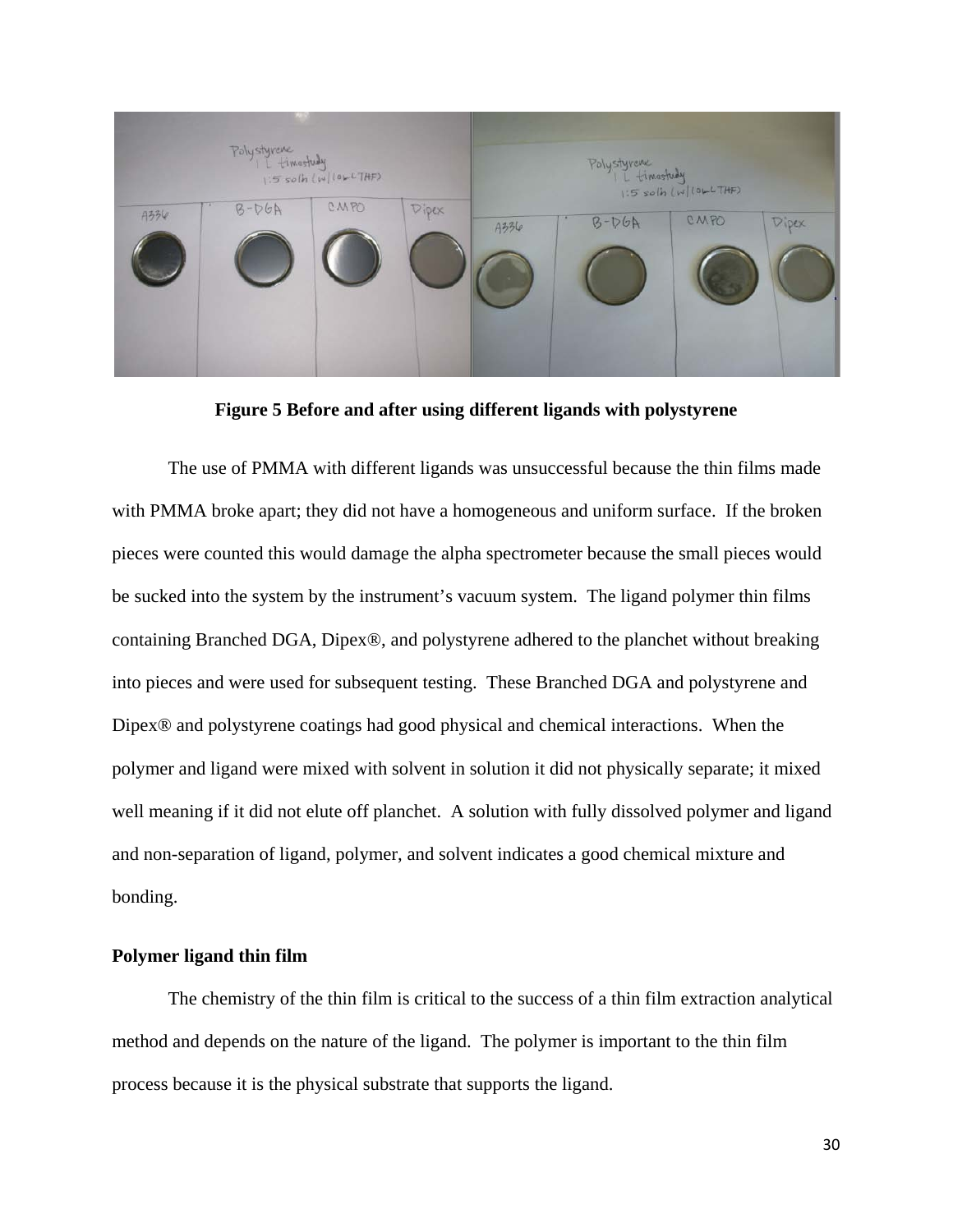A study was conducted to determine if ligand attraction was the primary cause of radionuclide extraction, and not caused by electrostatic forces. The study conducted included a plain stainless steel planchet, a stainless steel planchet with ligand, a stainless steel planchet with polymer, and a stainless steel planchet with polymer and ligand (Figure 15). The stainless steel planchet's purpose is to mold the polymer ligand thin film. The polymer and ligand used werepolystyrene and Dipex®.

The coated planchets were placed in 100 mL solution with 0.1 molar nitric acid tap water spiked with 1 mL of 5 Bq/mL Pu-239. The study was conducted for two hours by stirring on a stir plate. The thin film planchet with ligand dissolved into the solution, and did not stay adhered to the stainless steel planchet. The film planchet with polymer and the film coated with polymer and ligand stayed adhered to the planchet and did not dissolve into solution. The chemical composition of the thin film determines the stability of the thin film in solution. The addition of ligand to the thin film increases the absorption coefficient; this means that the addition of the ligand increases the extraction of radionuclide from solution. The study mentioned proved this to be true; radionuclide extraction from solution occurred because of ligand attraction and not because of electrostatic forces. All thin films were analyzed by alpha spectroscopy, except for the stainless steel planchet with Dipex® ligand. The ligand thin film dissolved in water and did not adhere to the stainless steel planchet. The results (Figure 16) showed the polymer ligand thin film combination with the highest absorption of Pu-239. The plain steel planchet was the lowest; proving electrostatic forces extract only small amounts of radionuclides from solution. The stainless steel planchet with polymer showed slightly higher results than the plain stainless steel planchet. The stainless steel planchet with polymer and ligand showed more than ten times higher absorption than the plain and polymer stainless steel planchets combined (Figure 16).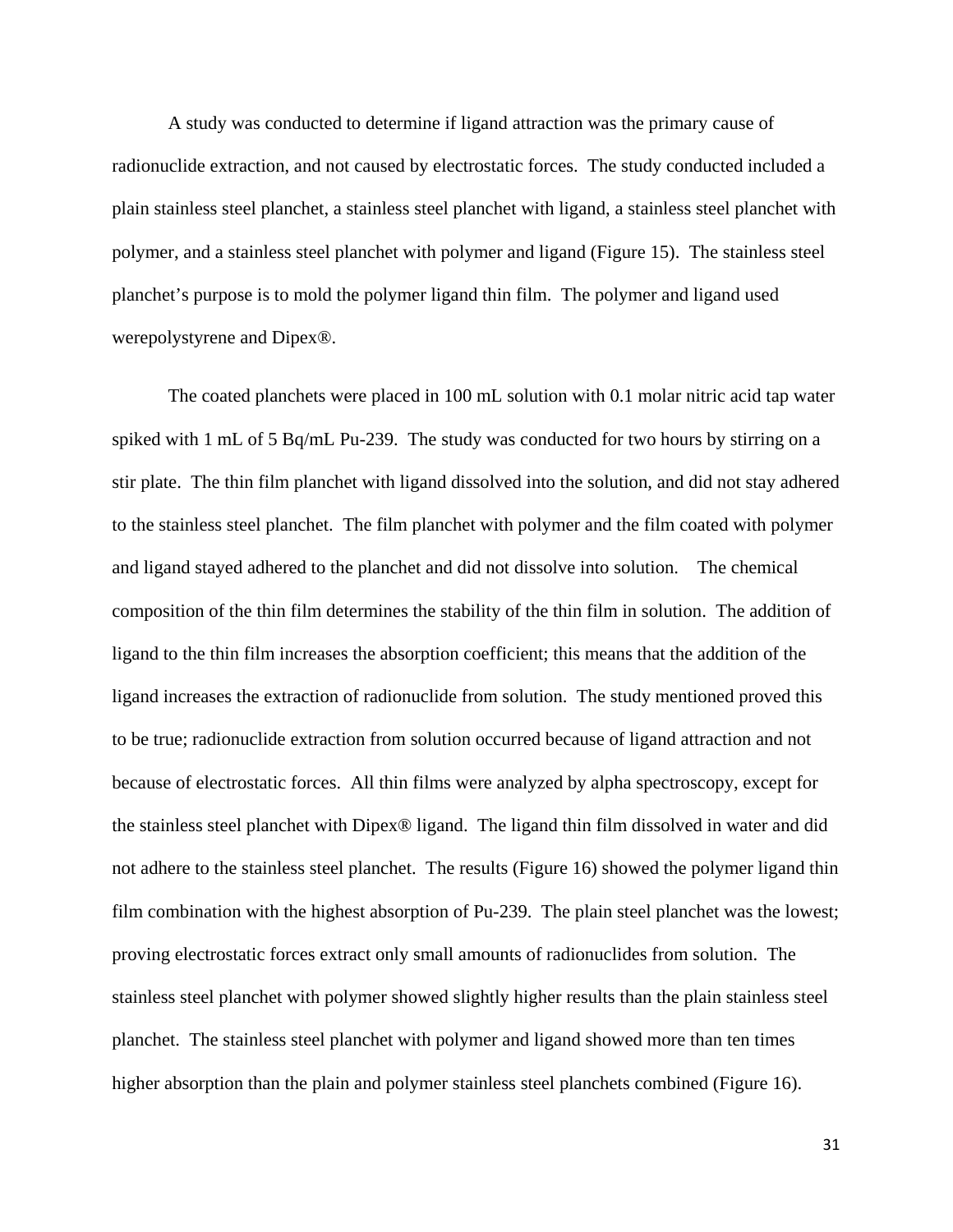

<span id="page-32-0"></span>**Figure 6 Comparison of a) plain stainless steel, b) polystyrene only, c) polystyrene & Dipex® planchets**

 This study tested the ligand extraction. It proved that Plutonium bonding to the ligand was successful for the polystyrene supported Dipex®. (The low count rate for the stainless steel disk indicated that the electrostatic force is not the primary cause for radionuclide extraction, but ligand attraction is the primary cause for radionuclide extraction (Figure 16).

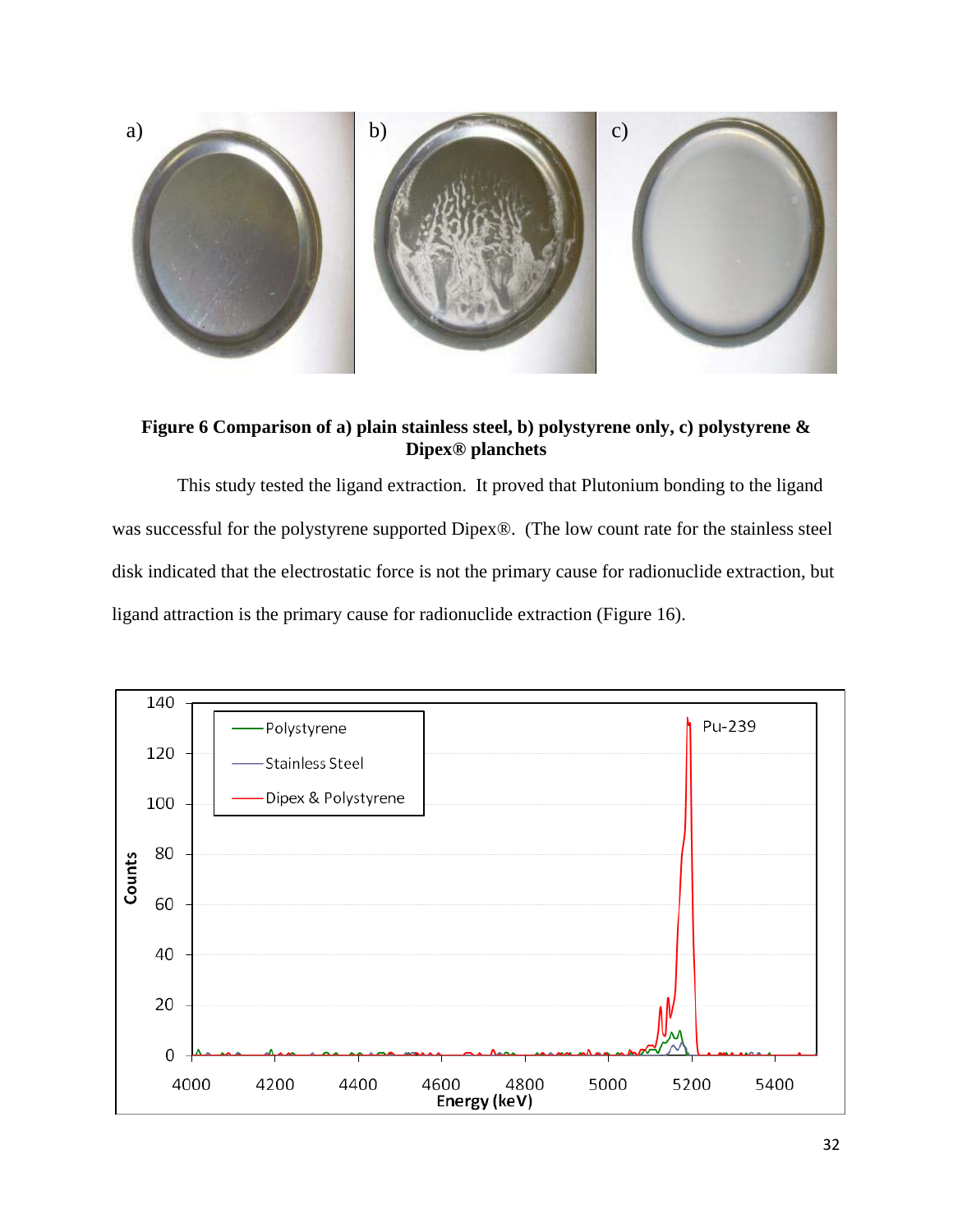#### <span id="page-33-1"></span>**Figure 7 Comparison of stainless steel, polystyrene, Dipex® and polystyrene planchets**

### <span id="page-33-0"></span>**Plutonium selectivity**

The selectivity of the thin film was tested for different oxidation states of Plutonium. To investigate Plutonium (III) and (IV), 1 M nitric solution was used because Plutonium (III) and (IV) oxidation states are stable in solution with 1 M molarity. For Plutonium (V) oxidation state the solution used had a pH of 2-3. Plutonium (VI) was tested in a solution that had a pH from 5- 6. Plutonium (VI) was in this solution otherwise it would reduce to Plutonium (IV). For Plutonium (IV) colloids, the solution was in a neutral state. The results for Plutonium selectivity can be seen in Figure 17. The Dipex® polystyrene thin film showed selectivity for Plutonium (III) and (IV) isotopes.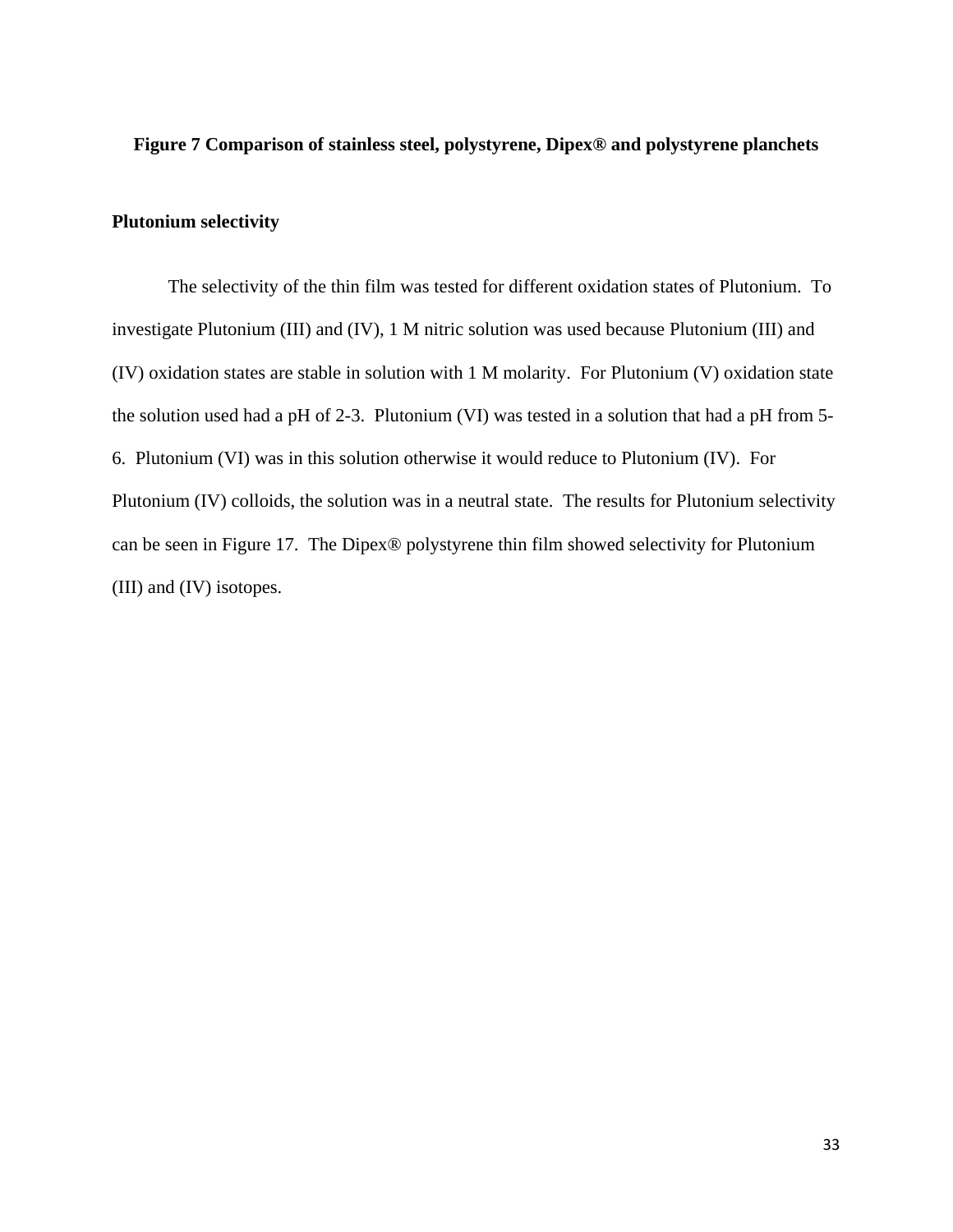

**Figure 8 Thin film selectivity of Plutonium**

# <span id="page-34-1"></span><span id="page-34-0"></span>**Thin film**

A polymer ligand thin film was made using 1:10 ratio of polymer to ligand with a 1:5 ratio of polymer and ligand to solvent. The mass of thin films are  $0.0659 +/-0.005$ . The thin films were made using polystyrene, Dipex®, and tetrahydrofuran. Other ratios of polymer, ligand, and solvent were used, but durability varied. The 1:10 Dipex® and polystyrene durability was stable over long lengths of time while submerged in water. The other ratios of ligand polymer thin films would break apart within 24 hours.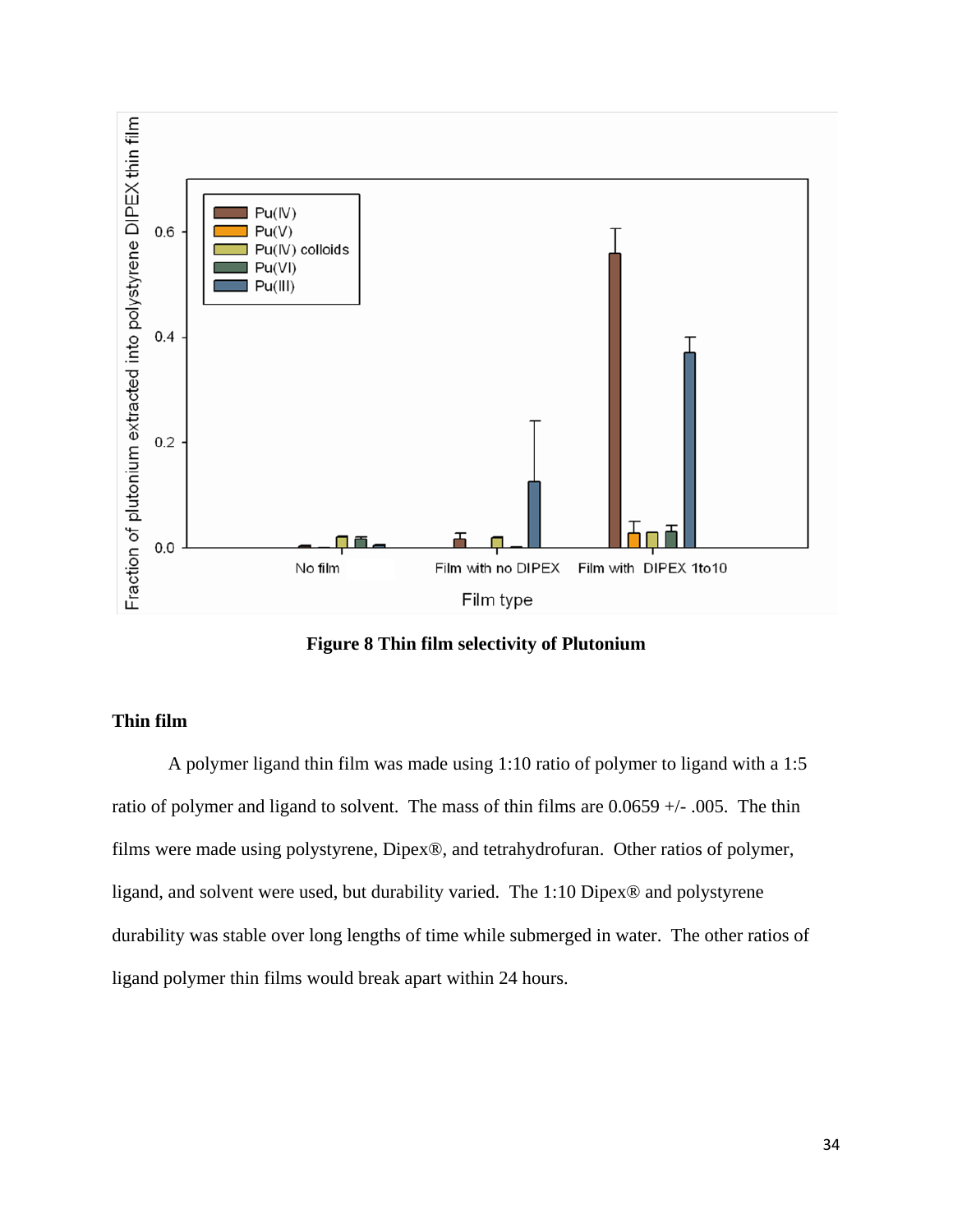#### <span id="page-35-0"></span>**Effect of Mixing**

Three methods of mixing were used to determine if mixing affected the amount extracted (Figure 19). All had the same Plutonium concentrations; 1 mL of 2.5 x  $10^{-1}$  Bq/mL Plutonium-239 was added to each 100 mL of tap water; the acid molarity was 0.1 M. Concentrated nitric acid was used to decrease the pH. After stabilization of the solution with the Plutonium approximately 5 minutes, the thin film is then put in the solution. The study was conducted running the experiment three times for each mechanism; stir, non-stir, and drip. It was also conducted for limited amounts of time in varying increments of time. The results for each mechanical mechanism varied depending on time. Each experiment and its results will be discussed.

#### <span id="page-35-1"></span>**Stir**

Stirring will increase mass transfer rate. For the stirring study, six duplicate analyses were carried out for each time increment in order to assure consistency for each sample. The extraction increased significantly from one hour to two hours (Figure 18). The maximum extraction was approximately four percent total recovery and remained constant from two hours to sixteen hours. Six replicates were done simultaneously for each time period; 2, 4, 6, and 8 hours. The repeatability for the stirring method is good for 30 minutes, 4 hours, and 48 hours; the replicate results are closer together. The repeatability for 2, 4, 8, 16, and 24 hours is fair; the replicates' percent recovery results are further apart (Figure 19).When plotted on a graph the Four percent of 2.5 x  $10^{-1}$  Bq is a small amount, but proves that the polymer ligand film extracts radionuclide from solution.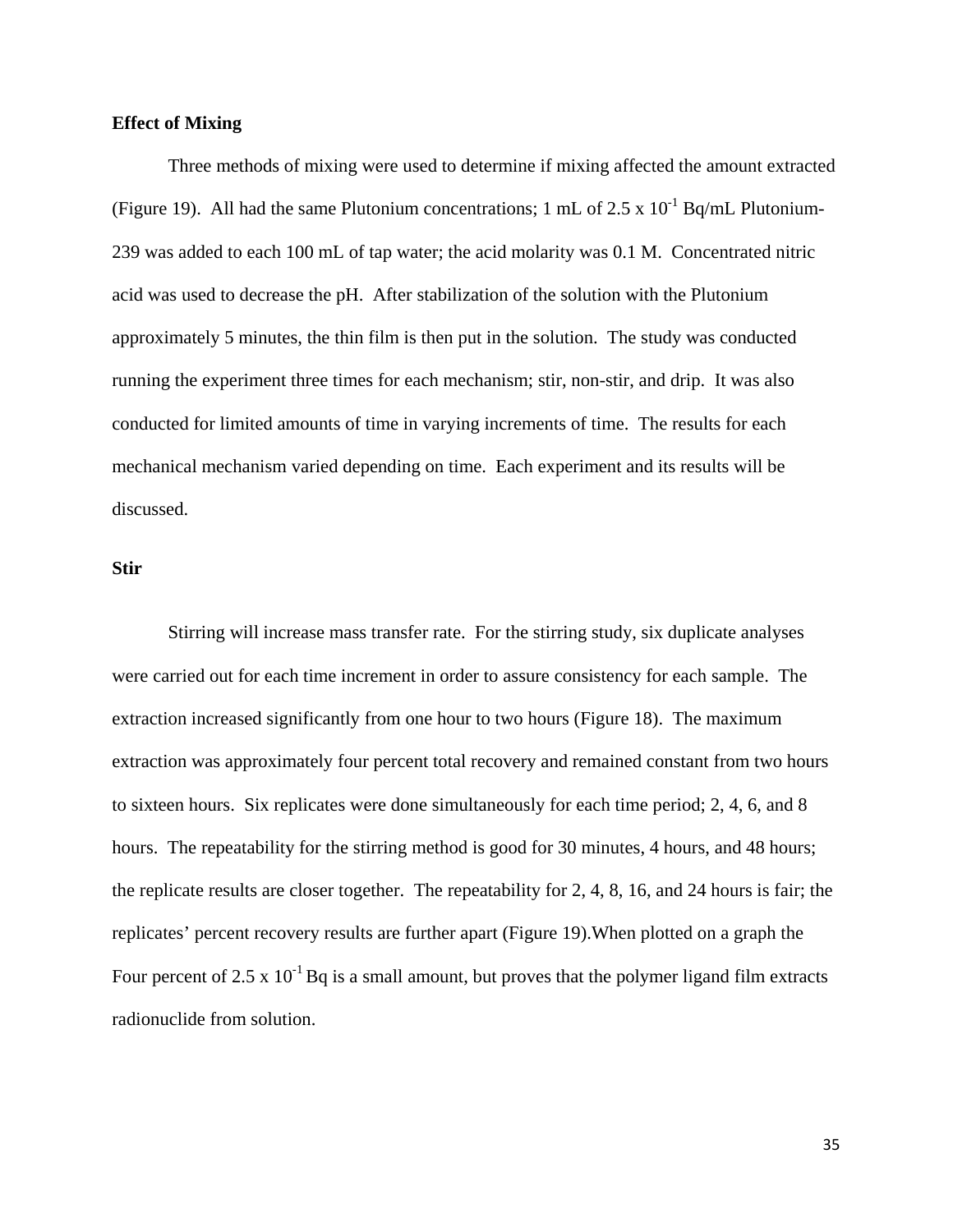

**Figure 9 Stirring extraction mechanism results (Std. Dev.=1.71)**

<span id="page-36-1"></span>

**Figure 10 Stirring extraction mechanism replicate results (Std. Dev.=2.00)**

<span id="page-36-2"></span><span id="page-36-0"></span>**Non-stir**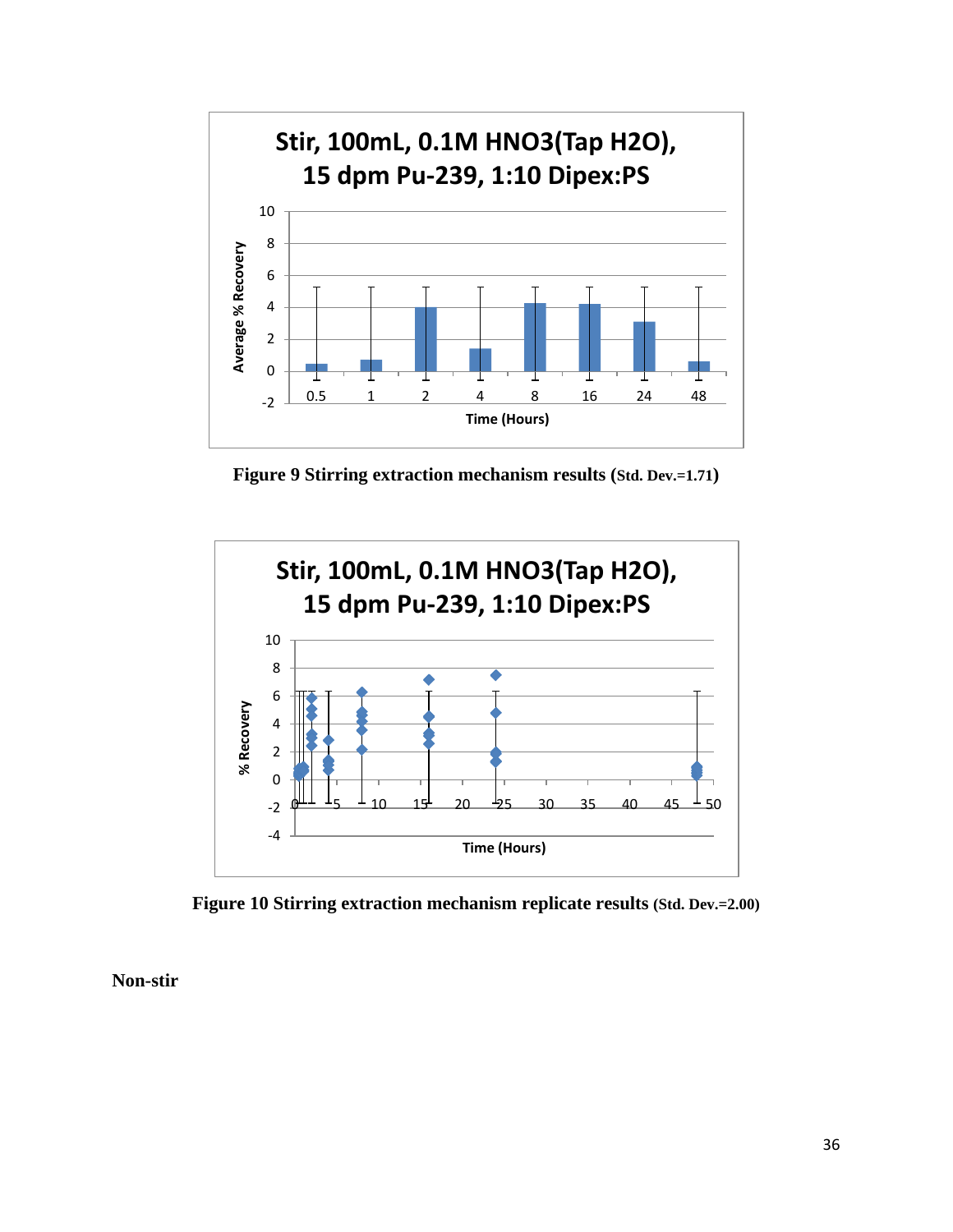

**Figure 11 Non-stirring extraction mechanism results (Std. Dev.=1.89)**

<span id="page-37-0"></span>The results for the non stir experiment differed from the stirring experiment. From time zero to 24 hours there was a gradual increase (Figure 20), with the maximum extraction percent recovery of approximately 5.5 percent. After 24 hours, there was a decrease from 5.5 percent to 1.5 percent at 48 hours. The cause for the decrease could be due to the maximum loading capacity. The decrease in recovery could also be due to a competition of loading sites; the actinides could be competing with matrix interferences over time.

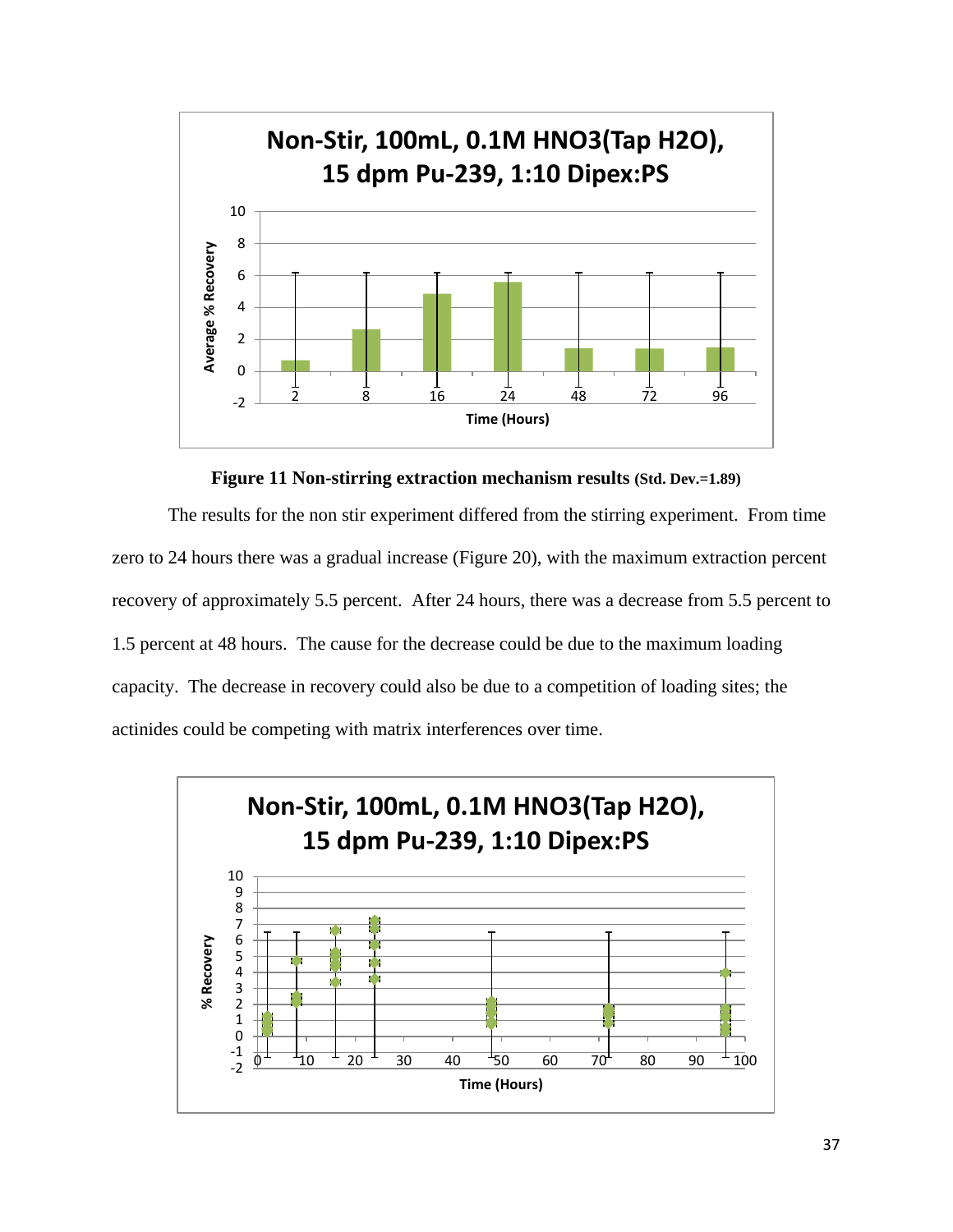#### **Figure 12 Non-stirring extraction mechanism replicate results (Std. Dev.=1.98)**

<span id="page-38-1"></span>The replicate results for 30 minutes, 48, 72 and 96 hours had good recovery. Good recovery indicates the replicates were closer to one another when plotted on a graph. Fair recovery, replicate graphed plots further apart, was seen in 8, 16, and 24 hours (Figure 21).

#### <span id="page-38-0"></span>**Drip**



#### **Figure 13 Drip extraction mechanism results (Std. Dev.=0.68)**

<span id="page-38-2"></span>The drip extraction results do not change significantly from 2 hours to four hours to six hours to eight hours (Figure 22). For the extraction mechanisms, the drip method shows the lowest recovery results. The cause for low recoveries can be related to the inconsistency of the rate of dripping. The system used a luer-lock drip valve, and no measurement of drip was conducted. The drip speed was 1 mL per minute. The speed could have been too fast and the ligand was not able to extract the radionuclide in time.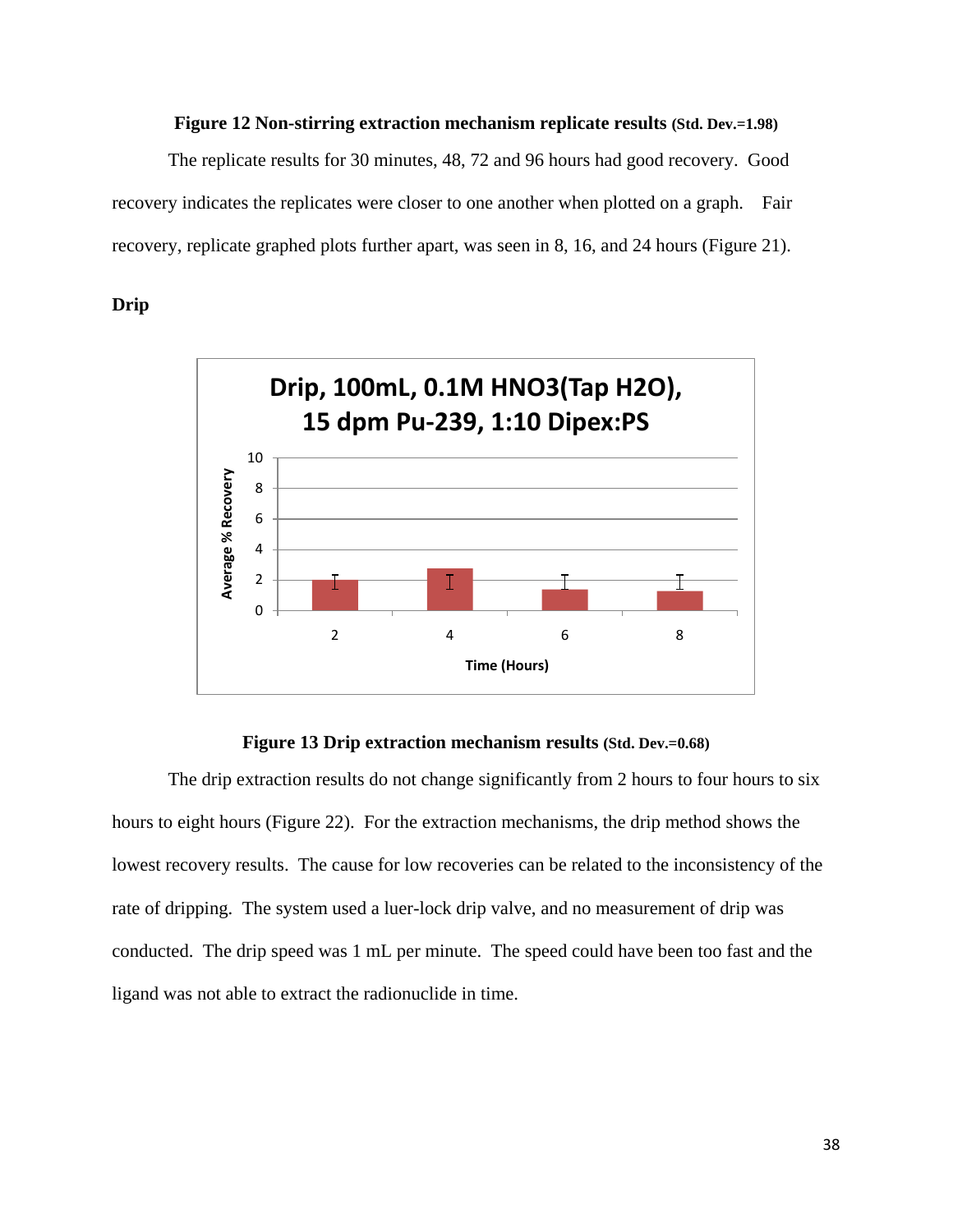

**Figure 14 Drip extraction mechanism replicate results (Std. Dev.=2.04)**

### <span id="page-39-1"></span><span id="page-39-0"></span>**Conclusions**

The thin film method is an alternative method to classical separation methods, namely manual precipitations, solvent extractions, and gravity-feed ion exchange. These processes are slow, labor intensive, and costly. The thin film method can be used as a screening method for radionuclides because it is rapid, less labor intensive, and cost efficient due to direct sample preparation.

Direct sample preparation includes the use of a polymer ligand thin film made from Dipex®, polystyrene, and THF constituents. Other ligands, polymers, and solvents were examined, but a thin film made of Dipex® and polystyrene was the most successful. The success of the thin film was based on the physical characteristics; homogeneity, uniformity, and texture. The success of the thin film was also based on the strength of the thin film after it was submerged in water with varying molarities. The main reason Dipex® and polystyrene was a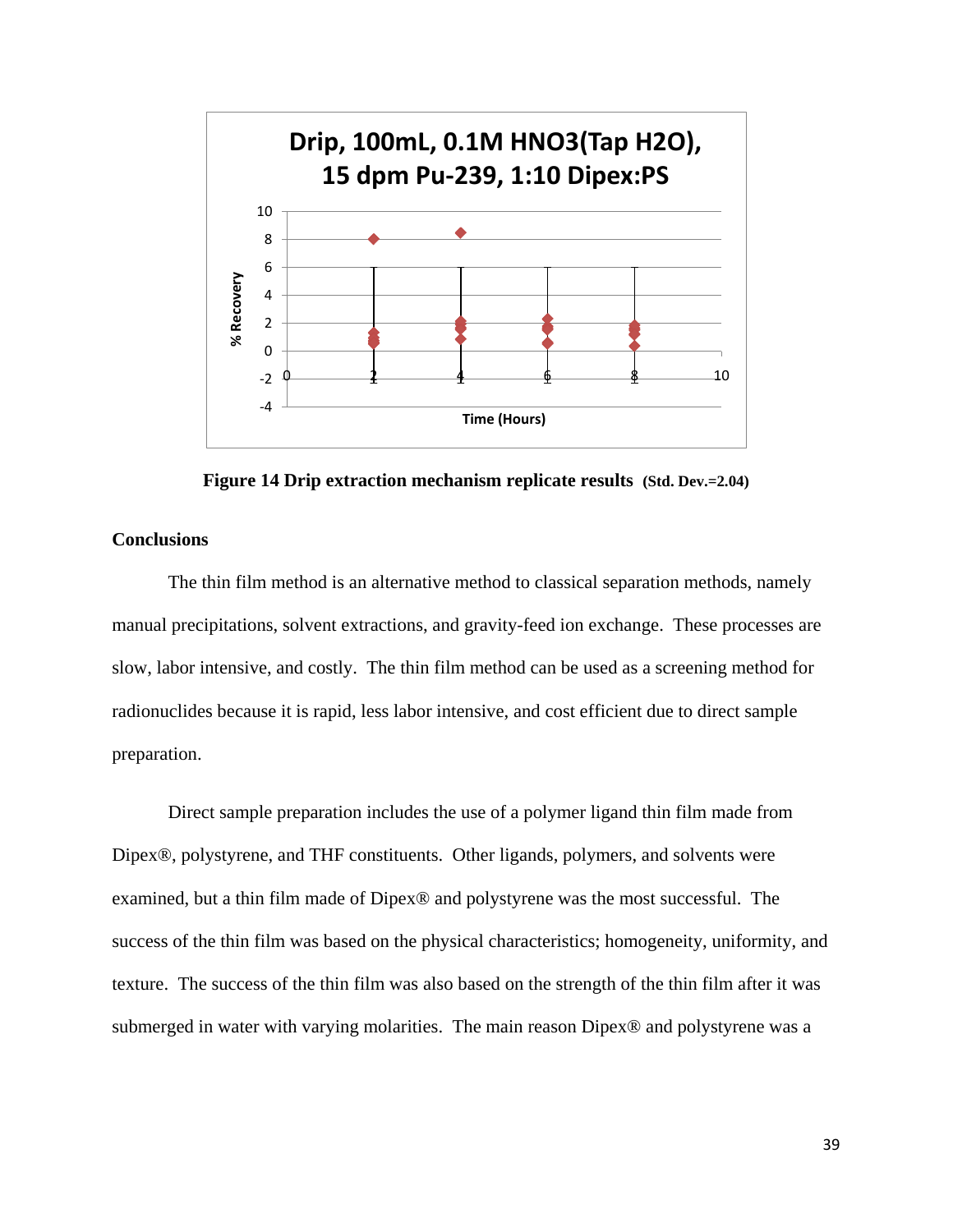success was because the Dipex® polystyrene thin film extracted Plutonium from an aqueous solution.

The polymer ligand thin film can extract Plutonium from solution for subsequent alpha spectroscopic quantitation. Radionuclides were extracted onto the polymer ligand thin film from acidified water solution (Figure 16).

Comparison of electrostatic forces and ligand attraction was tested to determine if the ligand was the primary cause of the radionuclide extraction. The results showed that electrostatic forces or the binding of the Plutonium directly to the stainless steel substrate are not the primary cause of radionuclide extraction; therefore, ligand attraction is the primary cause of radionuclide extraction (Figure 16). The polymer ligand thin film shows high absorption for Plutonium, and the blank stainless steel and polymer coated planchet show less absorption (Figure 16). The polymer ligand thin film chemical characteristics are imperative to the capability of the thin film working properly.

The thin film worked best with a 1:5 ratio of Dipex® and polystyrene in a 1:10 ratio of Dipex<sup>®</sup> and polystyrene to tetrahydrofuran A thin film made with this type of solution is durable and does not degrade when put into a 0.1 M or 1M nitric solution and air dried. A homogenous and smooth thin film is best for counting when using an alpha spectrometer because a uniform even surface provides the best counting surface. Also, a stable surface is important because it prevents the detector from being contaminated by small sample particles. The components for producing a thin film are simple; polymer, ligand, solvent, and physical forming mold. The supplies needed are minimal and cost efficient.

40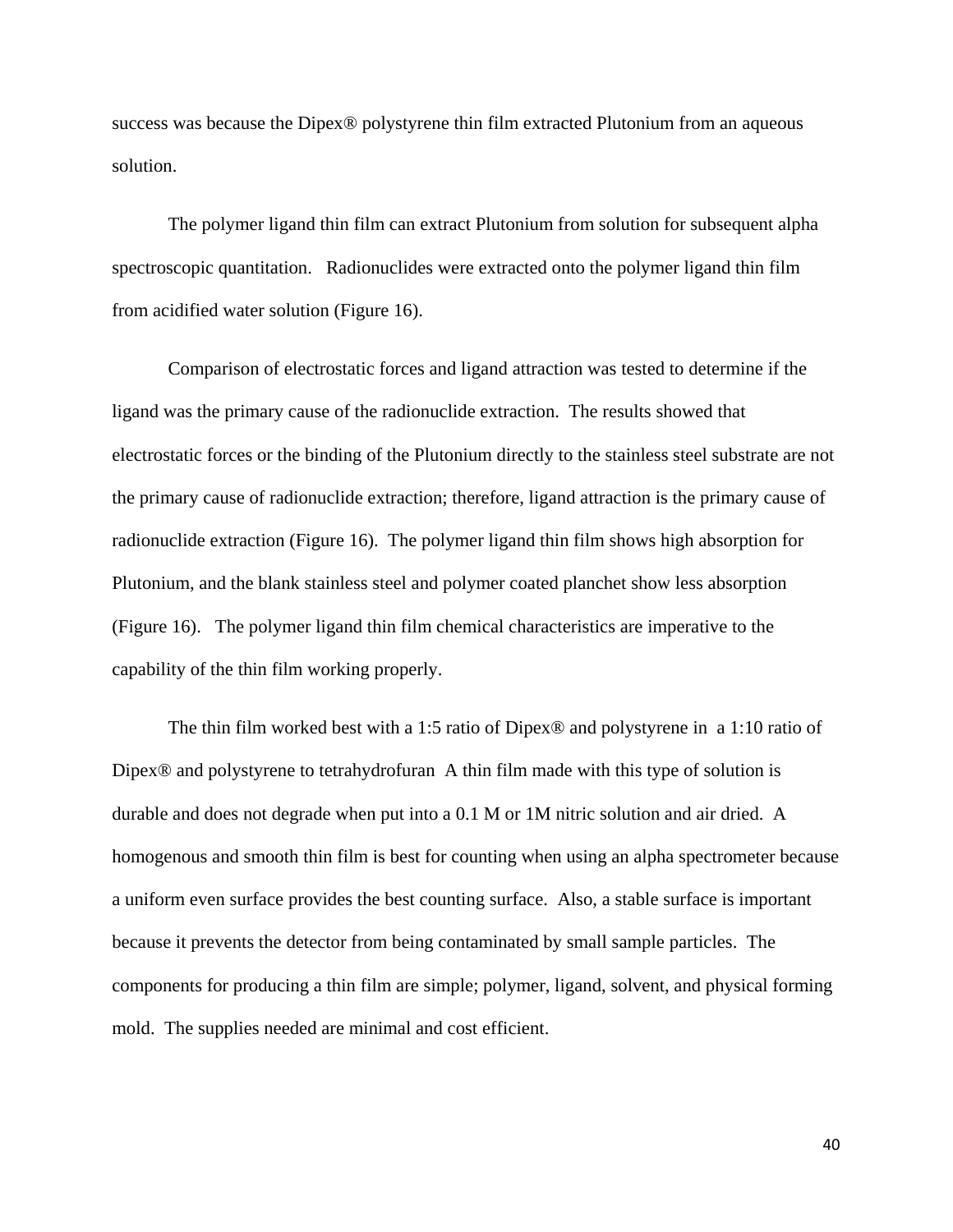Cost efficiency can also be related to the labor needed for sample preparation.

Elimination of extraction mechanisms eliminates the tedious and time consuming chemical processing rate. As a result, the thin film process is less labor intensive when compared to classical methods, such as ion exchange and liquid-liquid extraction. The stirring and nonstirring mechanisms are comparable, and showed minimal differences. Dripping shows the lowest recovery of all extraction mechanisms.

The oxidation state of the extracted Plutonium was not known. However, it was shown that the polymer ligand thin film was selective for Pu (III) and Pu (IV) in the acid medium used. More study will be done to determine the plutonium oxidation state extracted by the polymer ligand thin film. The Plutonium oxidation state extractable in solution is dependent upon the molarity or pH of a solution. With this study of extraction mechanism, it is conducted using a 0.1 M nitric solution. The molarity of the solution may be too low and the solution would need to be more acidic in order to extract Pu (III) and Pu (IV). However, further investigation and experiments are needed to test this and could explain the low extraction recoveries.

The explained thin film method is an alternative to classical separation methods. The use of the thin film method is rapid and would decrease labor time, labor and supply costs for sample preparation. The thin film method could be a field deployable method. Once efficiency for the thin film increases, the thin film could be used for emergency situations where fast turnaround time and low levels of detection are desired results.

#### <span id="page-41-0"></span>**Future Work**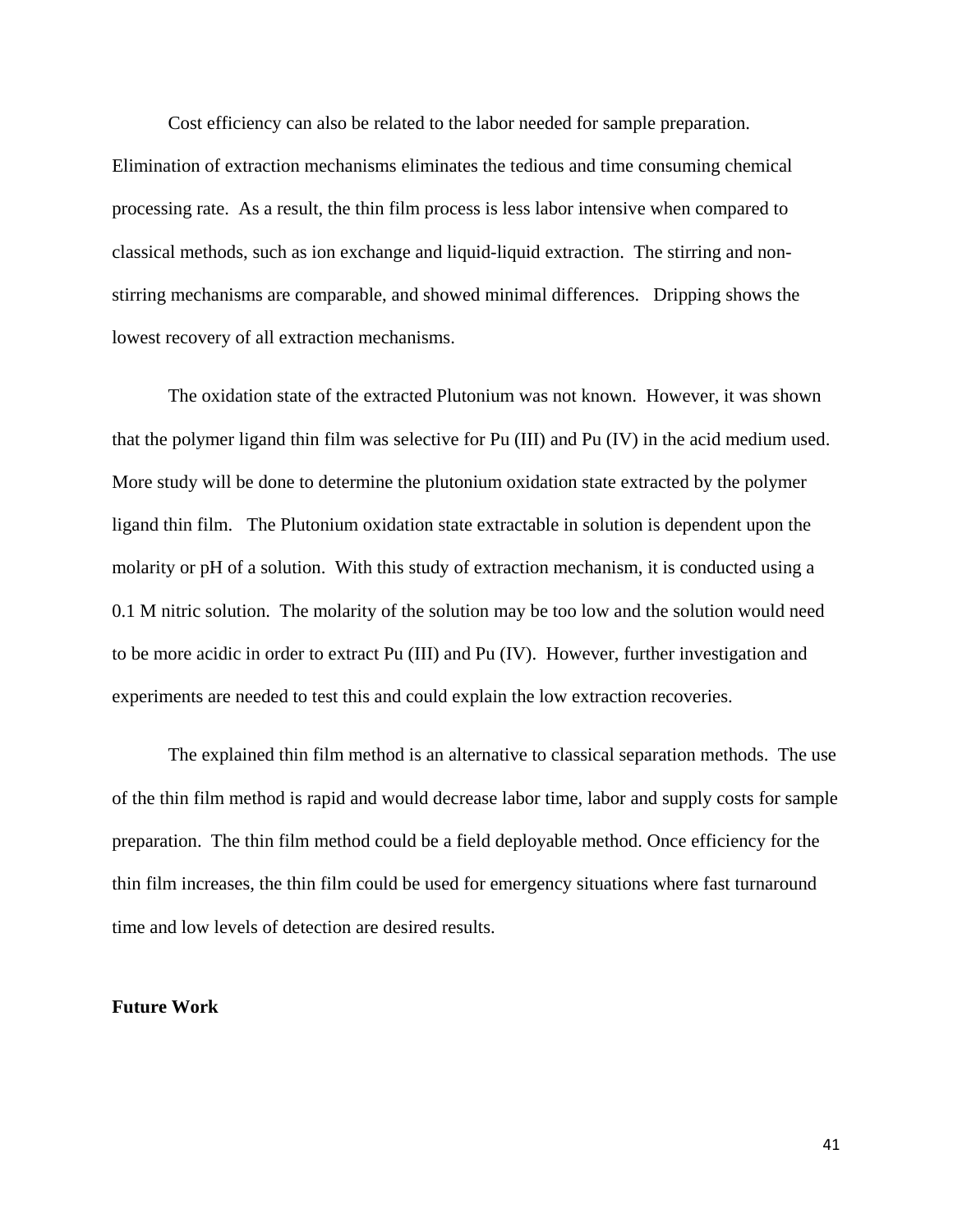Future tasks include ways of making the current method more efficient and flexible. The recovery rates can improve, but it involves further examining the work done. For example, the stirring method shows the best recovery for two hours Using a power control could decrease the already low speed on the stir plate. The power supply decreases the voltage the stir plate receives and therefore decreases the power and speed of the stir plate.

Using polystyrene and Dipex<sup>®</sup> as the polymer and ligand works, but more work could be done using a ligand like B-DGA. B-DGA could be used to extract different analytes with different rinses. Also, finding another polymer would be a future outlook. Currently, the polymer is the structure for the Dipex® to stay attached to the planchet. The planchet is used as support for the thin film. The thin film can continue to be used for stirring, stagnant, and stippling mechanisms, but it could also be used for a different mechanism, as a filter.

Work needs to be done to lift the thin film from the planchet and attach to a peristaltic pump. By detaching the thin film from the stainless steel planchet, a thin film filter can be made by making holes for water to flow through. Without holes, the thin film would prevent water movement from one side of the filter to the other. Using a peristaltic pump allows a larger volume of environmental sample to move through the thin film filter. Larger volumes of sample are ideal for environmental samples with low concentrations. More experiments for lower concentrations, such as 1/60 Bq, of radionuclides are needed. Further research in relation to other radionuclides is needed for uranium and americium.

The main purpose of this project is to suggest a different approach for sample preparation, an alternative for ion exchange. The implementation of using a thin film in the field will decrease lab sample preparation time, labor, and costs. The thin film is versatile and can be

42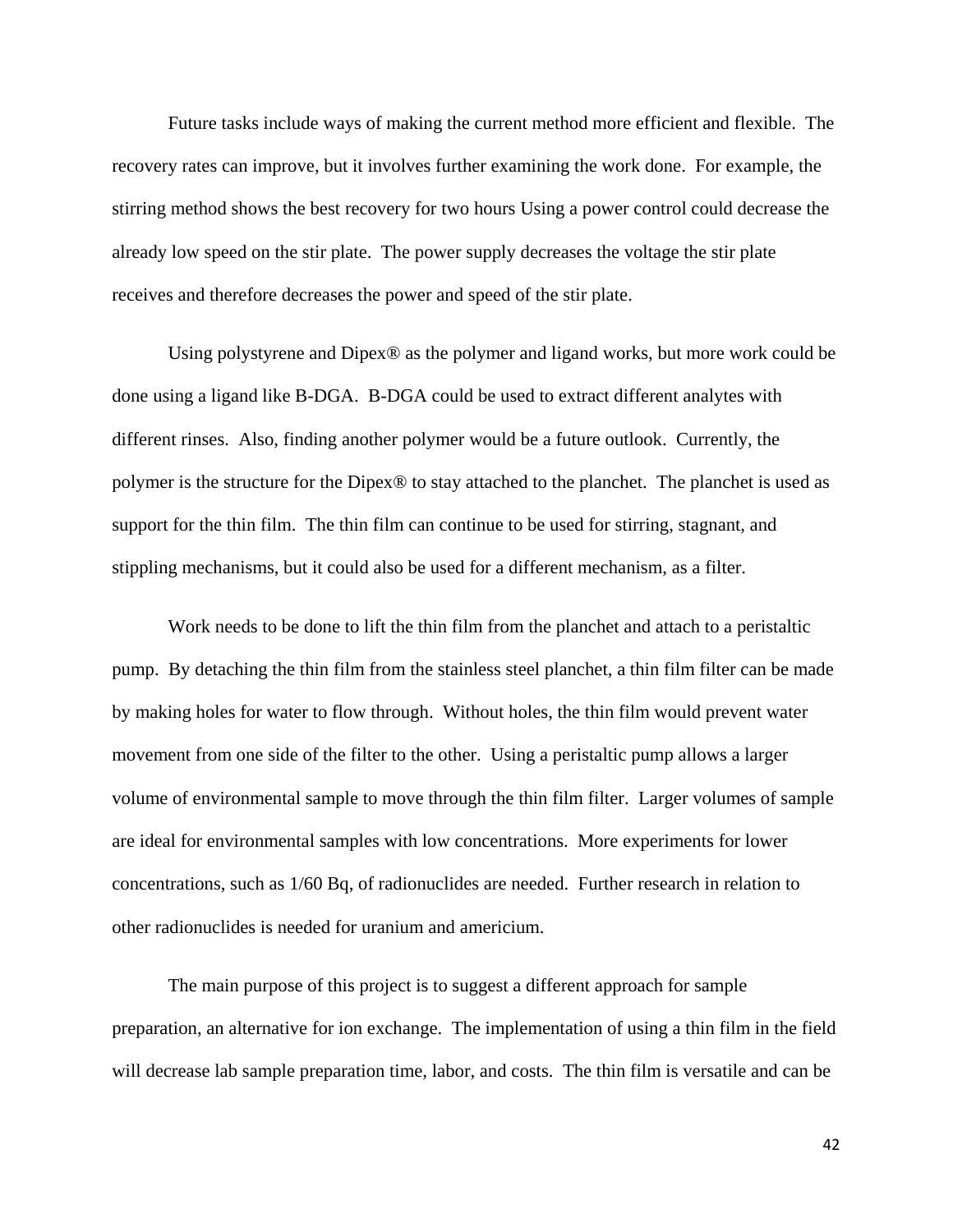used in the lab or in the field. With increased efficiency and recovery rates, the thin film method can be comparable to the ion exchange and extraction chromatography methods. The thin film method has the potential to compete with the ion exchange method and possibly replace the current ion exchange method due to the benefits of decreased time, labor and costs.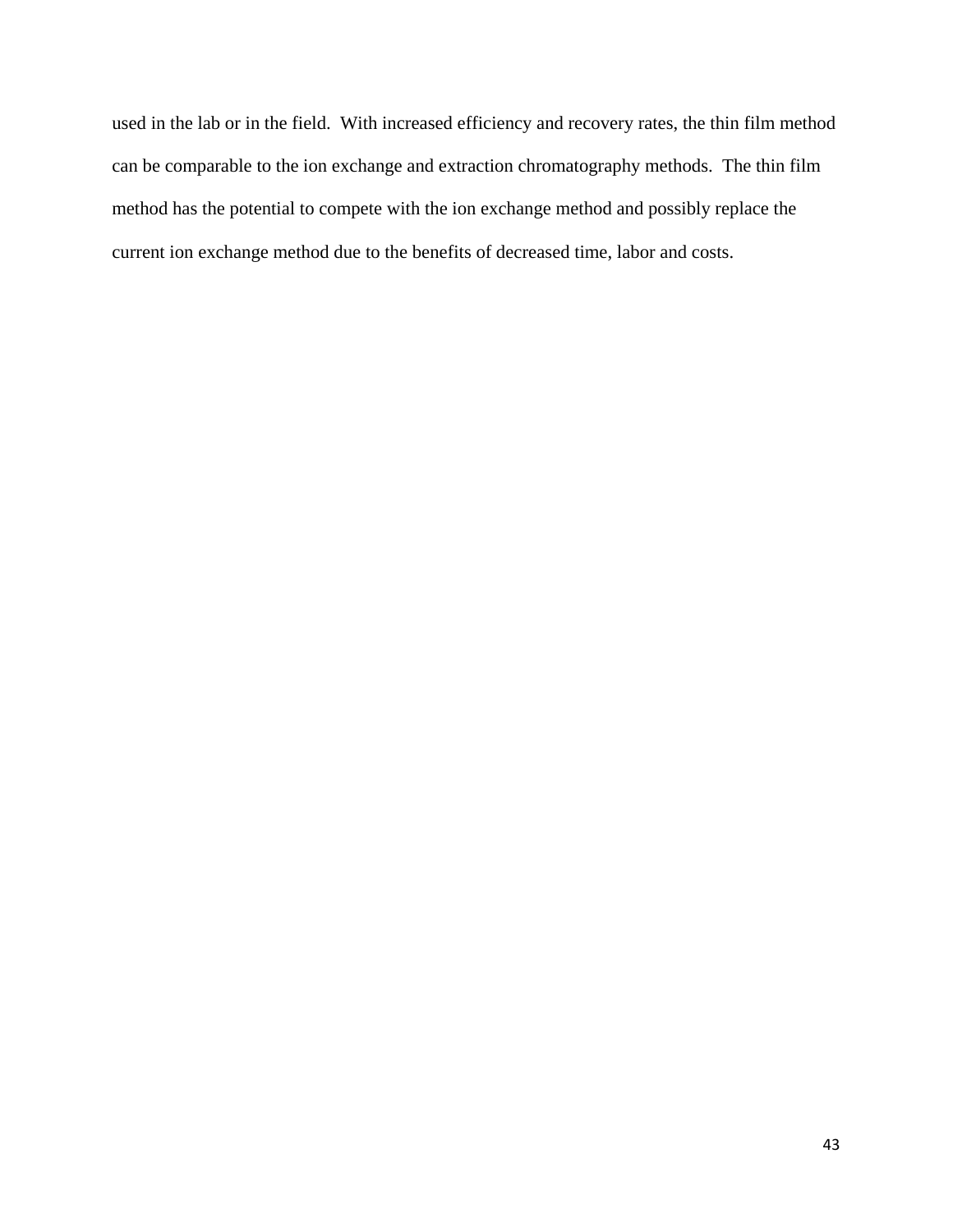#### <span id="page-44-0"></span>**Glossary of Terms**

Analyte- a chemical substance that is the subject of chemical analysis

Chromatography- a process in which a chemical mixture carried by a liquid or gas is separated into components as a result of differential distribution of the solutes as they flow around or over a stationary liquid or solid phase

Deionize- To remove ions from (a solution) using an ion-exchange process

- Electrodeposition- To deposit (a dissolved or suspended substance) on an electrode by electrolysis
- Ion- an atom or group of atoms that carries a positive or negative electric charge as a result of having lost or gained one or more electrons
- Ion exchange- a reversible interchange of one kind of ion present on an insoluble solid with another of like charge present in a solution surrounding the solid with the reaction being used especially for softening or demineralizing water, the purification of chemicals, or the separation of substances

Ligand- a substance (atom or molecule) that forms a complex around a central atom

- Molarity- the molar concentration of a solution expressed as the number of moles of solute per liter of solution (mole/L), and often denoted by M
- Nuclide- a species of atom characterized by the constitution of its nucleus and hence by the number of protons, the number of neutrons, and the energy content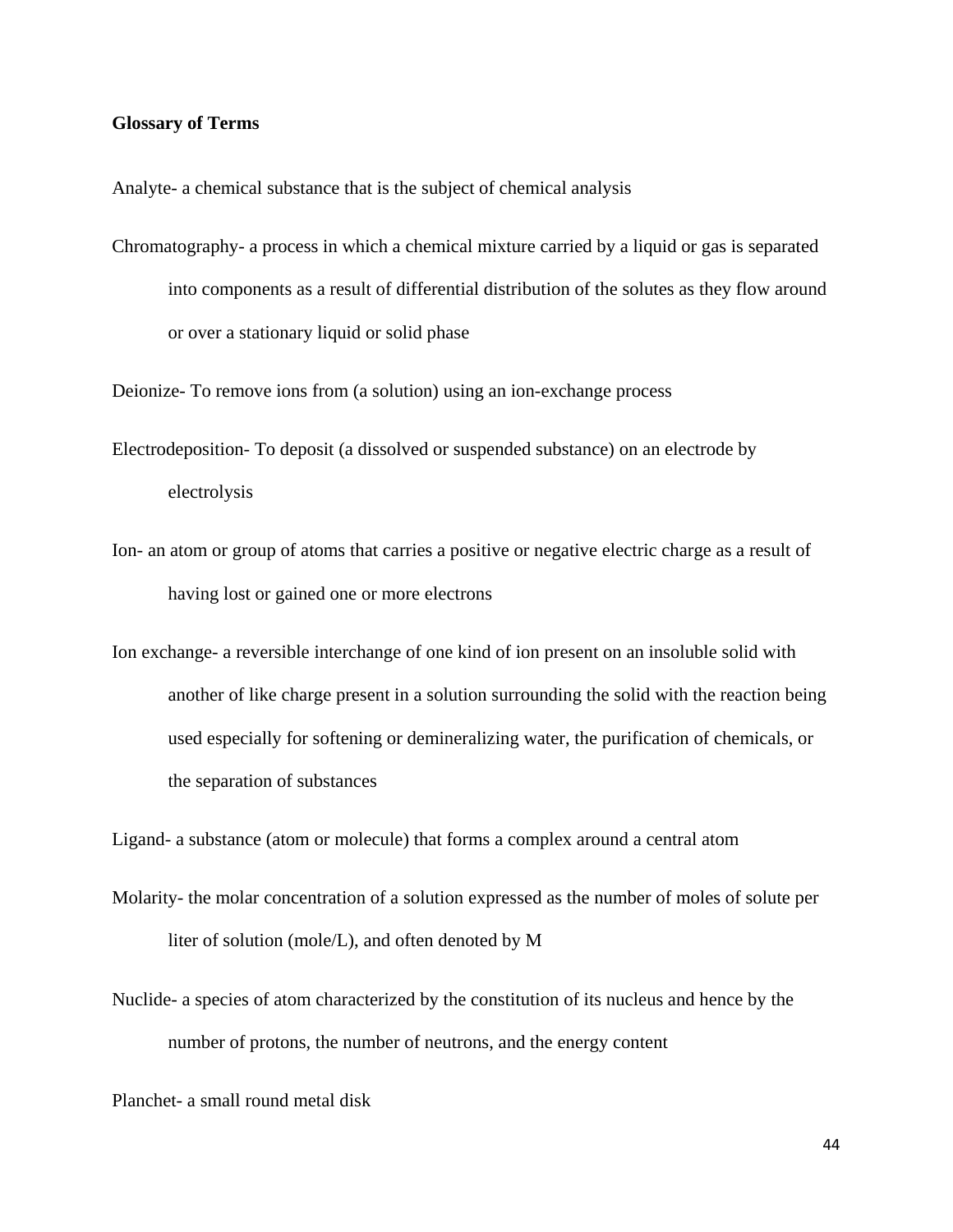Polymer- a chemical compound or mixture of compounds formed by polymerization and consisting essentially of repeating structural units

Radioanalytical- relating to radioactive analysis

Radionuclides- an atom with an unstable nucleus, which is a nucleus characterized by excess energy which is available to be imparted either to a newly-created radiation particle within the nucleus, or else to an atomic electron

Stagnant- not flowing in a current or stream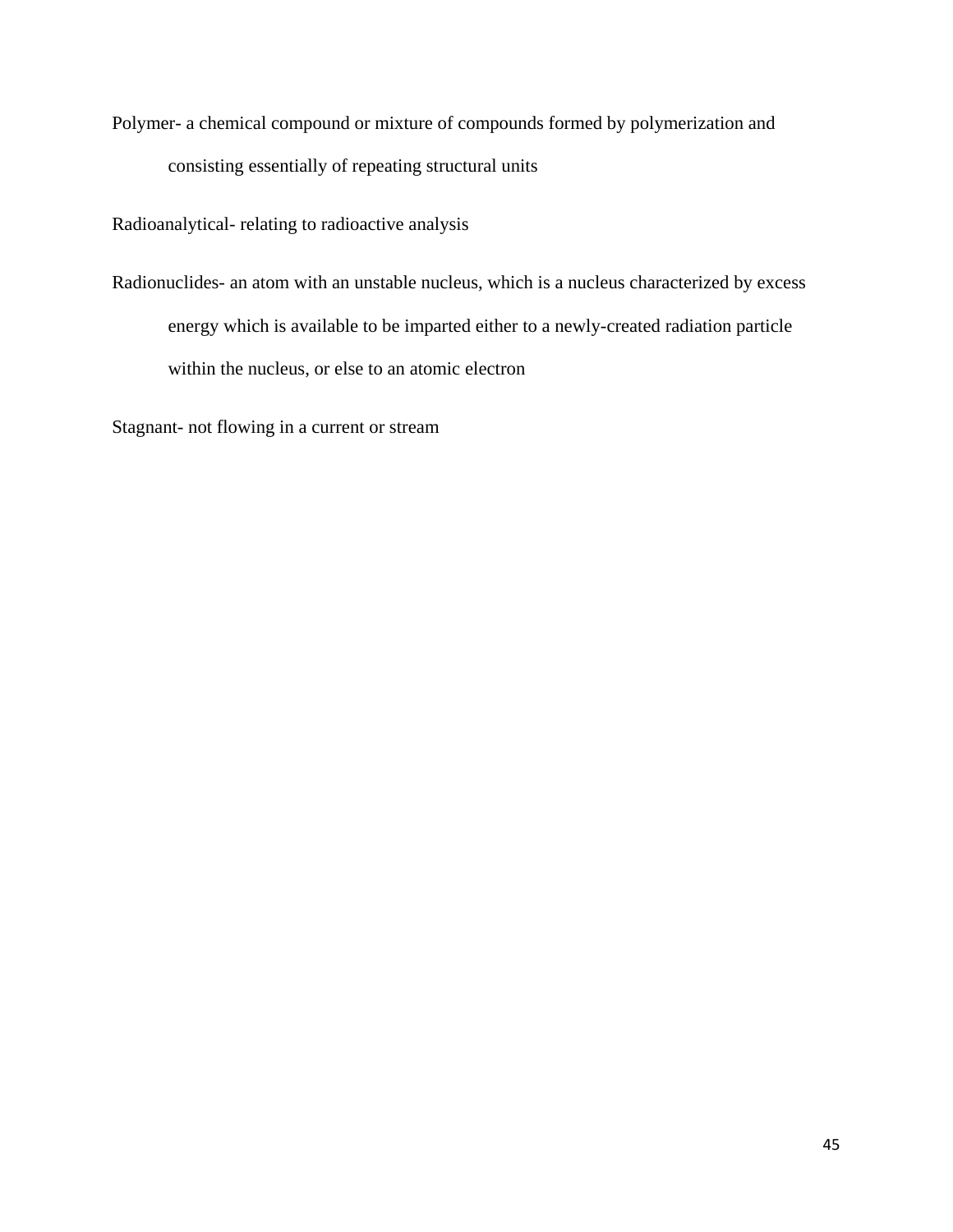### <span id="page-46-0"></span>**References**

- 1. Choppin, G., Jensen M.P. (2006) In: Morss L.R., Edelstein N.M., Fuger J. (eds) The chemistry of the actinide and transactinide elements. Springer, Dordrecht, pp. 2524- 2621.
- 2. Talvitie N.A. (1972) Anal Chem 44: 280-283
- 3. Peterson, D.S., (2010) Pre-concentration of radioactive analytes onto filters and membranes, American Chemical Society Spring Meeting.
- 4. Graul T.W., Li M., Schlenoff J.B. (1999) J Phys Chem B 103:2718-2723.
- 5. Horwitz, E.P., Chiarizia, R. and Dietz, M.L. (1997), DIPEX: A New Extraction Chromatographic Material for the Separation and Preconcentration of Actinides from Aqueous Solution**,** Reactive & Functional Polymers, Vol. 33, pp. 25-36 Actinides in Aqueous using Actinide Resin
- 6. Koulouridakis P.E., Kallithrakas-Kontos N.G. (2004) Anal Chem 76:4315-4319.
- 7. Fritz, J.S., Gjerede, D.T. (2000) Ion Chromatography. Wiley-VCH: Federal Republic of Germany.
- 8. Surbeck H (2000) Alpha spectrometry sample preparation using selectively adsorbing thin films. Appl. Radiat Isot 53:97-100
- 9. Bland, C.J., (1979), The preparation of thin alpha-particle sources from solutions at low concentrations, Int.J.Appl. Radiat.Isot. 30, 557-561.
- 10. Mohler, J. B. (1969). Electroplating and Related Processes. Chemical Publishing Co.
- 11. Hackh, I.W.D., and Grant, J. (1969), Hackh's chemical dictionary, McGraw-Hill.
- 12. [Armenta, C.E.](http://lasearch.lanl.gov/oppie/service?url_ver=Z39.88-2004&rft_id=info:lanl-repo/oppie&svc_val_fmt=http://oppie.lanl.gov/openurl/oppie.html&svc_id=info:lanl-repo/svc/oppie/solr-bib-search&svc.oparam2=0&svc.oparam3=25&svc.oparam4=score%20desc&svc.oparam1=author:%22Armenta,%20Claudine%20E%22), [Gonzales, E.R.](http://lasearch.lanl.gov/oppie/service?url_ver=Z39.88-2004&rft_id=info:lanl-repo/oppie&svc_val_fmt=http://oppie.lanl.gov/openurl/oppie.html&svc_id=info:lanl-repo/svc/oppie/solr-bib-search&svc.oparam2=0&svc.oparam3=25&svc.oparam4=score%20desc&svc.oparam1=author:%22Gonzales,%20Edward%20R%22), [Herrera, J.A.](http://lasearch.lanl.gov/oppie/service?url_ver=Z39.88-2004&rft_id=info:lanl-repo/oppie&svc_val_fmt=http://oppie.lanl.gov/openurl/oppie.html&svc_id=info:lanl-repo/svc/oppie/solr-bib-search&svc.oparam2=0&svc.oparam3=25&svc.oparam4=score%20desc&svc.oparam1=author:%22Herrera,%20Jaclyn%20A%22), [Peterson, D.S.](http://lasearch.lanl.gov/oppie/service?url_ver=Z39.88-2004&rft_id=info:lanl-repo/oppie&svc_val_fmt=http://oppie.lanl.gov/openurl/oppie.html&svc_id=info:lanl-repo/svc/oppie/solr-bib-search&svc.oparam2=0&svc.oparam3=25&svc.oparam4=score%20desc&svc.oparam1=author:%22Peterson,%20Dominic%20S%22), [Plionis, A.A.](http://lasearch.lanl.gov/oppie/service?url_ver=Z39.88-2004&rft_id=info:lanl-repo/oppie&svc_val_fmt=http://oppie.lanl.gov/openurl/oppie.html&svc_id=info:lanl-repo/svc/oppie/solr-bib-search&svc.oparam2=0&svc.oparam3=25&svc.oparam4=score%20desc&svc.oparam1=author:%22Plionis,%20Alexander%20A%22) (2010) [Rapid environmental analysis using molten salt fusion sample preparation,](http://lasearch.lanl.gov/oppie/service?url_ver=Z39.88-2004&rft_id=info:lanl-repo/oppie&svc_val_fmt=http://oppie.lanl.gov/openurl/oppie.html&svc_id=info:lanl-repo/svc/oppie/full-rec&svc.oparam1=info:lanl-repo/lareport/LA-UR-10-02914&svc.oparam2=info:lanl-repo/svc/getDIDL&svc.oparam3=%28armenta%29%20AND%20pubDate:%222010%22&svc.oparam4=2&svc.oparam5=13&svc.oparam6=score%20desc&svc.oparam7=LANL&svc.oparam8=&svc.oparam9=&svc.oparam10=info:lanl-repo/svc/oppie/solr-bib-search) LA-UR-10- 02914 .
- 13. [Peterson, D.S.](http://lasearch.lanl.gov/oppie/service?url_ver=Z39.88-2004&rft_id=info:lanl-repo/oppie&svc_val_fmt=http://oppie.lanl.gov/openurl/oppie.html&svc_id=info:lanl-repo/svc/oppie/solr-bib-search&svc.oparam2=0&svc.oparam3=25&svc.oparam4=score%20desc&svc.oparam1=author:%22Peterson,%20Dominic%20S%22), [Gonzales, E.R.](http://lasearch.lanl.gov/oppie/service?url_ver=Z39.88-2004&rft_id=info:lanl-repo/oppie&svc_val_fmt=http://oppie.lanl.gov/openurl/oppie.html&svc_id=info:lanl-repo/svc/oppie/solr-bib-search&svc.oparam2=0&svc.oparam3=25&svc.oparam4=score%20desc&svc.oparam1=author:%22Gonzales,%20Edward%20R%22) (2009), [Rapid radiochemical sample preparation for alpha](http://lasearch.lanl.gov/oppie/service?url_ver=Z39.88-2004&rft_id=info:lanl-repo/oppie&svc_val_fmt=http://oppie.lanl.gov/openurl/oppie.html&svc_id=info:lanl-repo/svc/oppie/full-rec&svc.oparam1=info:lanl-repo/lareport/LA-UR-09-04005&svc.oparam2=info:lanl-repo/svc/getDIDL&svc.oparam3=%28dominic%20peterson%29%20AND%20docType_f:%22Full%20Paper%22&svc.oparam4=4&svc.oparam5=24&svc.oparam6=score%20desc&svc.oparam7=LANL&svc.oparam8=&svc.oparam9=&svc.oparam10=info:lanl-repo/svc/oppie/solr-bib-search)  [spectrometry using polymer ligand films,](http://lasearch.lanl.gov/oppie/service?url_ver=Z39.88-2004&rft_id=info:lanl-repo/oppie&svc_val_fmt=http://oppie.lanl.gov/openurl/oppie.html&svc_id=info:lanl-repo/svc/oppie/full-rec&svc.oparam1=info:lanl-repo/lareport/LA-UR-09-04005&svc.oparam2=info:lanl-repo/svc/getDIDL&svc.oparam3=%28dominic%20peterson%29%20AND%20docType_f:%22Full%20Paper%22&svc.oparam4=4&svc.oparam5=24&svc.oparam6=score%20desc&svc.oparam7=LANL&svc.oparam8=&svc.oparam9=&svc.oparam10=info:lanl-repo/svc/oppie/solr-bib-search) LA-UR-09-04005.
- 14. L'Annunziata, M.F. (ed) (2003), Handbook of Radioactivity Analysis, Academic Press, San Diego, pp 239-346.
- 15. United States Environmental Protection Agency (2008), Radiological laboratory sample analysis gauid for incidents of national significance-Radionuclides in water (EPA-402- 07-007), www.epa.gov.
- 16. ASTM Standard D1943, (2005), "Standard test for alpha particle radioactivity of water," ASTM International, West Conshohocken, PA, 2005, DOI: 10.1520/D1943-05, [www.astm.org.](http://www.astm.org/)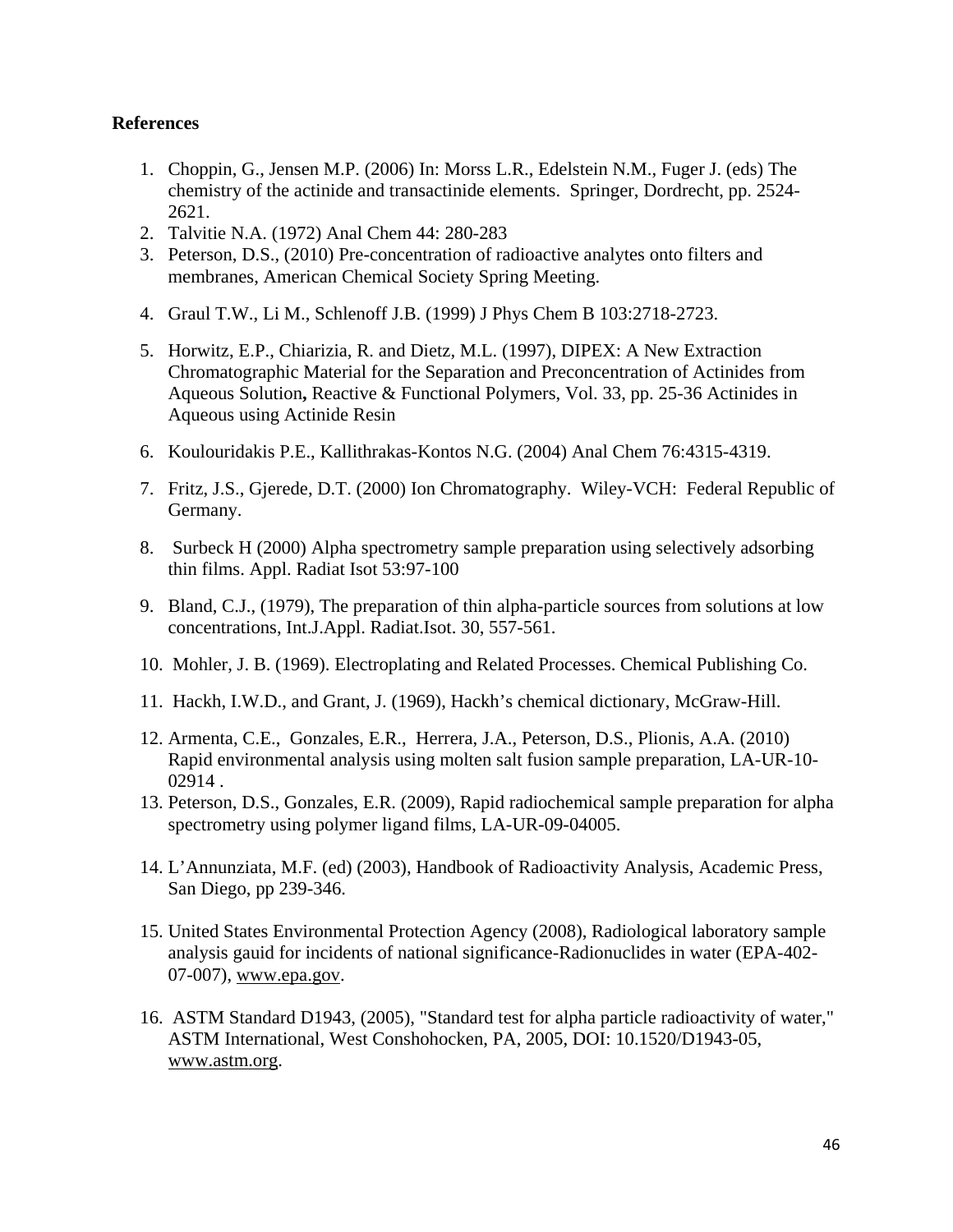- 17. American Public Health Association, American Water Works Association, Water Environment Federation (2006), Standard Methods for the Examination of Water and Wastewater, 7000 Radioacitivity, www.standardmethods.org.
- 18. Moyer, B.A., (ed) (2010), Ion Exchange and Solvent Extraction, CRC Press, Boca Raton, pp 515-562
- 19. Schlesinger M. and Paunovic M. (ed) (2000), Modern Electroplating  $(4^{th}$  edition), Wiley, New York.

### <span id="page-47-0"></span>**Peer Reviewed Publications related to the Thin Film Method**

- 1. Gonzales, E. R., Klingensmith, A. L., Peterson, D. S., "Rapid Separation and Extraction of Radioactive Analytes onto Filters and Surfaces" Radiochimica Acta, **in Press**
- 2. Peterson, D. S., Gonzales, E. R., "Rapid Radiochemical Sample Preparation Using Polymer Thin Films" Journal of Radioanalytical and Nuclear Chemistry, **2009**, 282, 543- 547.

## <span id="page-47-1"></span>**Conference Presentations related to the Thin Film Method**

- 1. Tulley, C. L., Peterson, D. S., Gonzales, E. R., Armenta, C. E., Herrera, J. A., "Rapid radiochemical sample preparation for alpha spectrometry using polymer ligand films" American Chemical Society Joint Northwest/Rocky Mountain Regional Meeting, Pullman, WA, June 22, 2010. LAUR-10-4136.
- 2. Peterson, D. S., "Extraction of Plutonium Using Polymer Ligand Films" NA-22 Joint Program Review: Material Production and Weaponization Detection 2010, Sandia National Laboratory, Albuquerque, NM, May 26, 2010.
- 3. Peterson, D., S., Tulley, C. L., Gonzales, E. R., Armenta, C. E., Herrera, J. A., "Comparison of Performance Between Extractive Ligands in Polymer Ligand Films for Sample Preparation of Actinide Samples" 34<sup>th</sup> Actinide Separations Conference, Argonne, National Laboratory, Argone, IL, May 19, 2010.
- 4. Peterson, D., S., Tulley, C. L., Gonzales, E. R., Montoya, V. M,, Armenta, C. E., Herrera, J. A., "Separations for Radioactive Analytes" 2010 Chemical Sciences Capability Review, Los Alamos National Laboratory, Los Alamos, NM, May 12, 2010.
- 5. Peterson, D. S., et al, "Pre-concentration of radioactive analytes onto filters and membranes" 239th American Chemical Society National Meeting, San Francisco, CA, March 23, 2010.
- 6. Peterson, D. S., et al, "Rapid Separation and Extraction of Radioactive Analytes onto Filters and Membranes" 4<sup>th</sup> Asia-Pacific Symposium on Radiochemistry, Napa, CA, November 30, 2009.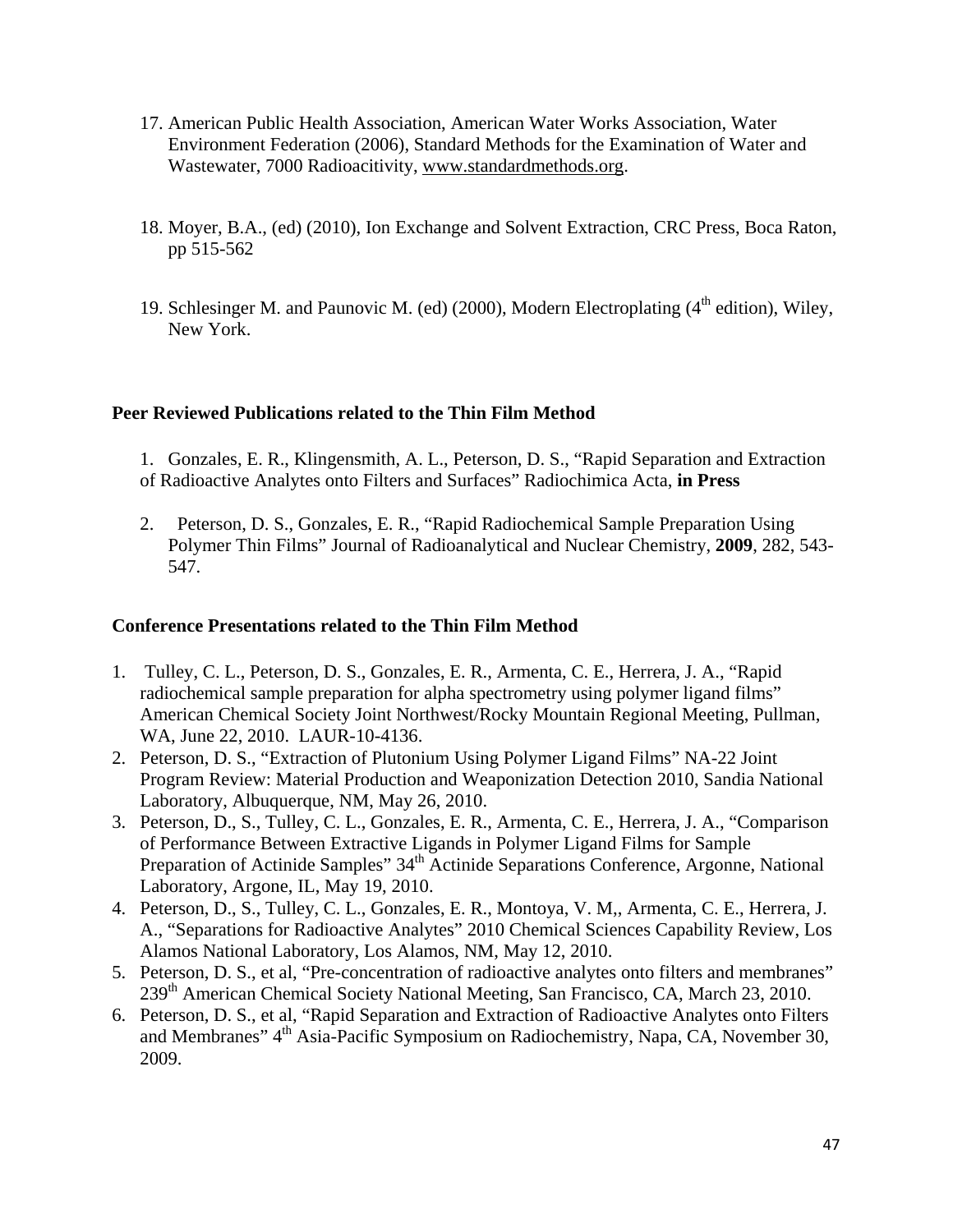- 7. Peterson, D. S., Gonzales, E. R. "Rapid Radiochemical Sample Preparation Using Polymer Thin Films" Methods and Applications of Radioanalytical Chemistry - MARC VIII, Kailua-Kona, April 2009.
- 8. Peterson, D. S., Gonzales, E. R., Porterfield, D. R., "Polymeric Thin Films for Extraction and Analysis of Radioactive Analytes" American Chemical Society 224<sup>th</sup> Meeting, Boston, MA, August, 2007.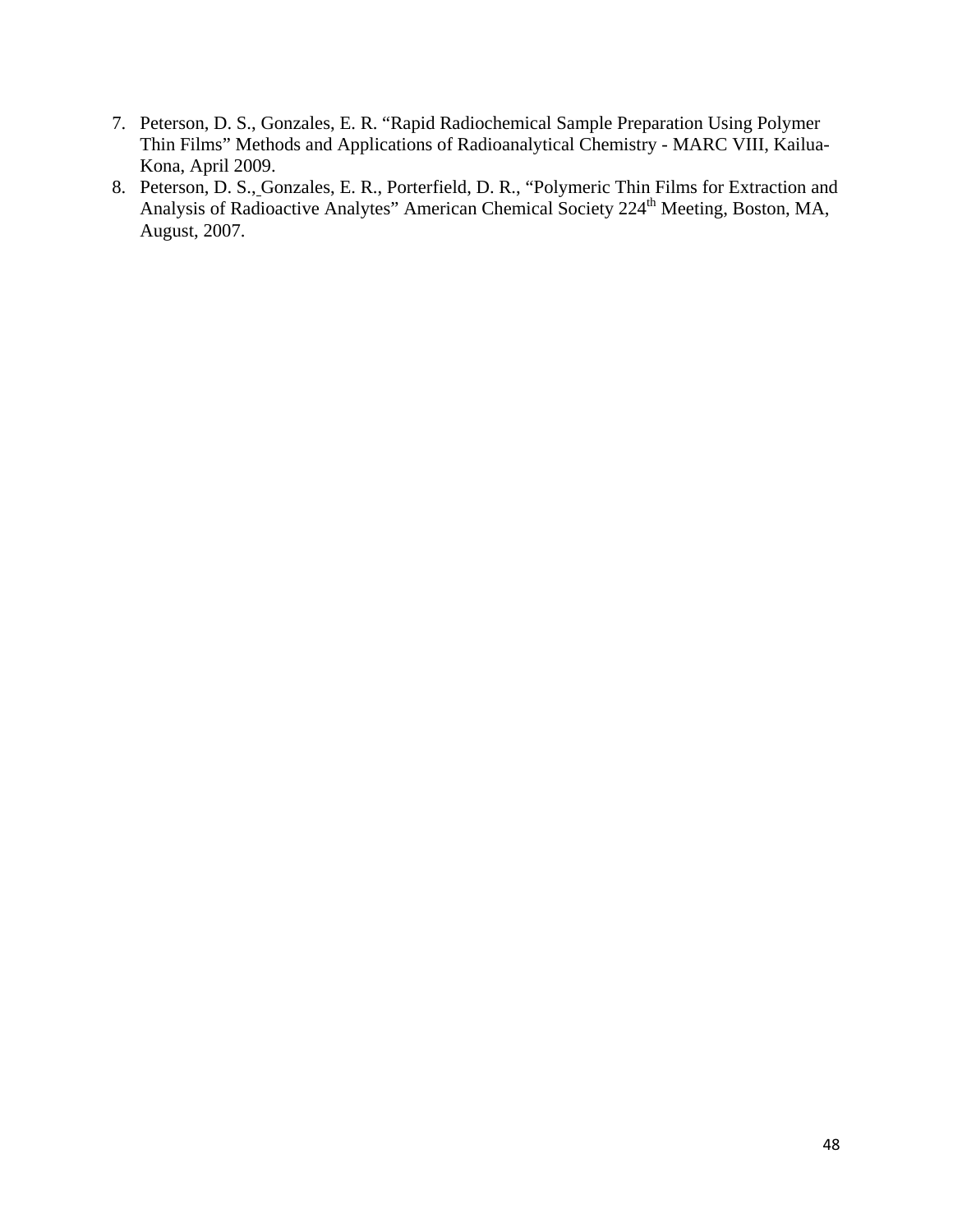<span id="page-49-0"></span>



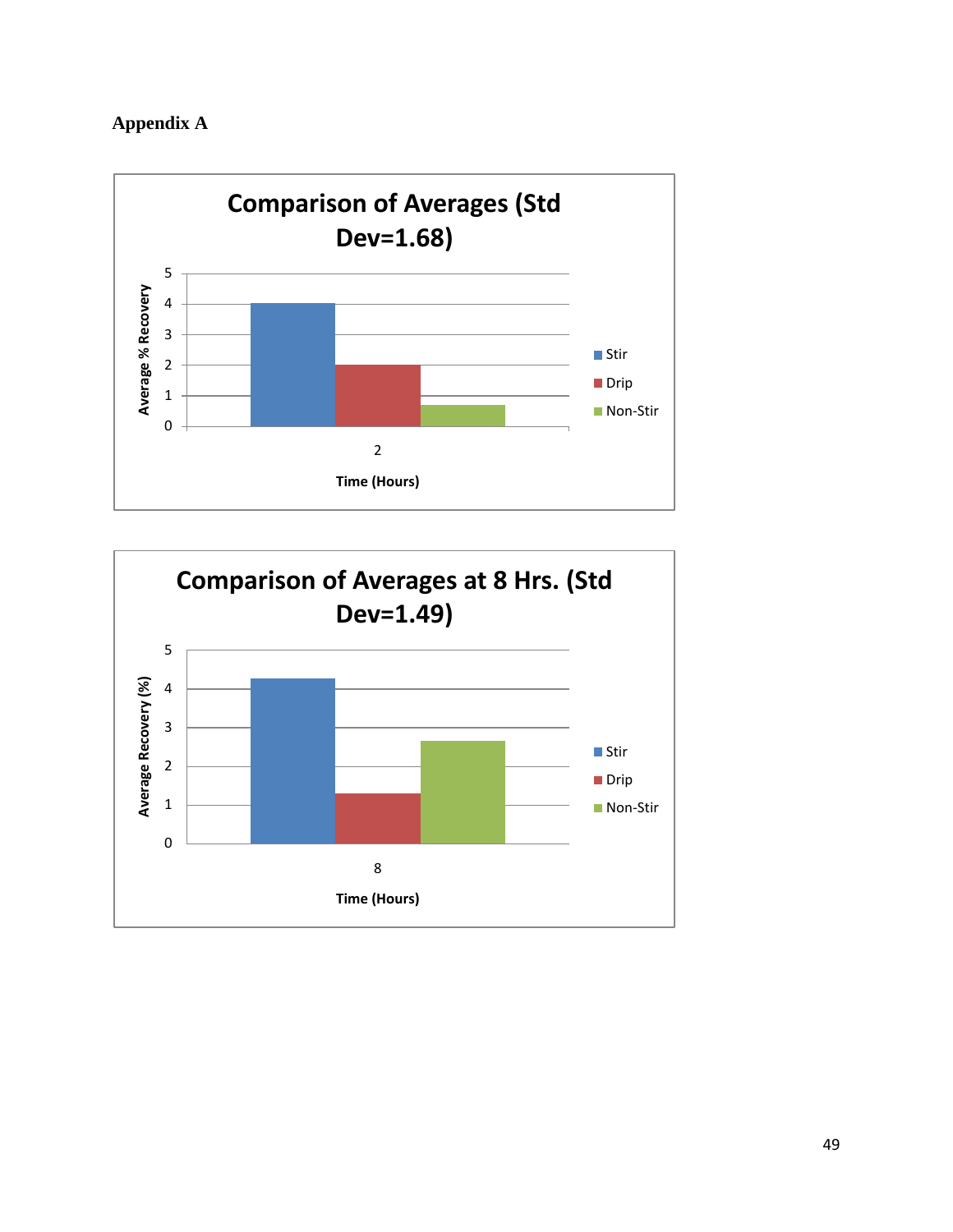# <span id="page-50-0"></span>**Appendix B**



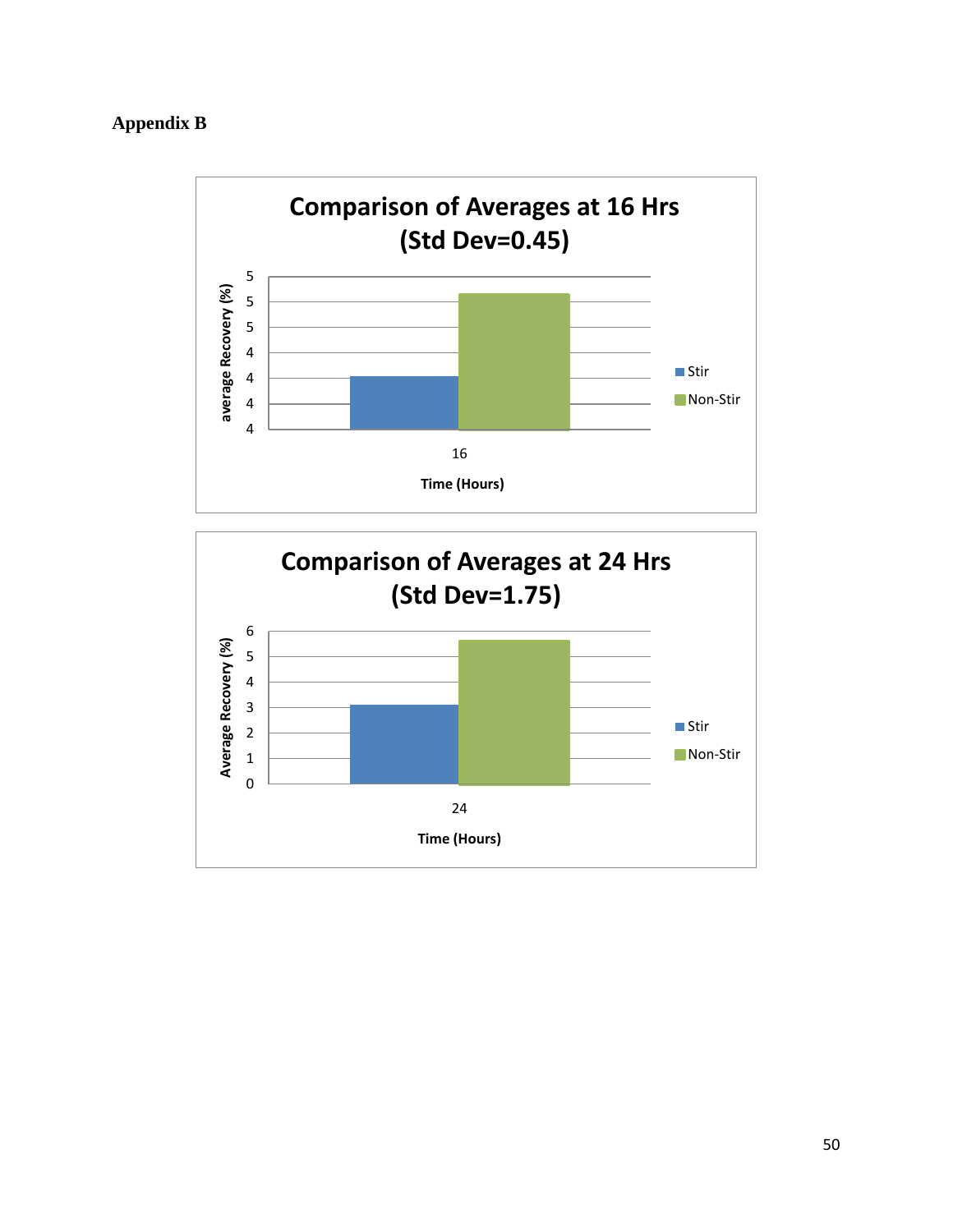# <span id="page-51-0"></span>**Appendix C**